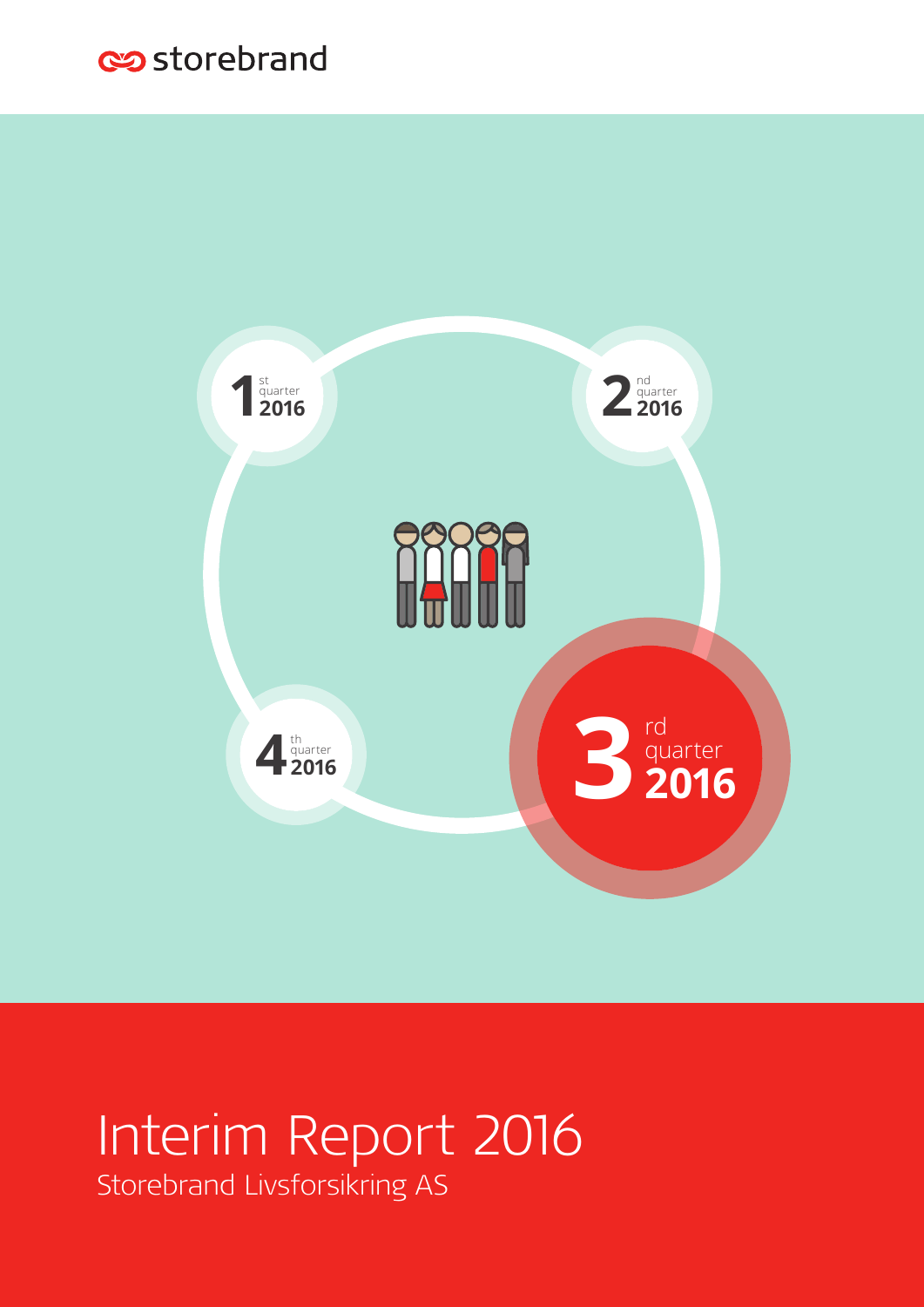### **Contents**

### **FINANCIAL PERFORMANCE BUSINESS AREAS**

| Storebrand Livsforsikring Group by the content of the content of the content of the content of the content of the content of the content of the content of the content of the content of the content of the content of the con |  |
|--------------------------------------------------------------------------------------------------------------------------------------------------------------------------------------------------------------------------------|--|
|                                                                                                                                                                                                                                |  |
|                                                                                                                                                                                                                                |  |
| Guaranteed pension (also contained a series and also contained a series and a series of the series of the series of the series of the series of the series of the series of the series of the series of the series of the seri |  |
|                                                                                                                                                                                                                                |  |
|                                                                                                                                                                                                                                |  |
|                                                                                                                                                                                                                                |  |

### **FINANCIAL STATEMENTS/NOTES**

| Statement of financial position Storebrand Livsforsikring Group (and all conductances of the statement of financial position Storebrand Livsforsikring Group (and all conductances of the statement of the statement of the st |  |
|--------------------------------------------------------------------------------------------------------------------------------------------------------------------------------------------------------------------------------|--|
|                                                                                                                                                                                                                                |  |
|                                                                                                                                                                                                                                |  |
|                                                                                                                                                                                                                                |  |
|                                                                                                                                                                                                                                |  |
|                                                                                                                                                                                                                                |  |
|                                                                                                                                                                                                                                |  |
|                                                                                                                                                                                                                                |  |

#### *Important notice:*

*This document may contain forward-looking statements. By their nature, forward-looking statements involve risk and uncertainty because they relate to future events and circumstances that may be beyond the Storebrand Group's control. As a result, the Storebrand Group's actual future financial condition, performance and results may differ materially from the plans, goals and expectations set forth in these forward-looking statements. Important factors that may cause such a difference for the Storebrand Group include, but are not limited to: (i) the macroeconomic development, (ii) change in the competitive climate, (iii) change in the regulatory environment and other government actions and (iv) market related risks such as changes in equity markets, interest rates and exchange rates, and the performance of financial markets generally. The Storebrand Group assumes no responsibility to update any of the forward-looking statements contained in this document or any other forward-looking statements it may make.*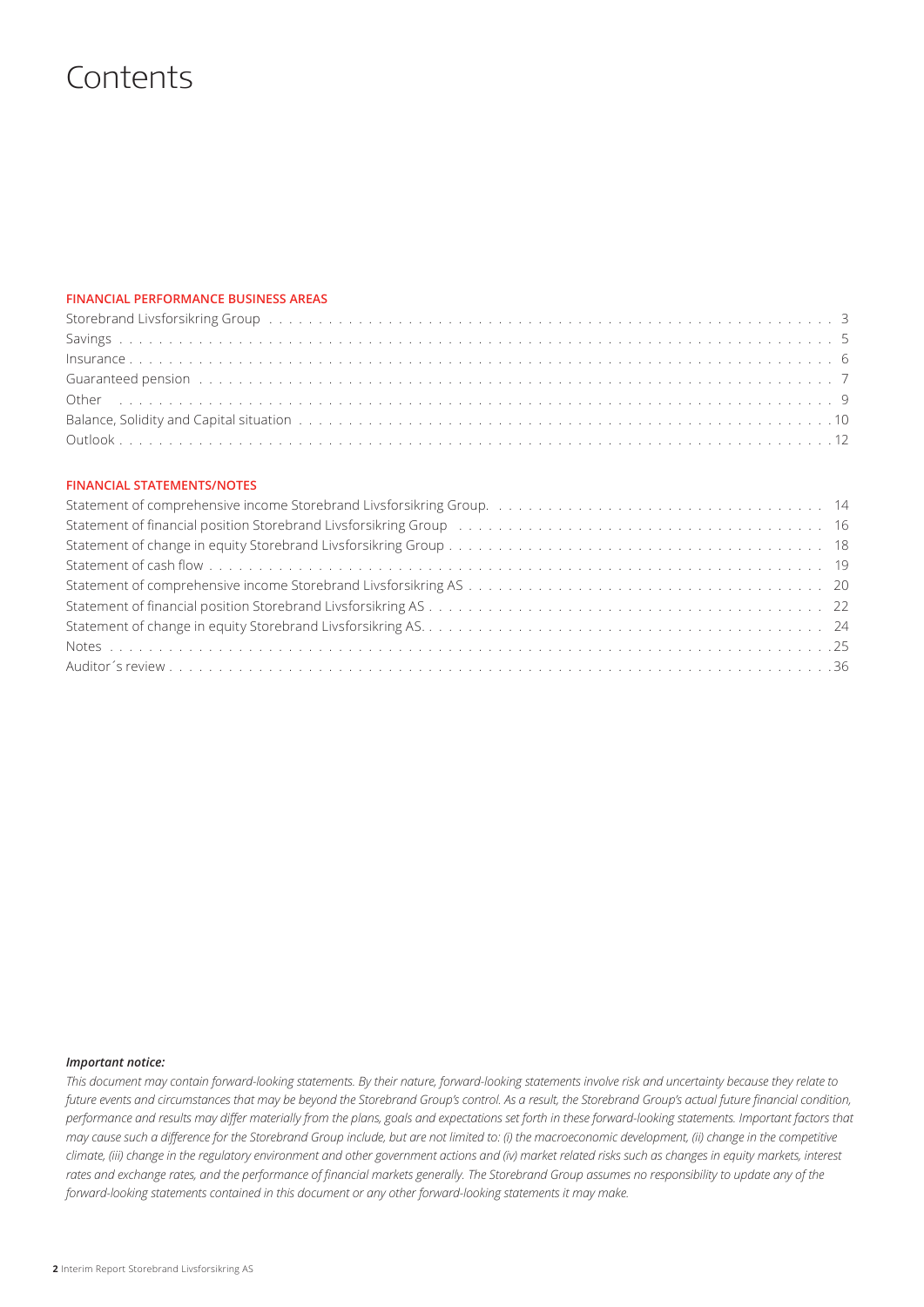## Storebrand Livsforsikring Group

Storebrand Livsforsikring AS is a wholly owned subsidiary of the listed company Storebrand ASA. For information about the Storebrand Group's 3rd quarter result please refer to the Storebrand Group's interim report for the 3rd quarter of 2016.

### **PROFIT STOREBRAND LIVSFORSIKRING GROUP**

|                                                    |        | 2016   |        | 2015    |        | $01.01 - 30.09$ |         | Full year |
|----------------------------------------------------|--------|--------|--------|---------|--------|-----------------|---------|-----------|
| NOK million                                        | 30     | 2Q     | 1Q     | 4Q      | 3Q     | 2016            | 2015    | 2015      |
| Fee and administration income                      | 775    | 728    | 781    | 815     | 828    | 2 2 8 4         | 2469    | 3 2 8 3   |
| Insurance result                                   | 197    | 153    | 147    | 77      | 157    | 497             | 526     | 604       |
| Operational cost                                   | $-623$ | $-537$ | $-634$ | $-729$  | $-600$ | $-1794$         | $-1884$ | $-2613$   |
| Operating profit                                   | 348    | 344    | 294    | 163     | 384    | 987             | 1 1 1 1 | 1 2 7 4   |
| Financial items and risk result life & pension     | 166    | 224    | 3      | $-18$   | $-192$ | 392             | 87      | 70        |
| Profit before amortisation and provision longevity | 514    | 568    | 297    | 145     | 193    | 1 3 7 9         | 1 1 9 9 | 1 3 4 4   |
| Provision longevity                                |        |        |        | $-1362$ | -96    |                 | $-402$  | $-1764$   |
| Profit before amortisation                         | 514    | 568    | 297    | $-1217$ | 96     | 1 3 7 9         | 797     | $-420$    |

The result before amortisation was NOK 514m (96m) in Q3 2016 and NOK 1 379m (797m) year to date. The figures in parentheses show the corresponding period last year. Fee and administration income in the 3rd quarter decreased 6.5% compared with the same quarter last year and 7.5% year to date. Adjusted for discontinued business, the income decreased 1.4% in the 3rd quarter and 3.5% year to date. The income reduction is driven by the long-term delcline of the guaranteed pensions products. Premium income for non-guaranteed savings was NOK 3.4bn in the 3rd quarter, an increase of 7.4% compared with the 3rd quarter 2015.

The operating costs in the 3rd quarter were NOK 623m (600m). Strengthening of competitiveness through continued efficiency improvement is a priority task. Costs are also positively affected by NOK 23m because of a change in the pension scheme for Storebrand employees. Storebrand has launched an ambitious programme to digitalise and improve the efficiency of operations and NOK 53m was allocated to restructuring during the quarter. The net effects on the cost line will be commented on per segment. Volume growth within the Savings and Insurance segments has resulted in a larger part of the Group's costs being allocated to the segments. The costs in the Guaranteed Pensions segment were correspondingly reduced.

### 2016 2015 01.01 - 30.09 Full year NOK million 3Q 2Q 1Q 4Q 3Q 2016 2015 2015 Savings 100 87 111 64 140 298 331 395 Insurance 140 97 71 -19 101 308 397 379 Guaranteed pensions 126 237 15 -110 20 378 439 329 Other 149 147 99 210 -68 395 31 241 **Profit before amortisation and provision longevity 514 568 297 145 193 1 379 1 199 1 344**  Provision longevity 1988 -1 202 -1 202 -1 204 -1 204 -1 204 -1 204 -1 204 -1 204 -1 204 -1 204 -1 204 -1 204 -1 204 -1 204 -1 204 -1 204 -1 204 -1 204 -1 204 -1 204 -1 204 -1 204 -1 204 -1 204 -1 204 -1 204 -1 204 -1 204 -**Profit before amortisation 514 568 297 -1 217 96 1 379 797 -420**

### **PROFIT STOREBRAND LIVSFORSIKRING GROUP PER LINE OF BUSINESS**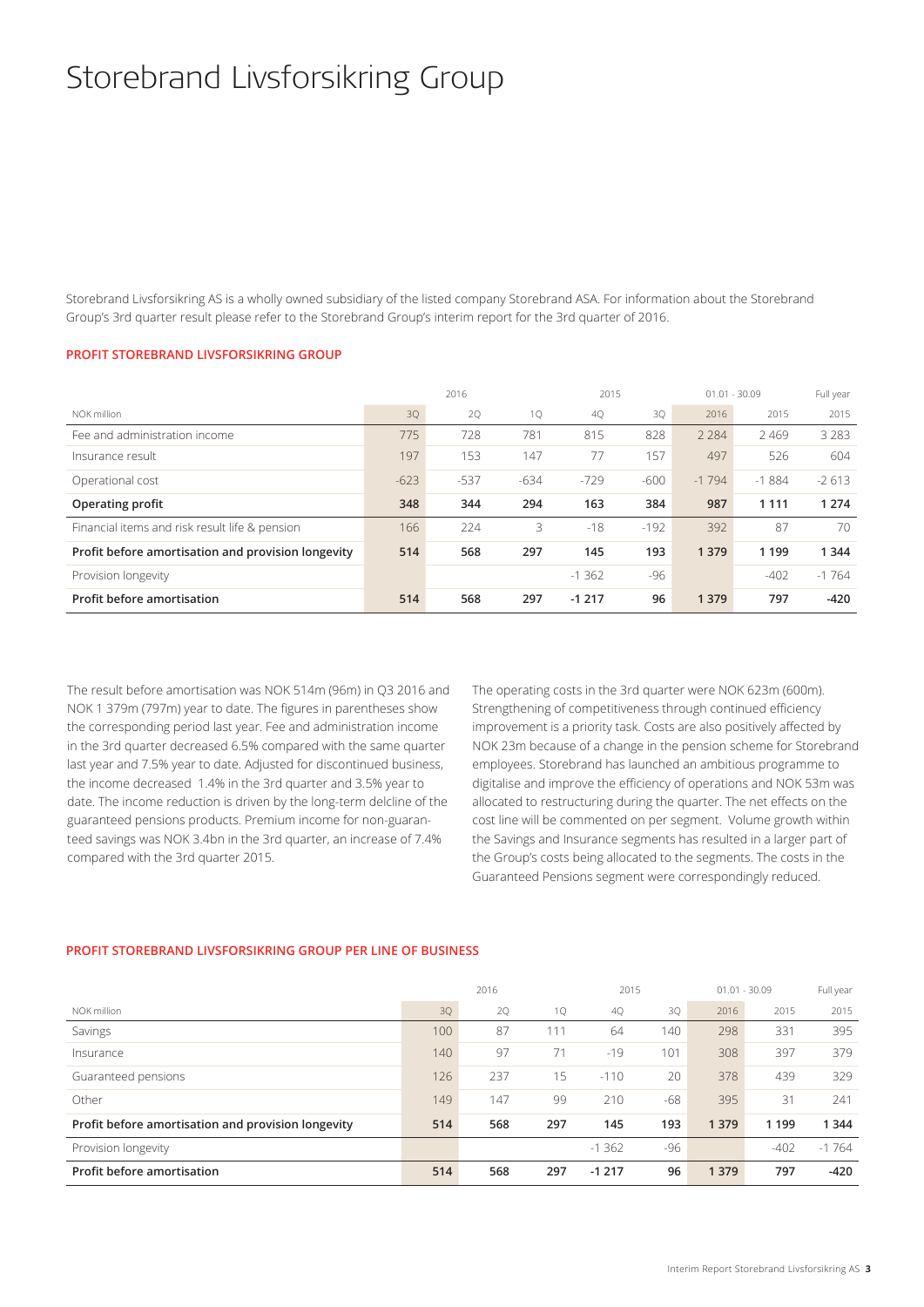The Savings segment reported a 3rd quarter result of NOK 100m (140m) and NOK 298m (331m) year to date. Income development is driven by the customers' conversion from defined benefit to defined contribution pension schemes in combination with strong competition in the market.

The Insurance segment delivered a result of NOK 140m (101m) in the quarter and NOK 308m (397m) year to date. The combined risk result gives a claims ratio for the quarter of 71% (76%) and a combined ratio of 87% (88%).

The Guaranteed Pension segment reported a profit of NOK 126m (NOK 20m) and NOK 378m (439m) year to date. Fee and administration income has performed consistent with the fact that a large part of the portfolio is mature and in long-term decline.

The Other segment includes the return in company portfolios. The return was due to the increase in value resulting from reduced credit spreads on bonds.

#### **CAPITAL SITUATION AND TAXES**

The Solvency II regulations were introduced on 1 January 2016. Storebrand uses the standard model for the calculation of Solvency II. Lower interest rates in Norway and a change in the yield curve have had a negative impact on the Solvency II margin. Changes to the regulations, methods and interpretations may be made occur that could affect the Solvency II margin in the future.

Tax costs in the first six months are estimated based on an expected effective tax rate for 2016. The effective tax rate is influenced by the fact that the Group has operations in countries with tax rates that are different from Norway (25 %), and it varies from quarter to quarter depending on each legal entity's contribution to the Group result. The tax rate is calculated to be in the range of 18-22 % for the year. Sales of property completed during the first half of the year have resulted in taxable temporary differences connected with these properties being reversed, which reduces the income tax expense as of 30 September. For more information on calculation of the income tax expense for the quarter, see Note 8 to the accounts.

### **STRENGTHENING OF RESERVES FOR LONGEVITY**

In the 4th quarter of 2015, Storebrand decided to charge the remaining estimated direct contribution to expected increased longevity. The remaining reserve strengthening is expected to be covered by the surplus return and loss of profit sharing. At the end of the 3rd quarter, the estimated remaining required reserve strengthening was NOK 0.6bn

#### **MARKET AND SALES PERFORMANCE**

Sales of savings products, loans and insurance products are good. Storebrand has been successful with the sale of retail market products to employees with an occupational pension from Storebrand. In Norway, Storebrand is the market leader in defined contribution schemes with 34% of the market share of gross premiums written.

SPP is the fifth largest actor in the Other Occupational Pensions segment with a market share of 11% measured by premium income from unit linked insurance.

1) Premium income per first quarter 2016. Source: Finans Norge and Svenska Forsäkring.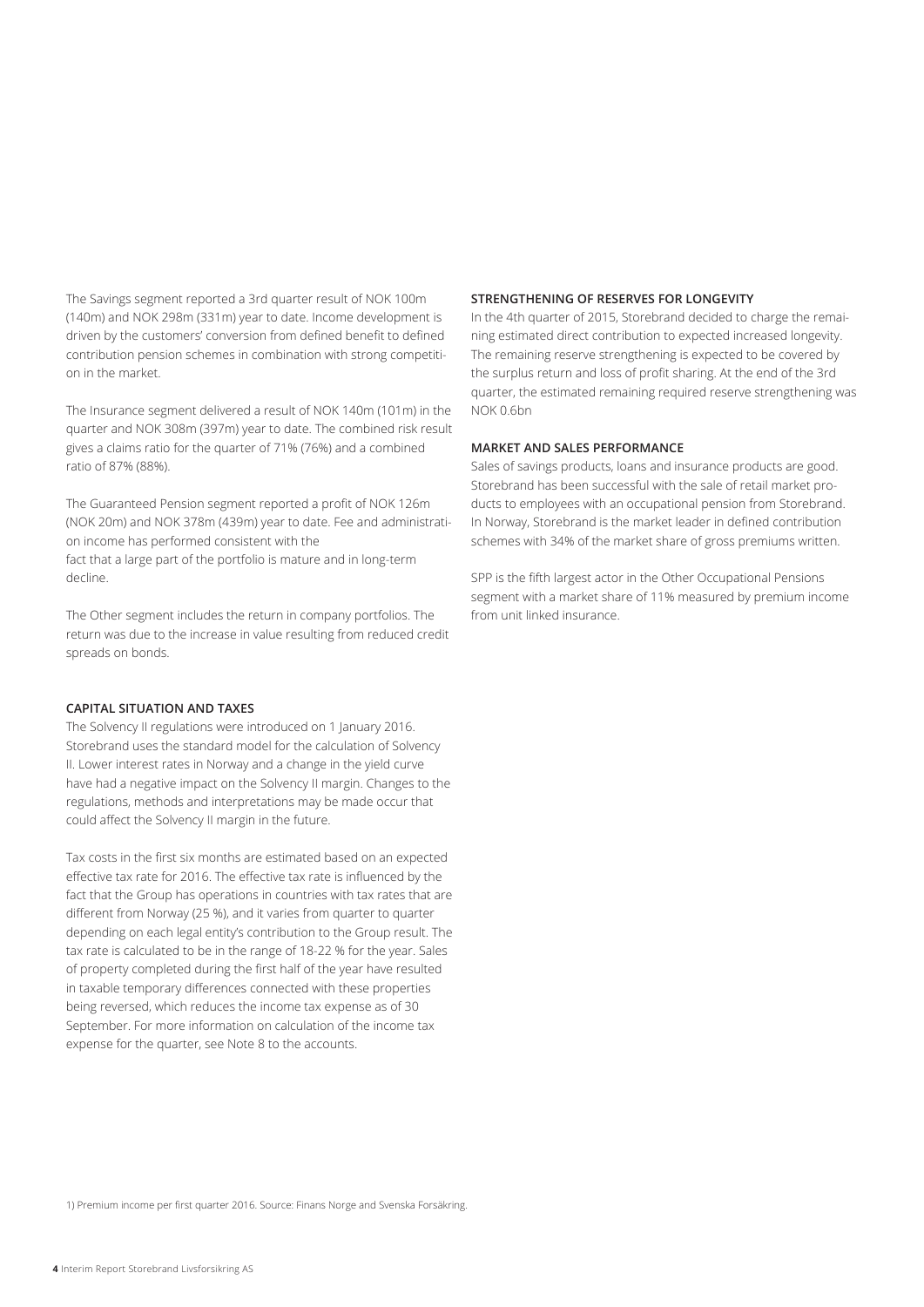### Savings

### **Volume growth in reserves and premiums**

*The Savings business area includes products for retirement savings with no interest rate guarantees. The business area consists of defined contribution pensions in Norway and Sweden.* 

#### **SAVINGS**

|                                                |        | 2016   |        |        | 2015   |        | $01.01 - 30.09$ | Full year |
|------------------------------------------------|--------|--------|--------|--------|--------|--------|-----------------|-----------|
| NOK million                                    | 30     | 20     | 10     | 40     | 30     | 2016   | 2015            | 2015      |
| Fee and administration income                  | 347    | 323    | 355    | 333    | 372    | 1025   | 1 060           | 393       |
| Operational cost                               | $-248$ | $-244$ | $-242$ | $-270$ | $-228$ | $-734$ | $-726$          | $-996$    |
| <b>Operating profit</b>                        | 99     | 79     | 113    | 63     | 144    | 291    | 335             | 398       |
| Financial items and risk result life & pension |        | 9      | $-2$   |        | $-4$   |        | $-3$            | $-2$      |
| - Risk result life & pensions                  |        | 8      | $-2$   |        | $-5$   |        | $-4$            | $-3$      |
| - Net profit sharing                           |        |        |        |        |        |        |                 |           |
| Profit before amortisation                     | 100    | 87     | 111    | 64     | 140    | 298    | 331             | 395       |

#### **PROFIT**

The Savings segment reported a result of NOK 100m (140m.) in the 3rd quarter and NOK 298m (331m) year to date. Fees and administration income decreased by 6.7% in the quarter compared to the same period last year and 3.3% year to date. Adjusted for the sales of Storebrand Eiendom AS, the growth was 5.5% in the 3rd quarter and 7.0% year to date.

Income growth is driven by the customers' conversion from defined benefit to defined contribution pension schemes in combination with good sales and higher savings rates. For the Norwegian Unit Linked products, increased competition contributes to pressure on margins, while there are relatively stable margins in the Swedish business.

In the 3rd quarter, costs include a net negative cost effect of NOK 12m linked to provisions for restructuring costs and changes in own pension scheme.

#### **MARKET AND SALES PERFORMANCE**

Premium income for non-guaranteed savings was NOK 3.4bn in the 3rd quarter, an increase of 7% on the same period last year. Total reserves within unit linked insurance have increased by 11% over the last year and amounted to NOK 132bn at the end of the quarter. Assets under management in the United Linked business in Norway increased NOK 11.3bn (22%) relative to the 3rd quarter of 2015. The growth is driven by premium payments for existing contracts, returns and conversion from defined benefit schemes. In Norway, Storebrand is the market leader in defined contribution schemes with 34% of the market share of gross premiums written.

In the Swedish market, SPP is the fifth largest actor in the Other Occupational Pensions segment with a market share of 11% measured by premium income from unit linked insurance. Turbulent equity markets at the start of the year contributed to a slight decline in the growth rate and, from the 3rd quarter of 2015, there was an increase in customer assets of SEK 2bn (2.4%).

#### **SAVINGS- KEY FIGURES**

|                      |         | 2016    | 2015    |         |         |
|----------------------|---------|---------|---------|---------|---------|
| NOK million          | 30      | 20      | 10      | 40      | 30      |
| Unit Linked Reserves | 131 571 | 127 876 | 125 434 | 128 117 | 118 695 |
| Unit Linked Premiums | 3444    | 3.541   | 3693    | 3185    | 3 1 7 0 |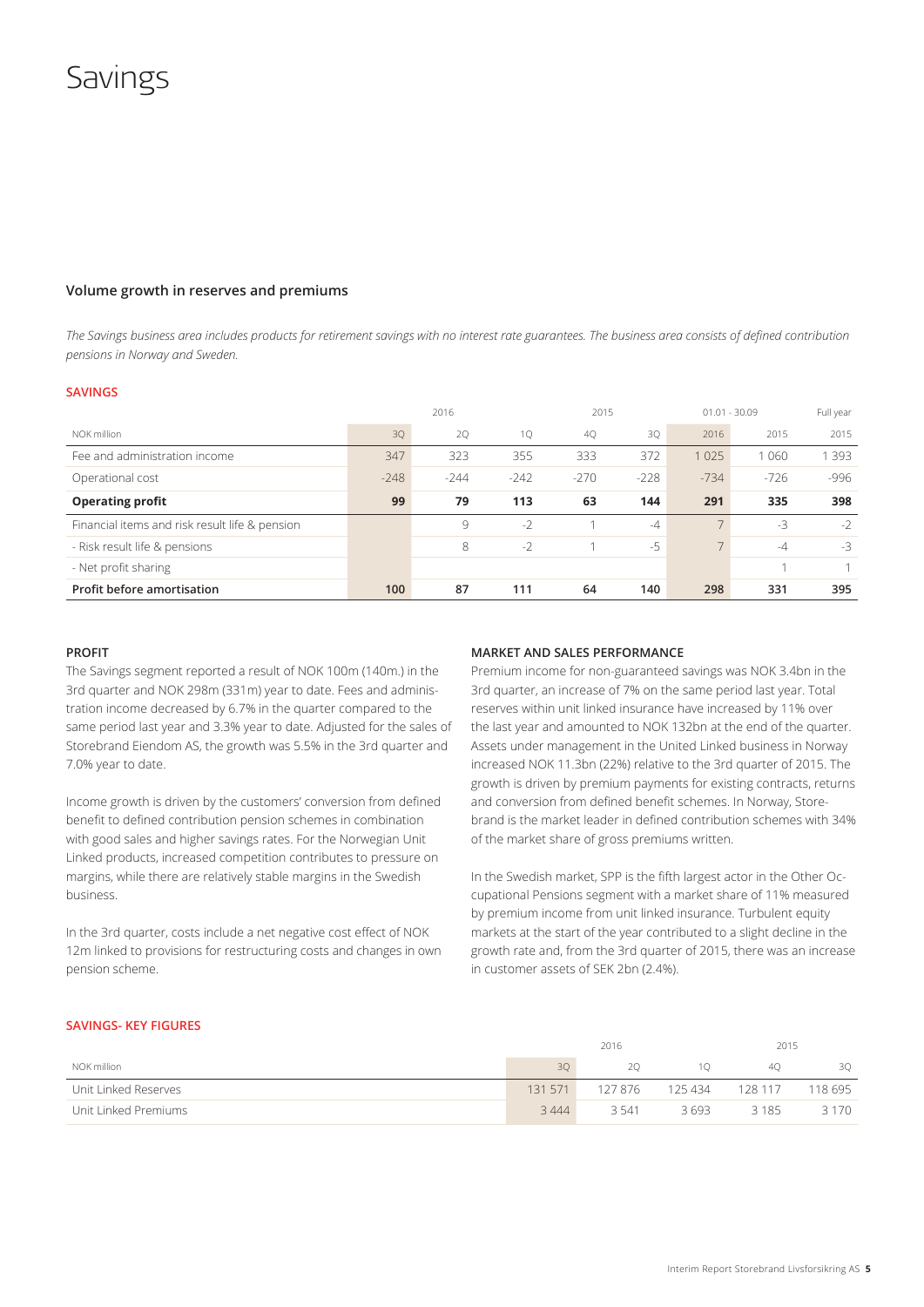### Insurance

### **Satisfactory overall result**

*The Savings business area includes products for retirement savings with no interest rate guarantees. The business area consists of defined contribution pensions in Norway and Sweden.* 

|                                                |        | 2016   |        |        | 2015   |         | $01.01 - 30.09$ | Full year |
|------------------------------------------------|--------|--------|--------|--------|--------|---------|-----------------|-----------|
| NOK million                                    | 30     | 2Q     | 1Q     | 4Q     | 30     | 2016    | 2015            | 2015      |
| Insurance result                               | 197    | 153    | 147    | 77     | 157    | 497     | 526             | 604       |
| - Insurance premiums f.o.a.                    | 690    | 693    | 687    | 687    | 640    | 2070    | 1993            | 2680      |
| - Claims f.o.a.                                | $-493$ | $-540$ | $-540$ | $-610$ | $-483$ | $-1573$ | $-1467$         | $-2076$   |
| Operational cost                               | $-107$ | -90    | $-107$ | $-111$ | -89    | $-304$  | $-284$          | $-395$    |
| Operating profit                               | 90     | 63     | 40     | $-34$  | 68     | 193     | 242             | 208       |
| Financial items and risk result life & pension | 50     | 34     | 31     | 15     | 33     | 115     | 155             | 170       |
| - Financial result                             | 50     | 34     | 31     | 15     | 33     | 115     | 155             | 170       |
| Profit before amortisation                     | 140    | 97     | 71     | $-19$  | 101    | 308     | 397             | 379       |

### **PROFIT**

Insurance delivered a profit before amortisation of NOK 140m (101m) in 3rd quarter and NOK 308m (397m) year to date. Overall combined ratio for the quarter was 87% (88%). Premium income increased 7.8% in the quarter and 3.9% year to date compared with the same quarter last year.

The combined risk result gives a claims ratio of 71% (76%) in the 3rd quarter. Group disability pension delivered a satisfactory result for the period, but was characterised by low premium incomes. The market for defined contribution pensions is very competitive and the price for disability pension is a key competition parameter. Efforts are still being made to strengthen profitability, including repricing of unprofitable customers. A good disability result causeda good result for insurance in Sweden.

As planned, increased volumes and ambitions of growth have resulted in higher allocated costs for the insurance area, the cost percentage

was 15% (13%) in the 3rd quarter. Costs are affected by a net decrease of NOK 3 million due to restructuring and changes in own pension scheme.

The investment portfolio of Insurance in Norway amounts to NOK 5.4bn, , which is primarily invested in fixed income securities with a short or medium duration. The lower credit spreads had a positive impact on financial income.

#### **MARKET AND SALES PERFORMANCE**

Premium for own account amounts toNOK 690m (640m) in the 3rd quarter and NOK 2 070m (1 993m) year to date.

For risk cover in connection with defined contribution pensions in Norway, future growth is expected to be driven by conversions from defined benefit to defined contribution pensions. The new disability pension regulations, which entered into force on 1 January 2016, have resulted in a lower premium volume.

### **INSURANCE - ANNUAL PREMIUMS**

|                                          |       | 2016 |       | 2015 |         |
|------------------------------------------|-------|------|-------|------|---------|
| NOK million                              | 30    | 20   | 10    | 40   | 30      |
| Individual life *                        | 629   | 626  | 623   | 617  | 610     |
| Group life **                            | 908   | 890  | 901   | 943  | 941     |
| Pension related disability insurance *** | 1 268 | 253  | - 204 | 1159 | 1 1 4 1 |
| Portfolio premium                        | 2805  | 2769 | 2728  | 2719 | 2 692   |

\* *Individual life disability insurance \*\* Group disability, workers compensation insurance \*\*\* DC disability risk premium Norway and disability risk Sweden*

|                    | 2016            |      |      | 2015  |      |  |
|--------------------|-----------------|------|------|-------|------|--|
| <b>KEY FIGURES</b> | 30 <sup>°</sup> | 20   | 10   | 40    | 3Q   |  |
| Claims ratio       | 71 %            | 78%  | 79 % | 89%   | 76 % |  |
| Cost ratio         | 15 %            | 13%  | 15 % | 16 %  | 13 % |  |
| Combined ratio     | 87 %            | 91 % | 94 % | 105 % | 88 % |  |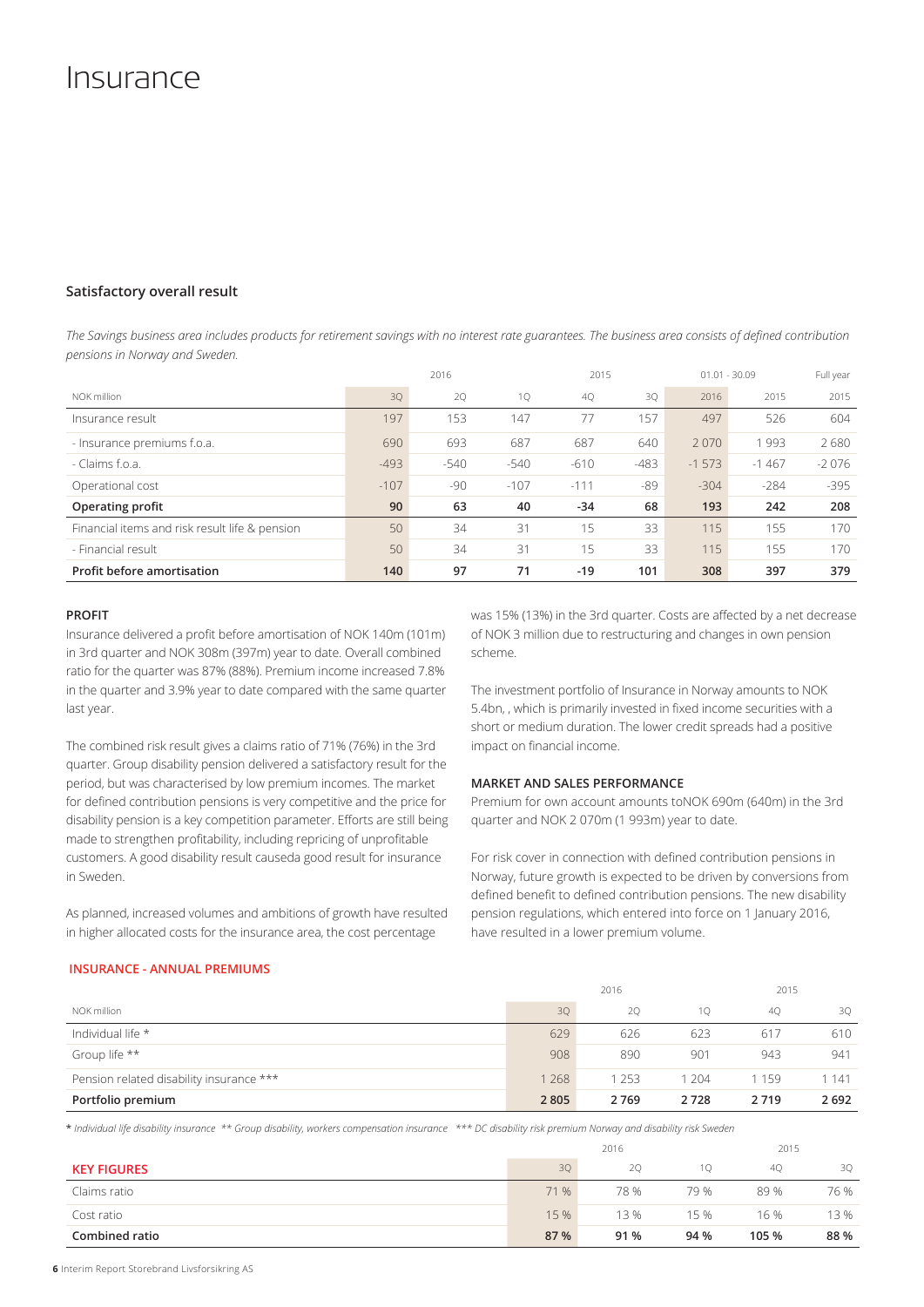### Guaranteed pension

### **Income reduction in line with strategy and population trends. Weaker risk result during the quarter.**

*The Guaranteed Pension business area includes long-term pension savings products that give customers a guaranteed rate of return. The area includes defined-benefit pensions in Norway and Sweden, paid-up policies and individual capital and pension insurance.*

|                                          |                   | 2016   |                | 2015     |        | $01.01 - 30.09$ |        | Full year |
|------------------------------------------|-------------------|--------|----------------|----------|--------|-----------------|--------|-----------|
| (NOK million)                            | 30                | 20     | 10             | 40       | 30     | 2016            | 2015   | 2015      |
| Fee and administration income            | 403               | 383    | 404            | 460      | 428    | 190             | -317   | 1 777     |
| Operational cost                         | $-257$            | $-192$ | $-271$         | $-333$   | $-266$ | $-721$          | $-824$ | $-1156$   |
| Operating profit                         | 146               | 191    | 132            | 128      | 162    | 469             | 493    | 621       |
| Risk result life & pensions              | $-18$             | $-10$  | $\overline{4}$ |          | 20     | $-24$           | 83     | 89        |
| Net profit sharing                       | $-2$              | 57     | $-122$         | $-244$   | $-162$ | $-67$           | $-137$ | $-382$    |
| Profit before amortisation and longevity | 126               | 237    | 15             | $-110$   | 20     | 378             | 439    | 329       |
| Provision longevity                      | $\qquad \qquad =$ |        | ٠              | $-1.362$ | -96    |                 | $-402$ | $-1764$   |
| Profit before amortisation               | 126               | 237    | 15             | $-1472$  | -76    | 378             | 37     | $-1435$   |

### **PROFIT**

Guaranteed Pension achieved a profit before amortisation and strengthening of longevity reserves of NOK 126m (NOK 20m) in the 3rd quarter and NOK 378m (NOK 439m) year to date.

Fee and administration income has performed consistent with the fact that a large part of the portfolio is mature and in long-term decline. Income was NOK 403m (NOK 428m) in the 3rd quarter and NOK 1 190m (NOK 1 317m) year to date. This is equivalent to a reduction for the year to date of 10% compared with the previous year.

The costs in the 3rd quarter include a net negative cost effect of NOK 17m linked to provisions for restructuring costs and changes in own pension scheme.

The financial result and risk result life amounted to minus NOK 20m (minus NOK 142m) in the 3rd quarter and minus NOK 91m (minus NOK 55 million) in the year to date.

The financial result in the Guaranteed Pension segment consists of profit sharing effects. The result is generated in the Swedish business and amounted to minus NOK 2m (minus NOK 162m) in the 3rd quarter and minus NOK 67m (minus NOK 137m) in the year to date. The Norwegian business is prioritising the build-up of buffers and reserves instead of profit sharing between customers and owners.

The risk result was minus NOK 18m (NOK 20m) in the 3rd quarter and minus NOK 24m (NOK 83m) in the year to date. The risk result for the year was primarily generated in the Swedish business and has been weak due to the weaker long life results. The risk result in the Norwegian business was restricted due to reserve strengthening based in the introduction of a new group disability pension and the general disability development in the population.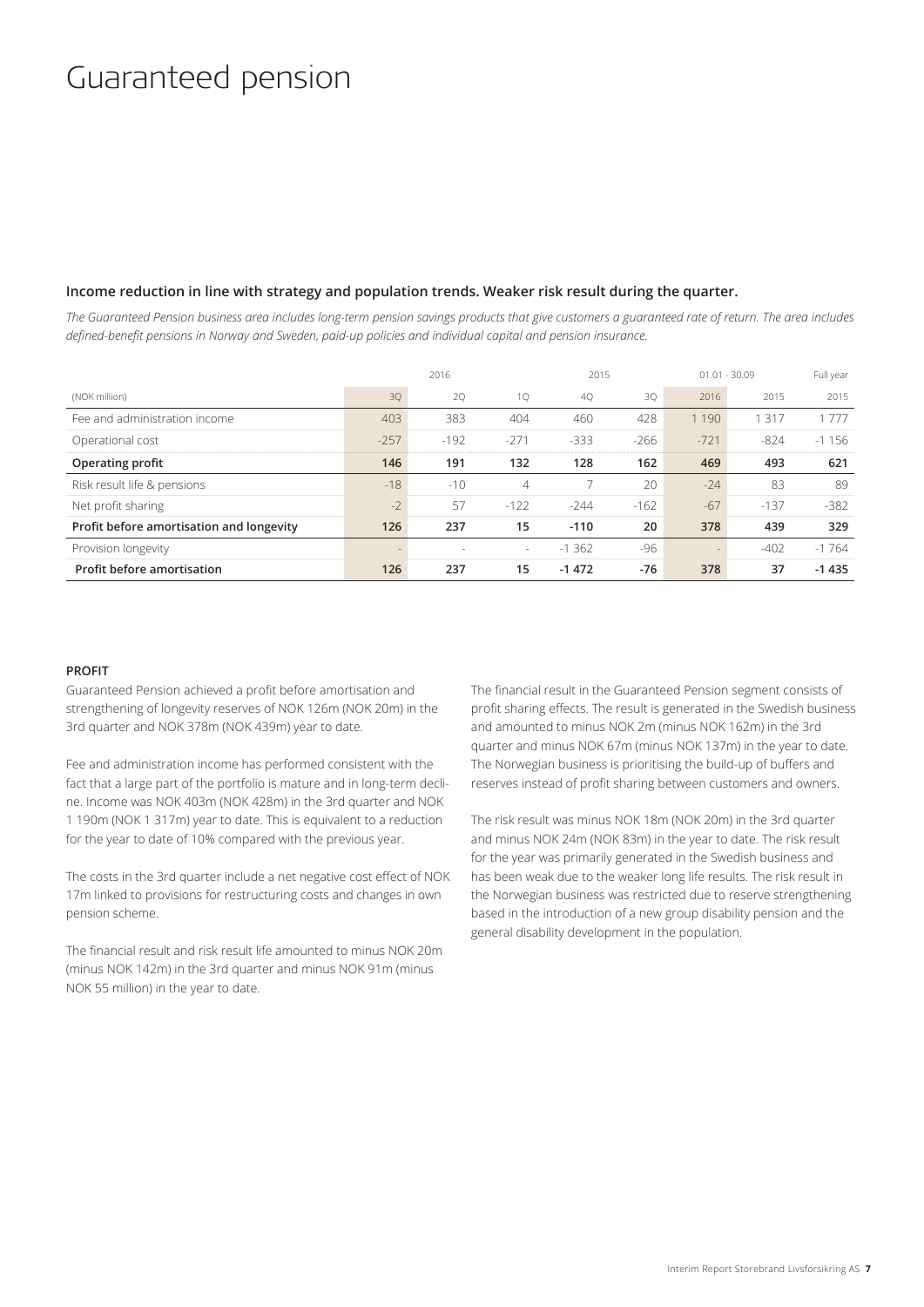### **BALANCE SHEET AND MARKET TRENDS**

The majority of products are closed for new business, and the customers' choices about transferring from guaranteed to non-guaranteed products are in line with the Group's strategy. As of the 3rd quarter, customer reserves for guaranteed pensions amounted to NOK 262bn, which is a decrease of NOK 1.4bn year to date. The total premium income for guaranteed pensions (excluding transfers) was NOK 1.1bn (NOK 1.3bn) in the 3rd quarter, which corresponds to a reduction of 9.9%. This is a decrease of 15.5% year to date. Net transfers out from guaranteed pension were NOK 3.1bn (NOK 7.3bn) year to date.

In the Norwegian business, paid-up policies were the only guaranteed pension portfolio experiencing growth and amounted to NOK 115bn

as of the 3rd quarter, an increase of NOK 11bn year to date, which is equivalent to 10.4 %. From and including the 4th quarter of 2014, the customers were given an offer to convert from traditional paid-up policies to paid-up policies with investment choice. Paid-up policies with investment choice, which are included in the Savings segment, amounted to NOK 4.9bn as of the 3rd quarter. Reserves for defined-benefit pensions in Norway amounted to NOK 48bn at the end of the 3rd quarter, a decline of NOK 8bn since the start of the year.

Guaranteed portfolios in the Swedish business totalled NOK 84bn as of the 3rd quarter, which corresponds to a decrease of NOK 7bn year to date. The decrease is largely due to the exchange rate.

### **GUARANTEED PENSION - KEY FIGURES**

|                                                 | 2016<br>30<br>20<br>261 753<br>265 504 |       |         | 2015   |         |  |  |
|-------------------------------------------------|----------------------------------------|-------|---------|--------|---------|--|--|
| (NOK million)                                   |                                        |       | 10      | 40     | 30      |  |  |
| Guaranteed reserves                             |                                        |       | 266 113 | 266979 | 263 198 |  |  |
| Guaranteed reserves in % of total reserves      | 66.5%                                  | 67.5% | 68.0 %  | 67.6 % | 68.9%   |  |  |
| Net transfers                                   | 239                                    | 621   | 2.200   | 398    | 855     |  |  |
| Buffer capital in % of customer reserves Norway | 5.6 %                                  | 6.3%  | 5.9%    | 5.8 %  | 5.4 %   |  |  |
| Buffer capital in % of customer reserves Sweden | 6.7 %                                  | 6.3%  | 6.6 %   | 7.6 %  | 11.1 %  |  |  |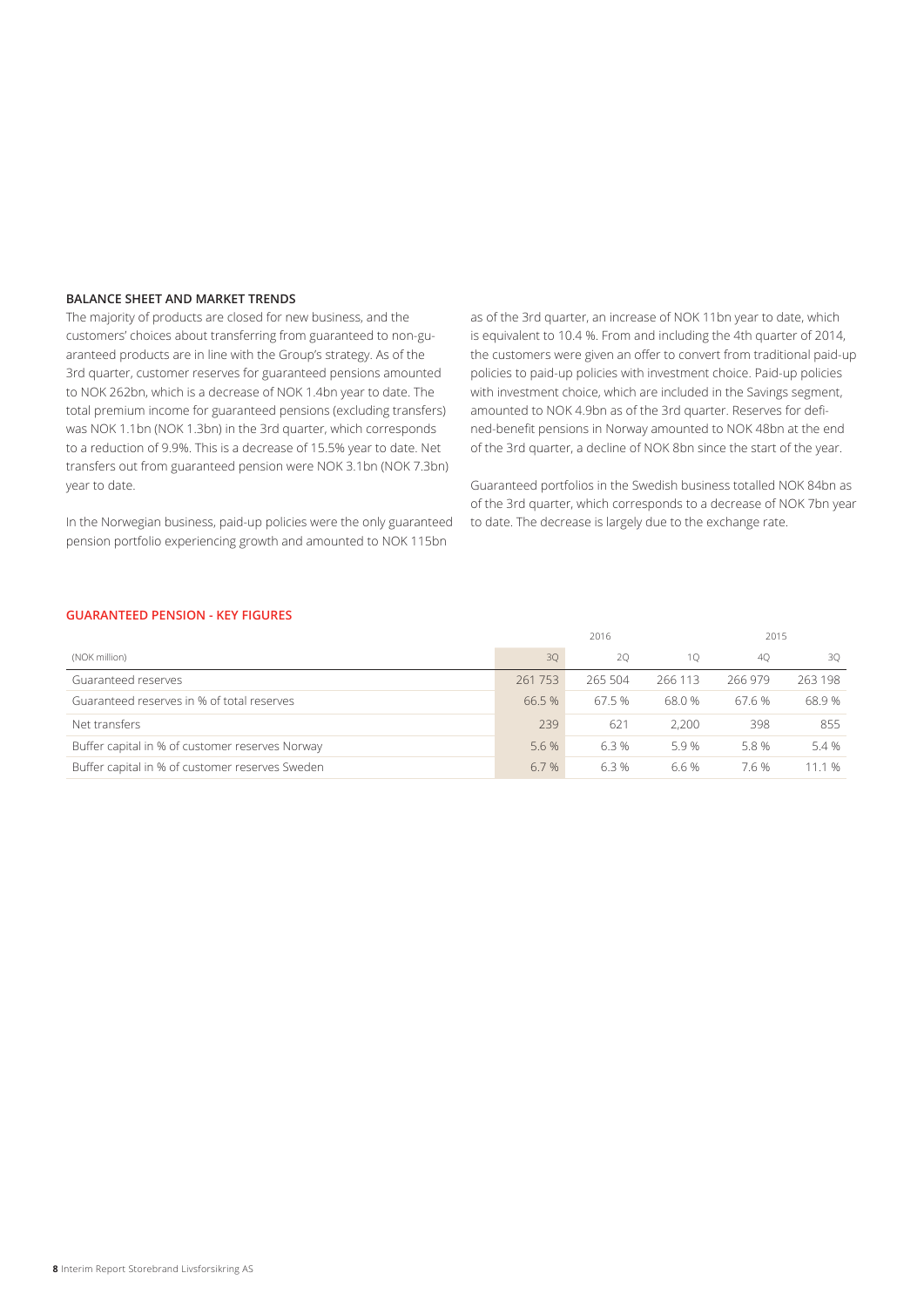## Other

*Under Other, the company portfolios and smaller daughter companies with Storebrand Life Insurance and SPP are reported. In addition, the result associated with the activities at BenCo is included.*

|                                                |       | 2016  |       |       | 2015   | $01.01 - 30.09$ |       | Full year |
|------------------------------------------------|-------|-------|-------|-------|--------|-----------------|-------|-----------|
| NOK million                                    | 3Q    | 20    | 1Q    | 4Q    | 3Q     | 2016            | 2015  | 2015      |
| Fee and administration income                  | 25    | 22    | 22    | 22    | 28     | 69              | 91    | 113       |
| Operational cost                               | $-12$ | $-10$ | $-14$ | $-15$ | $-18$  | $-35$           | $-50$ | -66       |
| <b>Operating profit</b>                        | 13    | 12    | 8     | 7     | 10     | 33              | 41    | 47        |
| Financial items and risk result life & pension | 136   | 135   | 91    | 203   | $-79$  | 362             | $-10$ | 194       |
| - Risk result life & pensions                  |       | $-4$  | 22    | $-31$ | 25     | 18              | 25    | $-6$      |
| - Financial result                             | 142   | 141   | 70    | 236   | $-101$ | 352             | $-29$ | 207       |
| - Net profit sharing                           | $-6$  | $-2$  |       | $-2$  | $-2$   | $-9$            | $-5$  | $-7$      |
| Profit before amortisation                     | 149   | 147   | 99    | 210   | $-68$  | 395             | 31    | 241       |

### **PROFIT**

Fee and administration income is associated to Benco's business being wound down over a long-term.

The financial result for the Other includes the net return from the company portfolios of SPP and Storebrand Livsforsiking as well as the net result for subsidiaries.

The Storebrand Life Insurance Group is funded by a combination of equity and subordinated loans. Following the end of the quarter, Storebrand Livsforsikring issued a subordinated loan of SEK 750m. With the interest rate levels at the end of the 3rd quarter 2016,

quarterly interest expenses of approximately NOK 100m are expected. The company portfolios in the Norwegian and Swedish life insurance companies amounted to NOK 21.5bn at the end of the 3rd quarter.

The investments are primarily in interest-bearing securities in Norway and Sweden with short maturities. The Norwegian company portfolio reported a return of 1.0 % for the quarter. The Swedish company portfolio gave an overall return of 0.4 % for the quarter. The return was due to the increase in value resulting from reduced credit spreads on bonds.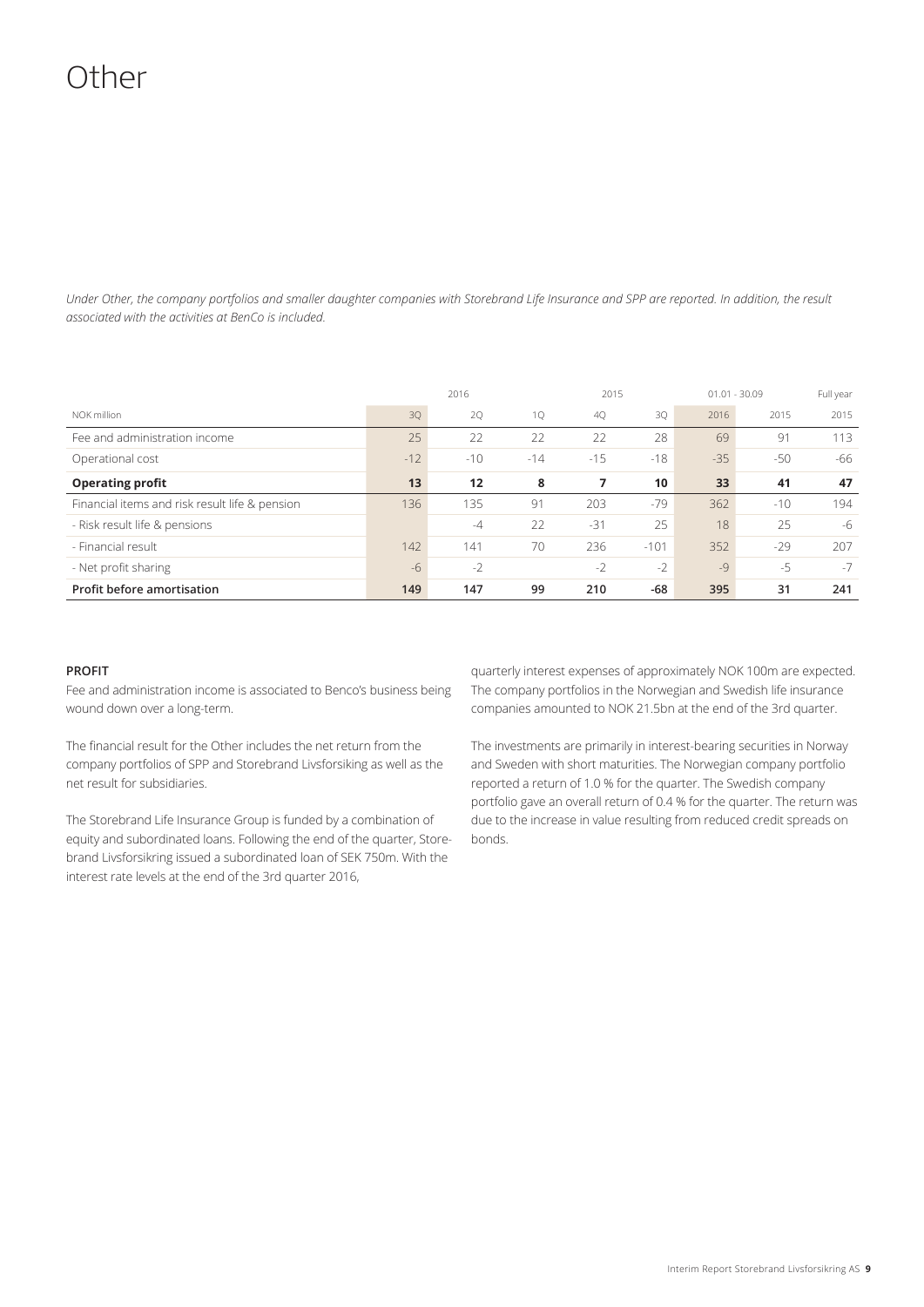## Balance sheet, solidity and capital situation

*Continuous monitoring and active risk management is a core area of Storebrand's business. Risk and solidity are both followed up on at the Group level and in the legal entities. Regulatory requirements for financial strength and risk management follow the legal entities to a large extent. The section is thus divided up by legal entities.* 

#### **STOREBRAND LIFE INSURANCE GROUP**

The solidity capital amounted to NOk 61.5bn at the end of the 3rd quarter, an increase of NOK 0.1bn in the 3rd quarter and 0.5bn year to date primarily due to reduced customer buffers in the Swedish business, but offset by positive retained earnings.

### **STOREBRAND LIVSFORSIKRING AS**

The market value adjustment reserve decreased by NOK 1.0bn during the 3rd quarter and NOK 0.3bn year to date, and amounted to NOK 4.2bn at the end of the 3rd quarter 2016. The additional statutory reserves remained unchanged during the quarter and for the year to date and amounted to NOK 5.2bn at the end of the 3rd quarter 2016. Excess value of held-to-maturity bonds that are assessed at amortised cost are decreased by NOK 0.9bn during the 3rd quarter and increased by NOK 1.0bn year to date, comprising NOK 11.6bn year to date. The increase was due to lower interest rates. The excess value of bonds at amortised cost is not included in the financial statements.

#### **SOLVENCY**

The new European solvency regulations, Solvency II, entered into force on 1 January 2016 and will apply to all insurance companies in the EEA. The regulatory minimum level is 100%. As of the 1st half year 2016, Storebrand Livsforsikring AS had a solvency margin after transitional rules of 208% (without transitional rules, the solvency margin is calculated at 163%). The Storebrand Life Insurance Group is no longer required to report the solvency margin and the requirement at consolidated level applies for the Storebrand Group that reports a solvency margin of 165% (without transitional rules, the solvency margin is calculated at 131%). During the quarter, the solvency ratio without transitional rules strengthened due to good returns and changed market conditions resulting in liabilities being discounted with a higher interest rate. The transitional rule is reduced as a result of accumulating reserves for increased life expectancy and that tax is now calculated on the transitional rule.

#### **CUSTOMER BUFFERS**



Additional statutory reserves in % of customer funds with guarantee Market value adjustment reserve in % of customer funds with guarantee

### **ALLOCATION OF GUARANTEED CUSTOMER ASSETS**



Customer assets increased by NOK 4.0bn in the 3rd quarter and NOK 9.7bn for the year to date due to positive returns. Customer assets totalled NOK 239bn at the end of the 3rd quarter 2016. Customer assets within non-guaranteed savings increased NOK 3.2bn during the 3rd quarter and NOK 7.4bn for the year to date. Guaranteed customer assets increased by NOK 0.8bn during the 3rd quarter and NOK 2.2bn for the year to date.

1) The term solidity capital encompasses equity, subordinated loan capital, the risk equalisation fund, the market value adjustment reserve, additional statutory reserves, conditional bonuses, excess value/deficit related to bonds at amortised cost and accrued profit.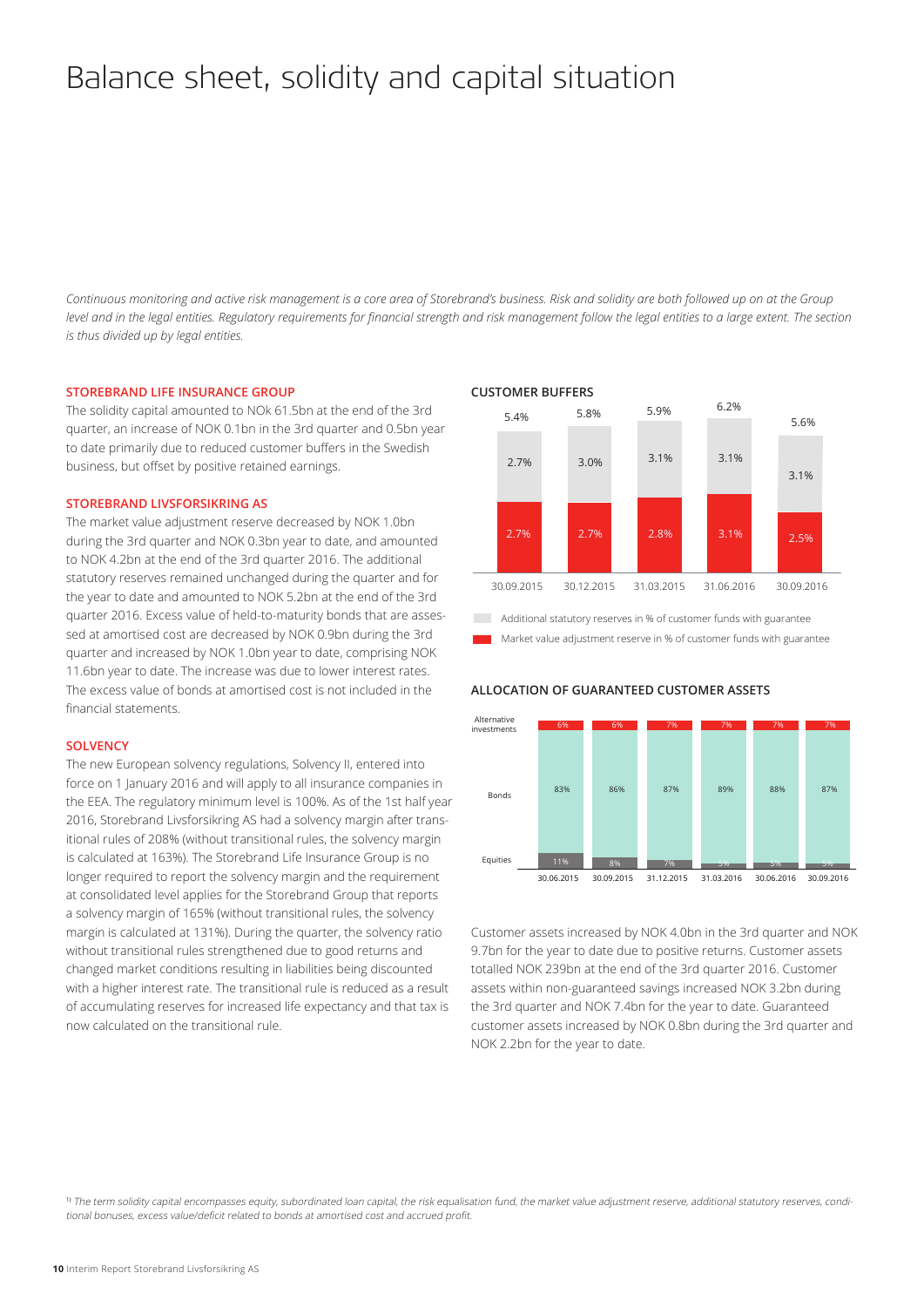

**SPP**

**CUSTOMER BUFFERS**

The buffer capital amounted to NOK 6.0bn (NOK 8.4bn) as of the 3rd quarter.

### **ALLOCATION OF GUARANTEED CUSTOMER ASSETS**



Total assets under management in SPP were NOK 172bn. This corresponds to an increase of 12 % compared with the 2nd quarter of 2016. For customer assets in non-guaranteed savings, assets under management totalled NOK 80.7bn as of the 3rd quarter, which corresponds to an increase of 15.7 % compared to the 2nd quarter of 2016.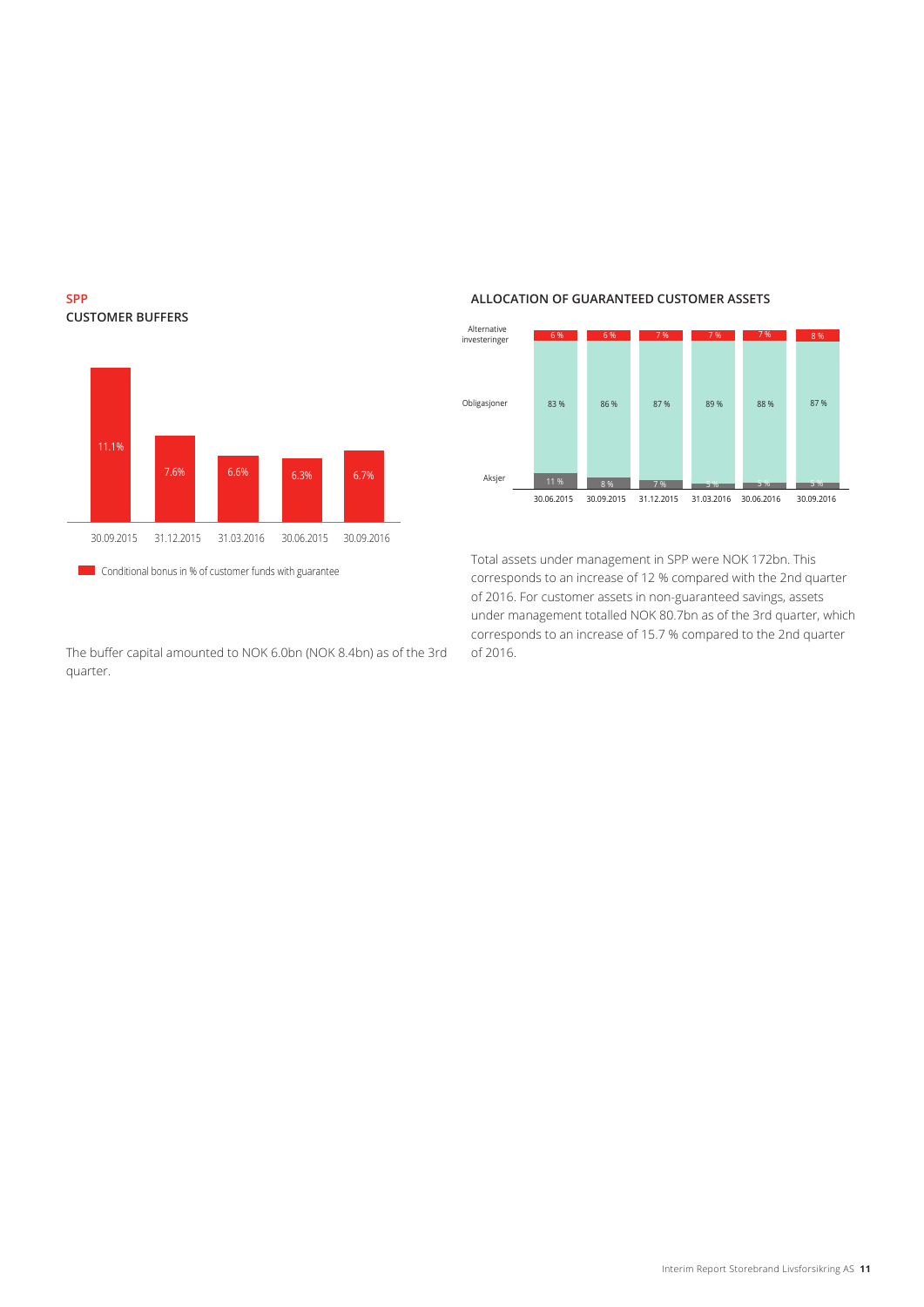## Outlook

### **FINANCIAL PERFORMANCE**

Storebrand is the market leader among pension providers to Norwegian businesses. Defined-contribution plans are the dominant solution for pension savings in Norway. At the end of 2015, 87% of employees in private sector in Norway had pension plans for defined-contribution pensions. The market for defined-contribution pensions is growing and Storebrand's reserves within Unit Linked pension have increased on average by 22% in the past five years. Storebrand also has a strong challenger role as a pension provider to Swedish businesses. Continued growth is expected in the Savings segment. Asset management is also an important business area in this segment that contributes to growth.

The loyalty programme for employees with companies that have a pension scheme at Storebrand will be an important area of focus in the future. The sale of banking products and P&C insurance contributes to expected growth within the Savings and Insurance segment. The competition in the market has resulted in pressure on margins within these segments that in turn sets requirements for cost reductions and adaptations in distribution and product solutions to achieve continued profitable growth in order to realize the ambitions within the retail market, the sales will have to further increase going forward.

The Guaranteed Pensions segment is in a long-term discontinuation process. There is continued growth in the reserves linked to paid-up policies due to companies choosing to convert existing defined-benefit schemes to defined-contribution schemes. It is expected that the growth in paid-up policies will decline in the future and that there will be flat growth in reserves over several years before the reserves start to fall. The paid-up portfolio does not contribute to the Group's results with the present interest rates. Guaranteed reserves represent an increasingly smaller share of the Group's total reserves and were 67% at the end of the quarter.

A target has been set for combined nominal costs to be lower in 2018 compared with the level at the end of 2015. Storebrand will still make selected investments in growth. The partnership with Cognizant is expected to provide lower costs for the Group in the coming years. Cognizant will also contribute innovation and digital development that will provide better and more efficient customer service.

### **MARKET TRENDS**

There has been a twofold development in the interest rate market during the quarter. It is expected that interest rates in the USA will increase. The Norwegian ten-year interest rate has increased by approximately 0.15 percentage points during the quarter, and is up by approximately 0.28 percentage points from its lowest level in the quarter. Swedish interest rates are influenced by expansive monetary policy and the ten-year interest rate is down by 0.10 percentage points.

The European credit markets are strongly influenced by monetary policy. The European Central Bank is purchasing large numbers of corporate bonds. During the quarter, the Central Bank continued to purchase senior bonds issued by European insurance companies. This has resulted in a collapse in the credit spreads for this type of debt. The finance sector is also characterised by the weak capitalisation of some European banks in combination with weakened credit portfolios. The development at Deutsche Bank has influenced the pricing of bonds in the European finance sector during the quarter. Measures to remedy weak economic growth in Europe and the continued increasing of monetary stimulus will most likely cause continued low interest rates in the future.

Brexit has thus far had a limited effect on the financial markets. In the long-term, the United Kingdom's exit from the EU may result in changes to the internal market when concerning the free flow of services and people, which may weaken financial development in Europe. The American election could create short-term instability in the markets and weaken the international economy if a more protectionist trade policy is implemented.

#### **RISK**

Market risk is the Group's biggest risk. In the board's ORSA (self-assessment of risk and solvency) process, developments in interest rates, credit spreads, and equity and property values are the biggest risks that influence the solvency of the Group. Storebrand has adapted to the low interest rates by building up buffer capital. Over time the level of the annual interest rate guarantee will be reduced. In the long term, continued low interest rates will represent a risk for products with guaranteed high interest rates running at a loss, and it is therefore important to achieve a return that exceeds the interest rate guarantee associated with the products. Storebrand has therefore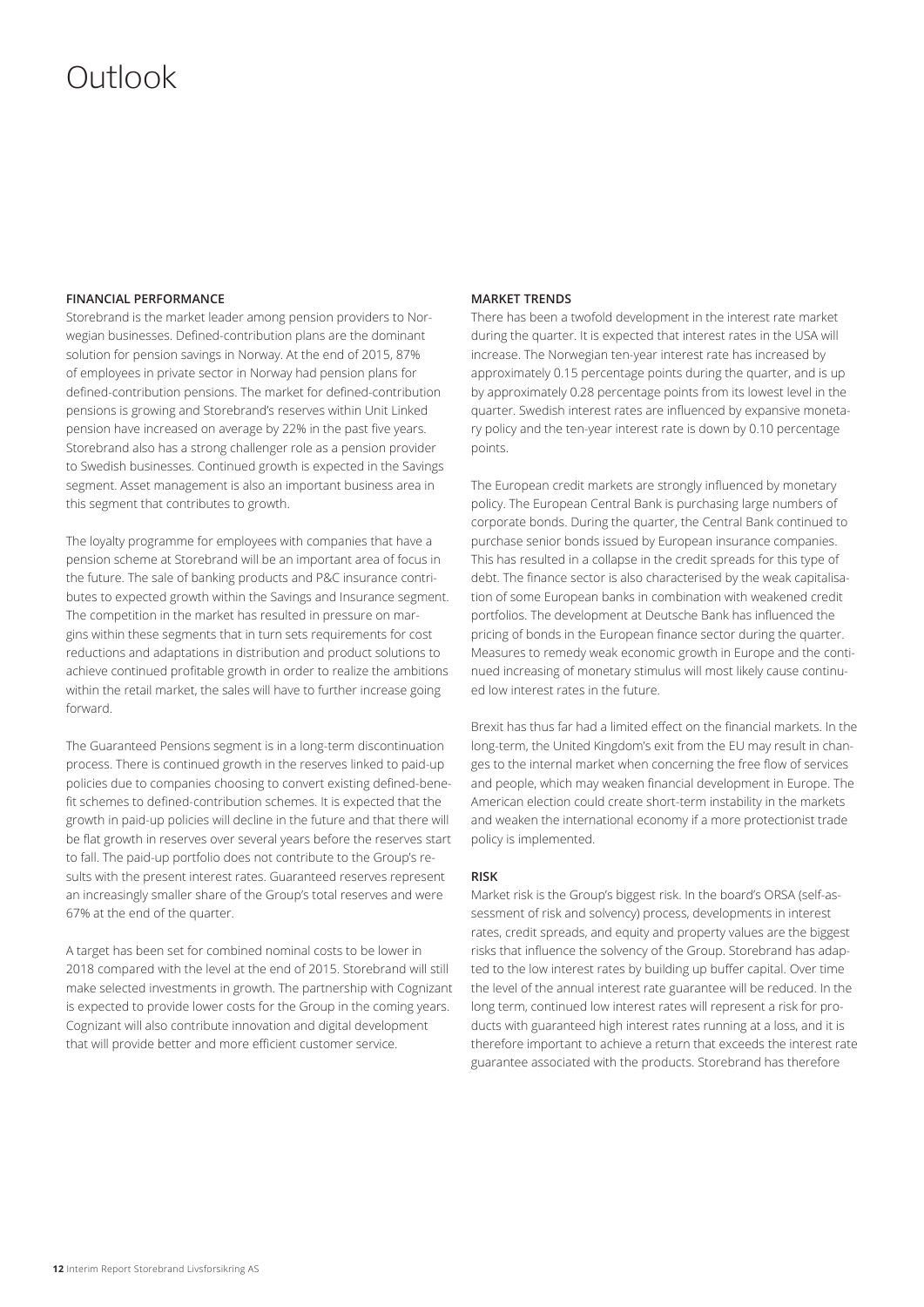adjusted its assets by building a robust portfolio with bonds at amortised cost to achieve the guaranteed interest rate. For insurance risk, increased life expectancy and the development in disability are the factors that have greatest influence on solvency. Operational risk is closely monitored and may also have a significant effect on solvency.

### **CONSULTATION – ULTIMATE FORWARD RATE IN SOLVENCY II**

The European Insurance and Occupational Pensions Authority (EIPOA) is conducting a consultation process regarding the methodology for determining the Ultimate Forward Rate (UFR) which, together with market interest rates, is used to determine the discount rates in Solvency II. The UFR is the combined total of an expected real interest rate (common for all currencies) and expected inflation (currency specific). Changes are proposed that, as a whole, entail that the UFR for NOK is reduced from 4.2% to 3.7%. It is proposed that this reduction is phased in by a maximum of 20 basis points annually such that the level will not be 3.7 until June 2019. If the proposal is approved, this will result in a lower solvency margin for Storebrand. The effect will depend on the interest rates.

EIPOA has proposed the use of "buckets" for expected inflation which, for Norway, will involve rounding the inflation component down from 2.5% to 2%. If a country-specific inflation target was used as a basis, this would increase the UFR for NOK by 0.5% compared with the current proposal. The matter is being assessed by EIPOA. Clarification of this issue is expected in the New Year.

#### **REPORT OF OCCUPATIONAL PENSIONS IN THE PRIVATE SECTOR**

In connection with the wage settlement in the private sector, the Government has committed to conducting a report on occupational pensions in cooperation with the parties in business and industry. This work will include:

- If employees should be entitled to establish a personal pension account with a pension provider selected by the employee.
- An employee's right to individual additional savings.
- Issues relating to managing of pensions when changing jobs.
- The age and income from which contributions should start and the duration of the employment required to be able to receive contributions.

A working group has been established with representatives from the Ministry of Finance, Ministry of Labour and Social Affairs and the Financial Supervisory Authority of Norway. This working group shall prepare a report by 1 December 2016. Employee and employer organisations, the financial services industry and the Consumer Council

of Norway are invited to participate in a reference group for the work. Storebrand has noted that an arrangement with individual pension accounts can be introduced based on existing pension accounts in defined-contribution pension schemes.

#### **TAX**

In connection with the Storting's tax reform process, the following decisions were handed down relating to the taxation of financial undertakings:

- Finance tax on salaries. This is set at 5% and will follow rules for employer's National Insurance contributions.
- The tax on the ordinary income for financial undertakings will be continued at the 2016 level (25 per cent), while it will otherwise be reduced to 24 per cent.

Combined revenues from the special tax on the financial services industry are estimated at NOK 2.25bn. Finance Norway has advocated that the entire finance tax should be added to the company tax. This can be done by this tax being set at 26.5 per cent.

The government's supporting parties, Venstre (Liberal Party) and Krf (Christian Democratic Party), have been critical of the proposal and have given notice that they will review the content of the finance tax in connection with the budget negotiations. Final clarification of the content of the finance tax is expected when the Standing Committee on Finance and Economic Affairs presents its budget proposal on 18 November 2016.

### **SOLVENCY**

The new European solvency regulations, Solvency II, entered into force on 1 January 2016 and will apply to all insurance companies in the EEA. Storebrand Group reports a solvency margin after new regulation of 165% (without transitional rules, the solvency margin is calculated at 131%).

The regulatory minimum level is 100%. The solvency level shows that the Group is robust in relation to low interest rates for a long period of time. The development of interest rates, credit spreads, property and equity values affects the solvency margin. A gradual improvement is expected in the underlying solvency margin in the coming years. This is primarily due to strengthening of reserves for increased life expectancy and expected result achievement in the Group.

Lysaker, 25 October 2016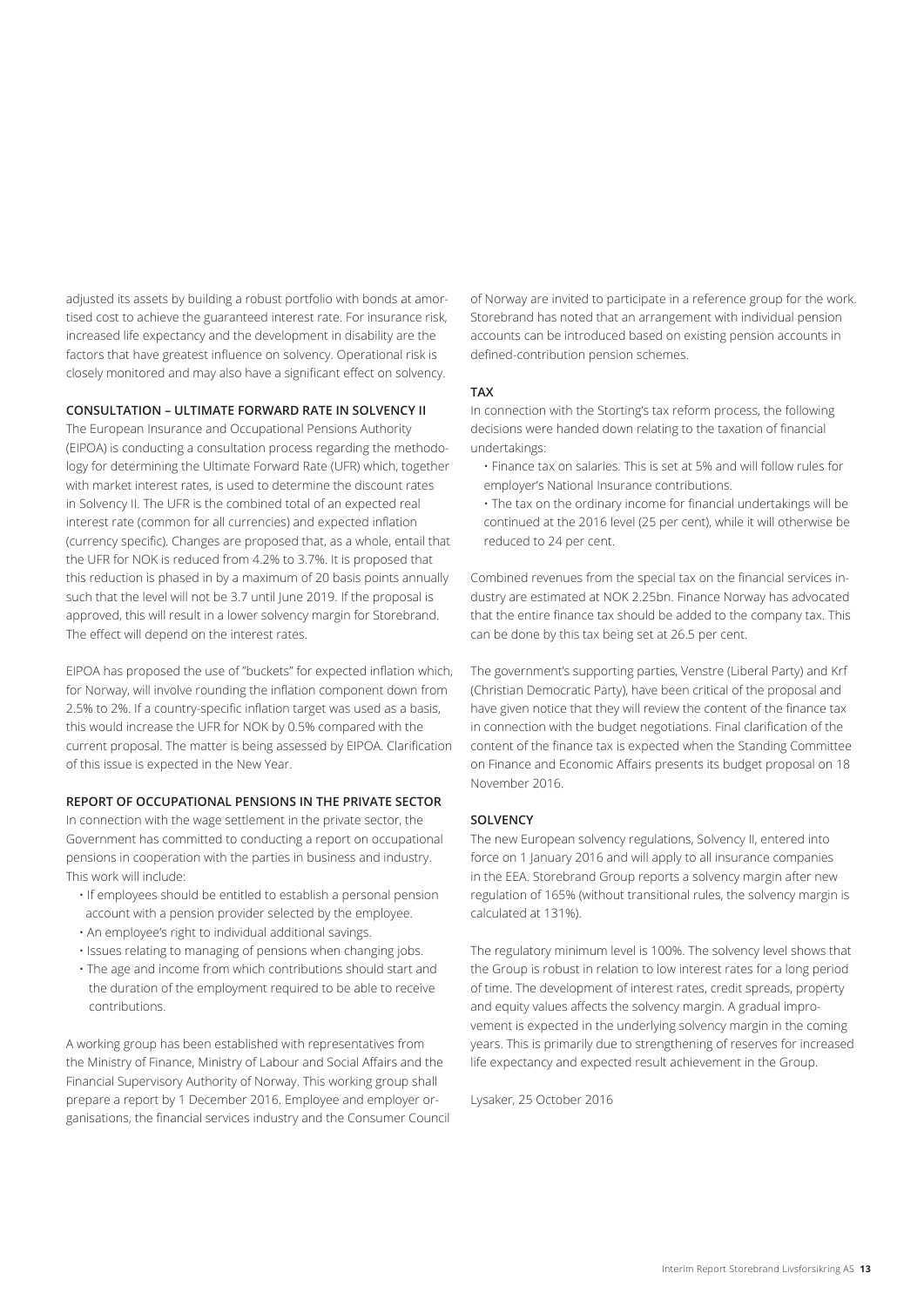### Storebrand Livsforsikring Group Statement of Comprehensive income

|                                                                                                                       | Q3             |         | $01.01 - 30.09$ |          | Year     |
|-----------------------------------------------------------------------------------------------------------------------|----------------|---------|-----------------|----------|----------|
| NOK million                                                                                                           | 2016           | 2015    | 2016            | 2015     | 2015     |
| Technical account:                                                                                                    |                |         |                 |          |          |
| Gross premiums written                                                                                                | 5 2 5 1        | 5 2 4 7 | 18 3 43         | 17798    | 22 770   |
| Reinsurance premiums ceded                                                                                            | $-20$          | $-32$   | $-107$          | $-92$    | $-107$   |
| Premium reserves transferred from other companies                                                                     | 471            | 484     | 1 1 2 3         | 1574     | 1835     |
| Premiums for own account                                                                                              | 5702           | 5699    | 19 3 58         | 19 280   | 24 497   |
| Income from investments in subsidiaries, associated companies and joint-controlled                                    |                |         |                 |          |          |
| companies                                                                                                             | 35             | -56     | 118             |          | 121      |
| Interest income and dividends etc, from financial assets                                                              | 1 4 0 2        | 2 1 2 2 | 4891            | 5825     | 7138     |
| Net operating income from real estate                                                                                 | 244            | 245     | 695             | 740      | 829      |
| Changes in investment value                                                                                           | 1 3 5 7        | $-1601$ | 6 2 3 5         | $-4249$  | $-4500$  |
| Realised gains and losses on investments                                                                              | 1 3 2 9        | 247     | 3 1 0 6         | 3 4 6 8  | 4762     |
| Total net income from investments in the collective portfolio                                                         | 4 3 6 8        | 957     | 15 045          | 5786     | 8 3 4 9  |
| Income from investments in subsidiaries, associated companies and joint-controlled                                    |                |         |                 |          |          |
| companies                                                                                                             | $\overline{4}$ | 5       | 13              | 10       | 13       |
| Interest income and dividends etc. from financial assets                                                              | $-195$         | 127     | 12              | $-75$    | 216      |
| Net operating income from real estate                                                                                 | 22             | 24      | 64              | 66       | 70       |
| Changes in investment value                                                                                           | 5760           | $-6074$ | 4017            | $-3103$  | 732      |
| Realised gains and losses on investments                                                                              | 341            | $-78$   | 915             | 3028     | 3 4 6 2  |
| Total net income from investments in the investment selection portfolio                                               | 5931           | $-5995$ | 5 0 21          | $-74$    | 4 4 9 3  |
| Other insurance related income                                                                                        | 534            | 422     | 1441            | 1 3 2 5  | 1694     |
| Gross claims paid                                                                                                     | $-4393$        | $-4395$ | $-13468$        | $-13112$ | $-17693$ |
| Claims paid - reinsurance                                                                                             | 15             | 7       | 24              | 19       | 29       |
| Gross change in claims reserve                                                                                        | $-59$          | 39      | $-413$          | $-138$   | $-140$   |
| Premium reserves etc. transferred to other companies                                                                  | $-964$         | $-843$  | $-4909$         | $-5886$  | $-6698$  |
| <b>Claims for own account</b>                                                                                         | $-5401$        | $-5192$ | $-18766$        | $-19117$ | $-24502$ |
| To (from) premium reserve, gross                                                                                      | $-410$         | 144     | $-5941$         | 5 1 6 8  | 451      |
| To/from additional statutory reserves                                                                                 | $-1$           | 25      | 141             | 296      | $-358$   |
| Change in value adjustment fund                                                                                       | 1 0 2 5        | 578     | 300             | 1 4 6 2  | 1 2 9 5  |
| Change in premium fund, deposit fund and the pension surplus fund                                                     | $-1$           | $-1$    | $-5$            | $-4$     | $-9$     |
| To/from technical reserves for non-life insurance business                                                            | $-33$          | $-37$   | $-60$           | -67      | $-40$    |
| Change in conditional bonus                                                                                           | $-362$         | 966     | 2 4 7 1         | 108      | 3 0 5 0  |
| Transfer of additional statutory reserves and value adjustment fund from other insuran-<br>ce companies/pension funds | 13             | $-12$   | $\overline{4}$  | $-55$    | $-57$    |
| Changes in insurance obligations recognised in the Profit and Loss Account -                                          |                |         |                 |          |          |
| contractual obligations                                                                                               | 230            | 1665    | $-3089$         | 6908     | 4 3 3 2  |
| Change in premium reserve                                                                                             | $-8136$        | 3 3 8 8 | $-12151$        | $-9160$  | $-16011$ |
| Change in other provisions                                                                                            |                | $-171$  |                 |          |          |
| Changes in insurance obligations recognised in the Profit and Loss Account - invest-                                  |                |         |                 |          |          |
| ment portfolio separately                                                                                             | $-8136$        | 3 2 1 6 | $-12151$        | $-9160$  | $-16011$ |
| Profit on investment result                                                                                           | $\mathbf{1}$   |         |                 |          | $-329$   |
| Risk result allocated to insurance contracts                                                                          |                |         |                 |          | $-53$    |
| Other allocation of profit                                                                                            | $-3$           | $-2$    | $-3$            | $-4$     | -6       |
| Uanallocated profit                                                                                                   | $-2065$        | 51      | $-3546$         | $-1949$  |          |
| Funds allocated to insurance contracts                                                                                | $-2066$        | 49      | $-3549$         | $-1953$  | $-388$   |
| Management expenses                                                                                                   | $-109$         | $-101$  | $-306$          | $-290$   | $-388$   |
| Selling expenses                                                                                                      | $-174$         | $-184$  | $-532$          | $-550$   | $-808$   |
| Change in pre-paid direct selling expenses                                                                            |                | $-1$    | 1               | $-3$     | $-1$     |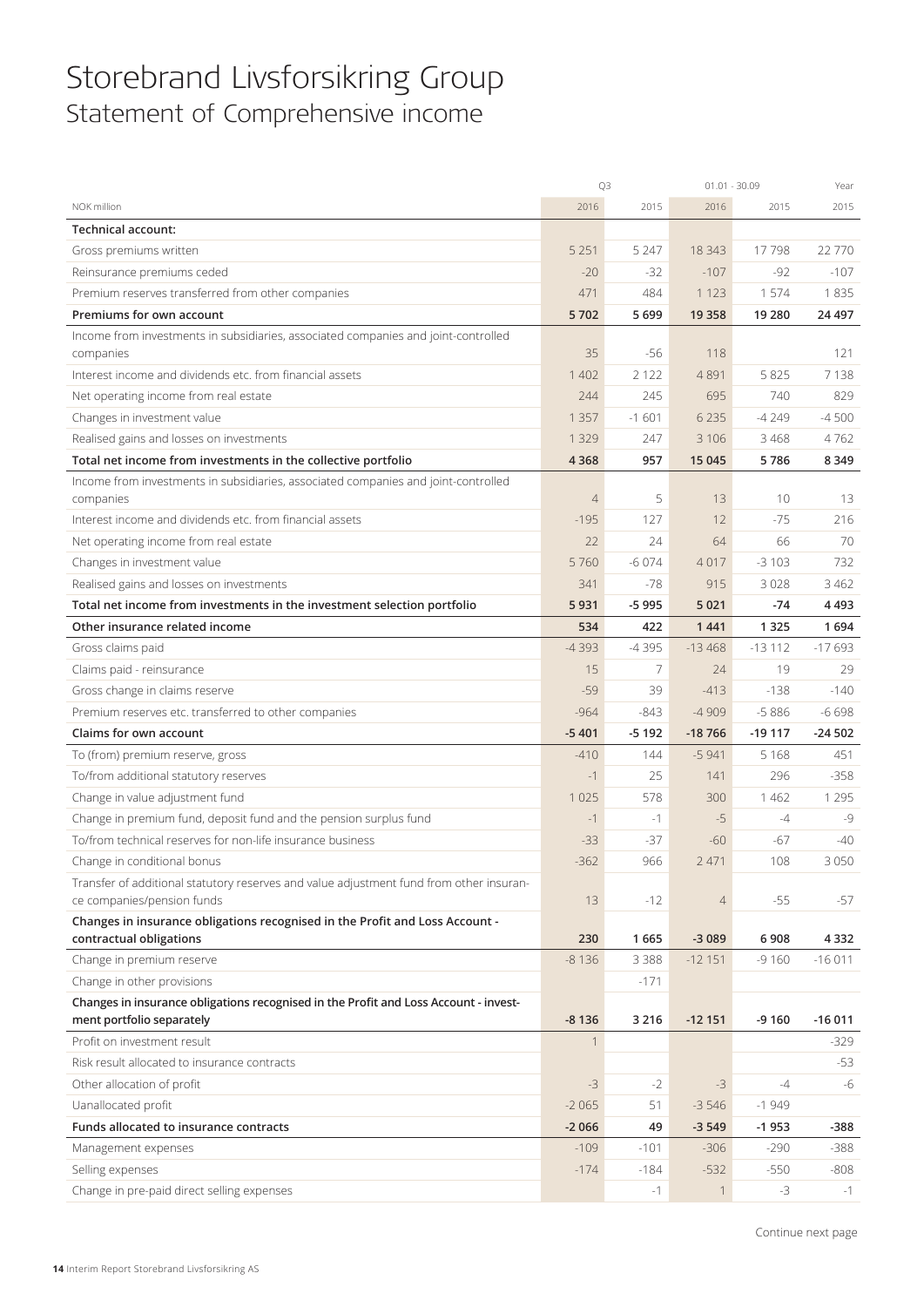### Storebrand Livsforsikring Group Statement of Comprehensive income continue

|                                                                                        |                | Q3     | $01.01 - 30.09$ |         | Year    |
|----------------------------------------------------------------------------------------|----------------|--------|-----------------|---------|---------|
| NOK million                                                                            | 2016           | 2015   | 2016            | 2015    | 2015    |
| Insurance-related administration expenses (incl. commissions for reinsurance received) | $-383$         | $-335$ | $-1032$         | $-1103$ | $-1523$ |
| Insurance-related operating expenses                                                   | $-666$         | $-620$ | $-1868$         | $-1946$ | $-2720$ |
| Other insurance related expenses                                                       | $-123$         | $-119$ | $-419$          | $-350$  | -416    |
| Technical insurance profit                                                             | 374            | 82     | 1 0 2 3         | 698     | -672    |
| Non-technical account                                                                  |                |        |                 |         |         |
| Income from investments in subsidiaries, associated companies and joint-controlled     |                |        |                 |         |         |
| companies                                                                              | 6              | 101    | 17              | 103     | 77      |
| Interest income and dividends etc. from financial assets                               | 82             | -405   | 241             | $-243$  | 261     |
| Net operating income from real estate                                                  |                | 9      | 10              | 40      | 225     |
| Changes in investment value                                                            | 115            | 371    | 287             | 363     | $-106$  |
| Realised gains and losses on investments                                               | 44             | $-24$  | 72              | 42      | 99      |
| Net income from investments in company portfolio                                       | 247            | 52     | 626             | 306     | 556     |
| Other income                                                                           | 42             | 122    | 133             | 323     | 381     |
| Management expenses                                                                    | $-6$           | $-5$   | $-21$           | $-18$   | $-22$   |
| Other costs                                                                            | $-243$         | $-251$ | $-686$          | $-796$  | $-1049$ |
| Management expenses and other costs linked to the company portfolio                    | -249           | $-257$ | $-707$          | $-814$  | $-1072$ |
| Profit or loss on non-technical account                                                | 41             | -83    | 52              | $-185$  | -134    |
| Profit before tax                                                                      | 415            | $-2$   | 1075            | 513     | -806    |
| Tax costs                                                                              | $-99$          | 9      | $-103$          | $-130$  | 1967    |
| Profit before other comprehensive income                                               | 316            | 7      | 972             | 382     | 1 1 6 1 |
| Change in actuarial assumptions                                                        | $-13$          | $-5$   | $-31$           | $-9$    | $-126$  |
| Change in value adjustment reserve own buildings                                       | 12             | 10     | 183             | 15      | 180     |
| Profit/loss cash flow hedging                                                          | $-32$          | 90     | $-50$           | 23      | 27      |
| Adjustment of insurance liabilities                                                    | $-12$          | $-10$  | $-183$          | $-15$   | $-180$  |
| Tax on other profit elements not to be classified to profit/loss                       |                | $-24$  |                 | -6      | 32      |
| Total other profit elements not to be classified to profit/loss                        | $-45$          | 61     | $-81$           | 8       | $-67$   |
| Translation differences                                                                | $-400$         | 589    | $-864$          | 466     | 750     |
| Total other profit elements that may be classified to profit /loss                     | -400           | 589    | $-864$          | 466     | 750     |
| Total other profit elements                                                            | $-445$         | 650    | $-944$          | 474     | 683     |
| TOTAL COMPREHENSIVE INCOME                                                             | $-129$         | 658    | 27              | 857     | 1844    |
|                                                                                        |                |        |                 |         |         |
| PROFIT IS ATTRIBUTABLE TO:                                                             |                |        |                 |         |         |
| Minority share of profit                                                               | 314            | 5      | 954             | 367     | 964     |
| Majority share of profit                                                               | $\overline{2}$ | 2      | 18              | 16      | 197     |
|                                                                                        |                |        |                 |         |         |
| COMPREHENSIVE INCOME IS ATTRIBUTABLE TO:                                               |                |        |                 |         |         |
| Minority share of profit                                                               | $-127$         | 650    | 17              | 836     | 1640    |
| Majority share of profit                                                               | $-1$           | 8      | 10              | 21      | 204     |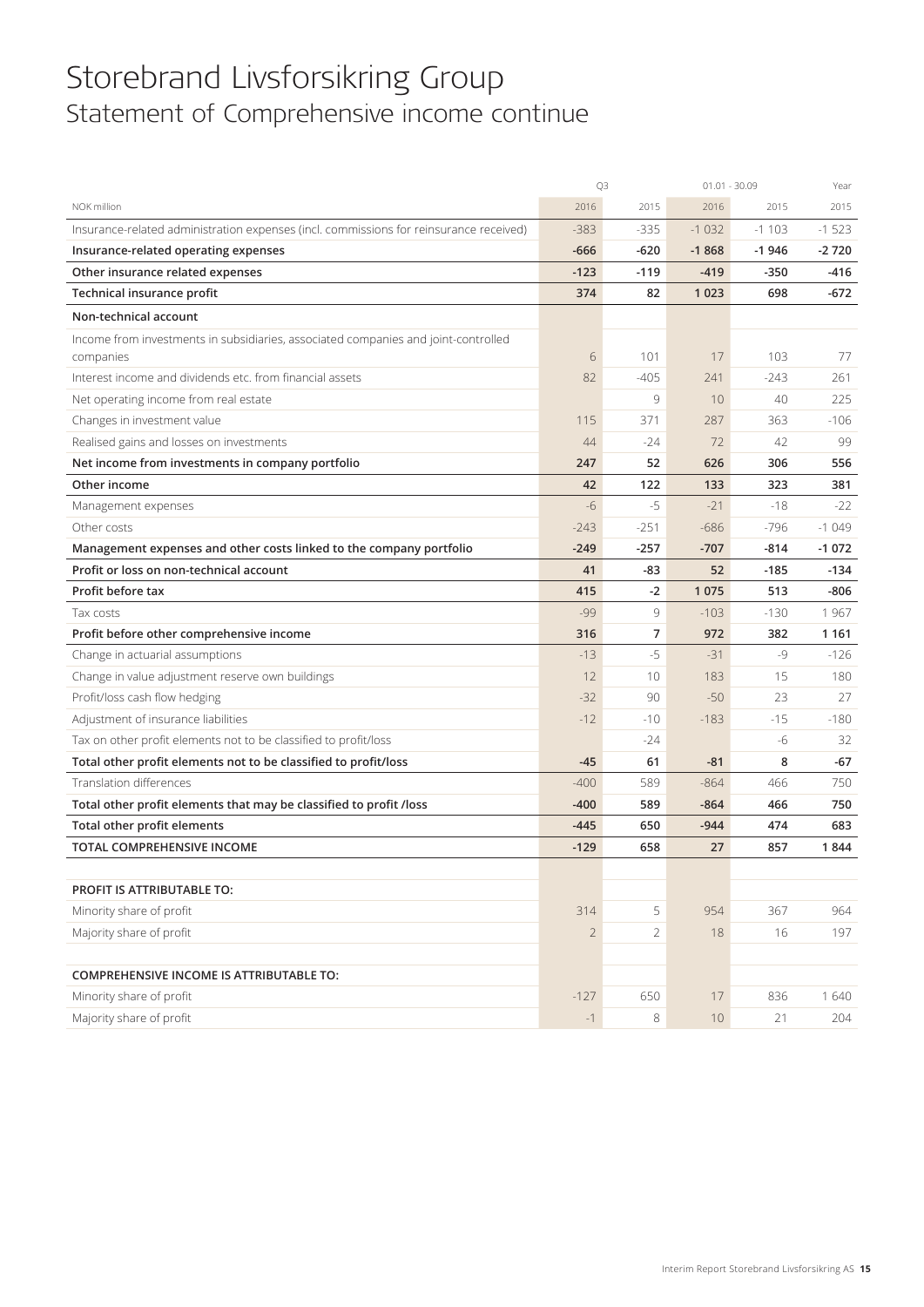### Storebrand Livsforsikring Group Statement of financial position

| NOK million                                                                             | 30.09.2016     | 30.09.2015     | 31.12.2015 |
|-----------------------------------------------------------------------------------------|----------------|----------------|------------|
| <b>ASSETS</b>                                                                           |                |                |            |
| <b>ASSETS IN COMPANY PORTFOLIO</b>                                                      |                |                |            |
| Goodwill                                                                                | 746            | 811            | 837        |
| Other intangible assets                                                                 | 3839           | 4549           | 4602       |
| <b>Total intangible assets</b>                                                          | 4585           | 5 3 6 0        | 5439       |
| Real estate at fair value                                                               | 51             | 693            | 335        |
| Real estate for own use                                                                 |                | 75             |            |
| Equities and units in subsidiaries, associated companies and joint-controlled companies | 266            | 318            | 255        |
| Lendings at amoritsed cost                                                              | $\mathbf{1}$   | $\overline{2}$ | 2          |
| Bonds at amortised cost                                                                 | 2766           | 1800           | 2674       |
| Deposits at amoritsed cost                                                              | 415            | 229            | 294        |
| Equities and other units at fair value                                                  | 75             | 137            | 87         |
| Bonds and other fixed-income securities at fair value                                   | 21 9 27        | 21838          | 22 604     |
| Derivatives at fair value                                                               | 1 2 6 3        | 1 0 4 2        | 1 2 6 4    |
| <b>Total investments</b>                                                                | 26 765         | 26 133         | 27 513     |
|                                                                                         |                |                |            |
| Receivables in connection with direct business transactions                             | 733            | 927            | 2596       |
| Receivables in connection with reinsurance transactions                                 | $\overline{2}$ | $\mathbf{1}$   | 11         |
| Receivables with group company                                                          | 57             | 36             | 64         |
| Other receivables                                                                       | 4392           | 3 0 5 1        | 1822       |
| <b>Total receivables</b>                                                                | 5 1 8 4        | 4015           | 4494       |
| Tangible fixed assets                                                                   | 444            | 426            | 462        |
| Cash, bank                                                                              | 1 574          | 2018           | 2 1 1 7    |
| Tax assets                                                                              | 424            | 132            | 551        |
| Other assets designated according to type                                               | 759            | 760            | 789        |
| <b>Total other assets</b>                                                               | 3 2 0 2        | 3 3 3 7        | 3919       |
|                                                                                         |                |                |            |
| Pre-paid direct selling expenses                                                        | 496            | 538            | 557        |
| Other pre-paid costs and income earned and not received                                 | 124            | 211            | 106        |
| Total pre-paid costs and income earned and not received                                 | 620            | 749            | 663        |
| Total assets in company portfolio                                                       | 40 35 6        | 39 5 94        | 42 028     |
|                                                                                         |                |                |            |
| <b>ASSETS IN CUSTOMER PORTFOLIOS</b>                                                    |                |                |            |
| Real estate at fair value                                                               | 21 5 6 5       | 20 633         | 22 0 35    |
| Real estate for own use                                                                 | 2682           | 2667           | 2732       |
| Equities and units in subsidiaries, associated companies and joint-controlled companies | 1587           | 1 2 7 9        | 1 3 2 0    |
| Loans to and securities issued by subsidiaries, associated companies                    | 37             | 12             | 41         |
| Bonds held to maturity                                                                  | 15725          | 15730          | 15 648     |
| Bonds at amortised cost                                                                 | 76 189         | 69 942         | 73 434     |
| Lendings at amoritsed cost                                                              | 12 8 6 4       | 2 5 5 6        | 6017       |
| Deposits at amoritsed cost                                                              | 6 9 4 1        | 3 4 6 7        | 3 9 0 0    |
| Equities and other units at fair value                                                  | 18 27 6        | 23 501         | 22737      |
| Bonds and other fixed-income securities at fair value                                   | 124 565        | 142 502        | 135 733    |
| Financial derivatives at fair value                                                     | 6 0 6 6        | 3715           | 2978       |
| Lendings at fair value                                                                  | 871            |                |            |
| Total investments in collective portfolio                                               | 287 368        | 286 005        | 286 575    |
| Reinsurance share of insurance obligations                                              | 105            | 156            | 112        |
| Real estate at fair value                                                               | 2 0 0 7        | 1912           | 2045       |
| Real estate for own use                                                                 | 172            | 158            | 156        |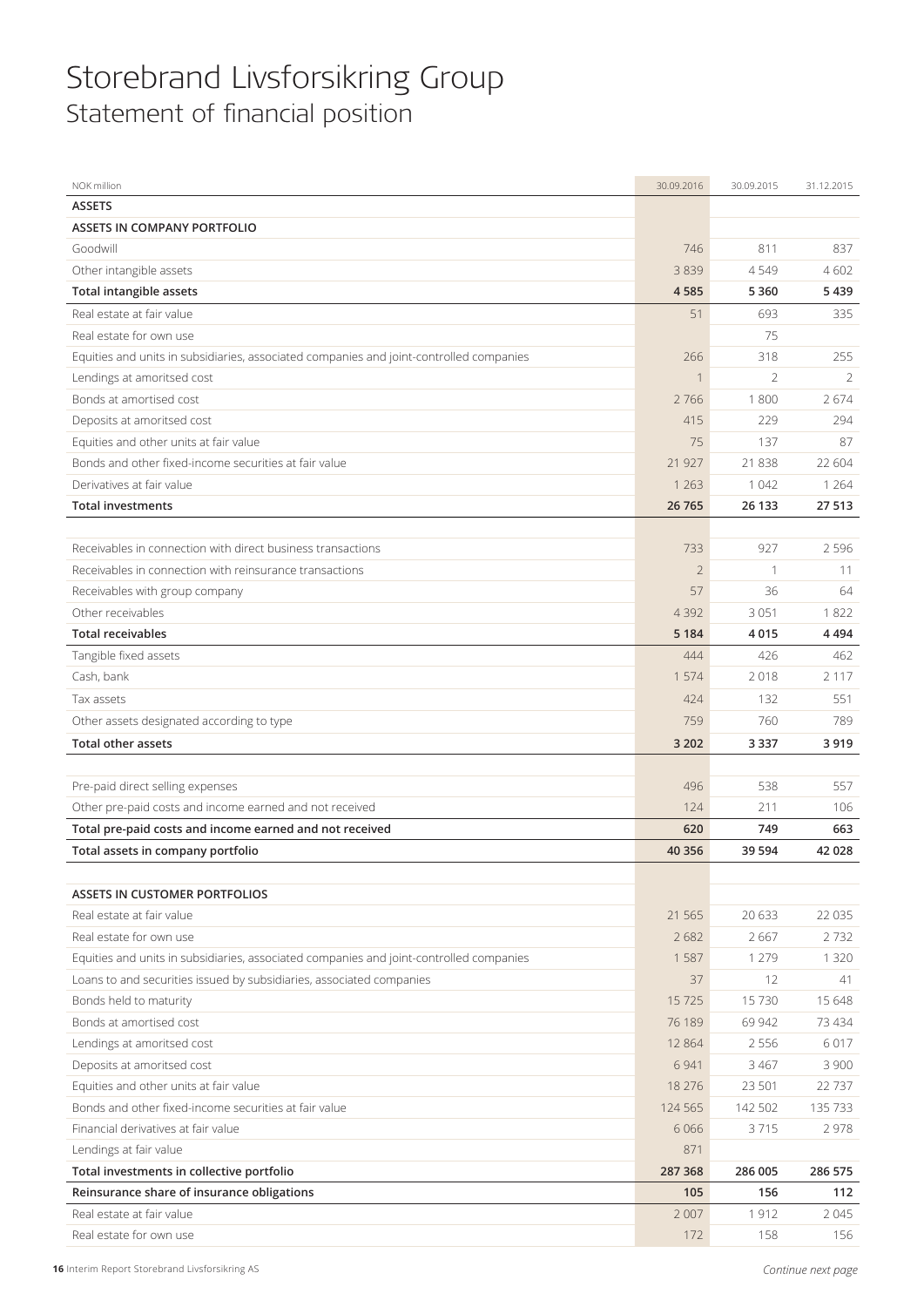### Storebrand Livsforsikring Group Statement of financial position continue

| NOK million                                                                             | 30.09.2016  | 30.09.2015 | 31.12.2015 |
|-----------------------------------------------------------------------------------------|-------------|------------|------------|
| Equities and units in subsidiaries, associated companies and joint-controlled companies | 185         | 140        | 146        |
| Deposits at amoritsed cost                                                              | 356         | 233        | 264        |
| Equities and other units at fair value                                                  | 101 431     | 92 453     | 101739     |
| Bonds and other fixed-income securities at fair value                                   | 27 443      | 25 9 38    | 25 9 20    |
| Financial derivatives at fair value                                                     | 731         | 25         | 9          |
| Other financial assets                                                                  | 3           |            |            |
| Total investments in investment selection portfolio                                     | 132 328     | 120 860    | 130 279    |
| Total assets in customer portfolio                                                      | 419 801     | 407 021    | 416 966    |
|                                                                                         |             |            |            |
| <b>TOTAL ASSETS</b>                                                                     | 460 156     | 437 216    | 458 994    |
|                                                                                         |             |            |            |
| <b>EQUITY AND LIABILITIES</b>                                                           |             |            |            |
| Share capital                                                                           | 3 5 4 0     | 3 5 4 0    | 3540       |
| Share premium                                                                           | 9711        | 9711       | 9711       |
| Total paid in equity                                                                    | 13 2 51     | 13 2 51    | 13 2 51    |
| Risk equalisation fund                                                                  | 139         | 512        | 142        |
| Other earned equity                                                                     | 9744        | 8585       | 9724       |
| Minority interests                                                                      | 325         | 393        | 576        |
| <b>Total earned equity</b>                                                              | 10 207      | 9490       | 10 4 42    |
| Perpetual subordinated loan capital                                                     | 2749        | 2 8 0 5    | 2829       |
| Dated subordinated loan capital                                                         | 2 9 9 2     | 3 0 6 9    | 3158       |
| Hybrid tier 1 capital                                                                   | 1 5 0 3     | 1 502      | 1503       |
| Total subordinated loan capital and hybrid tier 1 capital                               | 7 2 4 4     | 7376       | 7489       |
| Premium reserves                                                                        | 258 447     | 257 393    | 264 937    |
| Additional statutory reserves                                                           | 5 1 9 0     | 4479       | 5 1 6 0    |
| Market value adjustment reserve                                                         | 4 2 2 0     | 4 3 5 2    | 4520       |
| Claims allocation                                                                       | 1 5 7 1     | 1 1 6 2    | 1168       |
| Premium fund, deposit fund and the pension surplus fund                                 | 2410        | 2 4 7 2    | 2713       |
| Conditional bonus                                                                       | 6 3 2 2     | 12 101     | 9336       |
| Unallocated profit to insurance contracts                                               | 3 5 4 6     | 1949       |            |
| Other technical reserve                                                                 | 709         | 683        | 655        |
| Total insurance obligations in life insurance - contractual obligations                 | 282 413     | 284 591    | 288 488    |
| Premium reserve                                                                         | 132 878     | 120 391    | 129 741    |
| Claims allocation                                                                       | $\mathbf 1$ | 1          |            |
| Total insurance obligations in life insurance - investment portfolio separately         | 132 878     | 120 391    | 129 742    |
| Pension liabilities etc.                                                                | 112         | 257        | 217        |
| Deffered tax                                                                            | 173         | 1921       | 200        |
| Other provisions for liabilities                                                        |             | 37         | 76         |
| <b>Total provisions for liabilities</b>                                                 | 285         | 2 2 1 5    | 493        |
| Liabilities in connection with direct insurance                                         | 1 1 0 8     | 1 0 6 2    | 1 3 5 6    |
| Liabilities in connection with reinsurance                                              | 29          | 29         | 29         |
| Financial derivatives                                                                   | 1019        | 2813       | 3020       |
| Liabilities to group companies                                                          | 19          | 8          | 38         |
| Other liabilities                                                                       | 11 147      | 4813       | 4041       |
| <b>Total liabilities</b>                                                                | 13 3 22     | 8725       | 8484       |
| Other accrued expenses and received, unearned income                                    | 555         | 575        | 605        |
| Total accrued expenses and received, unearned income                                    | 555         | 575        | 605        |
| TOTAL EQUITY AND LIABILITIES                                                            | 460 156     | 446 615    | 458 994    |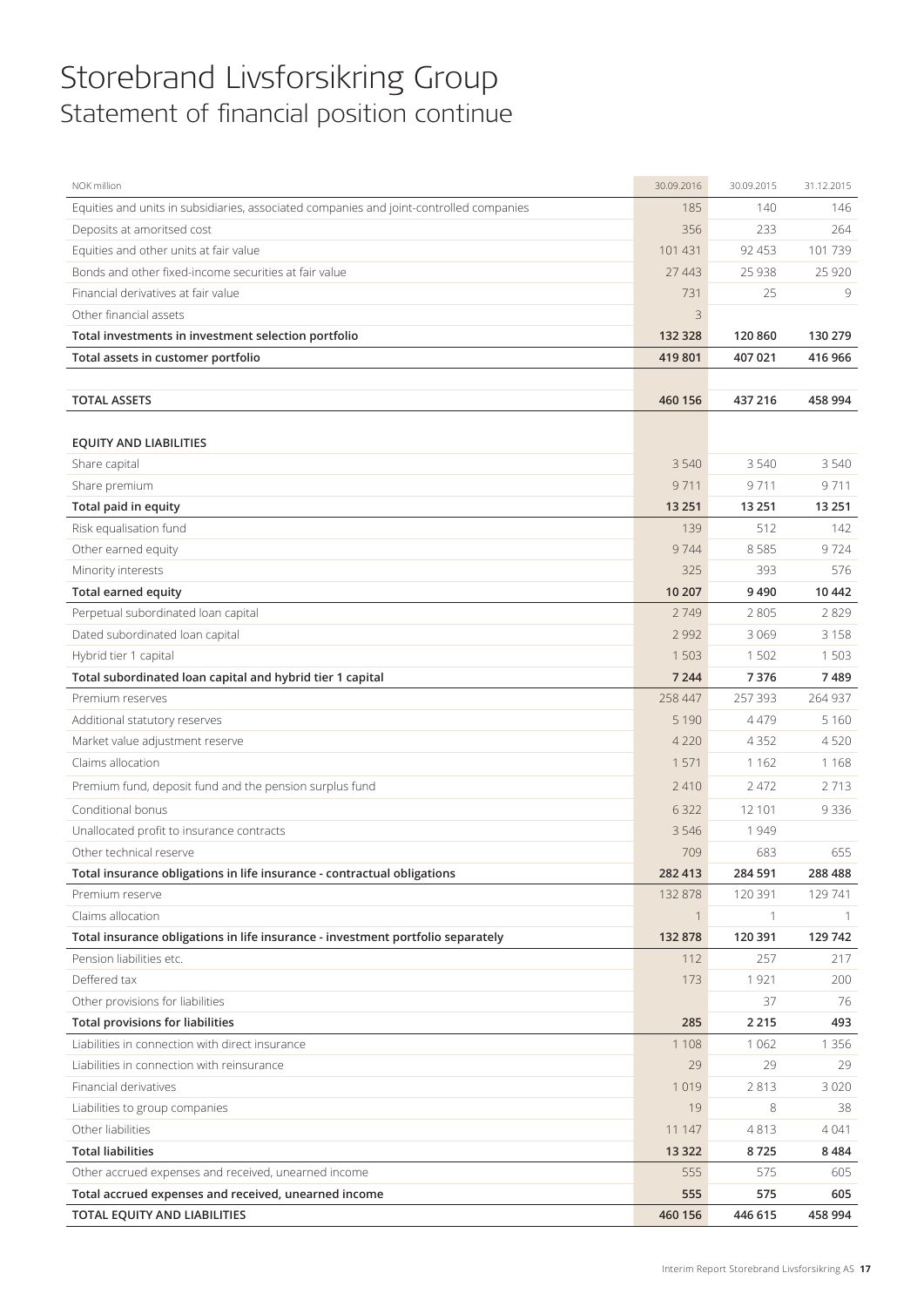### Storebrand Livsforsikring Group Statement of change in equity

|                                           | Majority's share of equity |         |            |              |              |                |         |
|-------------------------------------------|----------------------------|---------|------------|--------------|--------------|----------------|---------|
|                                           |                            | Share   |            |              |              |                |         |
|                                           | Share                      | premium | Total paid | Risk equali- |              | Minority       | Total   |
| NOK million                               | capital <sup>1)</sup>      | reserve | in equity  | sation fund  | Other equity | interests      | equity  |
| Equity at 31.12.2014                      | 3540                       | 9711    | 13 2 51    | 829          | 7432         | 421            | 21 9 33 |
| Profit for the period                     |                            |         |            | $-317$       | 684          | 16             | 382     |
| Total other profit elements               |                            |         |            |              | 469          | 5              | 474     |
| Total comprehensive income for the period |                            |         |            | $-317$       | 1 1 5 3      | 21             | 857     |
| Equity transactions with owner:           |                            |         |            |              |              |                |         |
| Group contributions                       |                            |         |            |              |              | $-25$          | $-25$   |
| Purchase of minority interests            |                            |         |            |              |              | $-25$          | $-25$   |
| Equity at 30.09.2015                      | 3 5 4 0                    | 9711    | 13 2 51    | 512          | 8585         | 393            | 22741   |
| Profit for the period                     |                            |         |            | $-686$       | 1651         | 197            | 1 1 6 1 |
| Total other profit elements               |                            |         |            |              | 676          | $\overline{7}$ | 683     |
| Total comprehensive income for the period |                            |         |            | $-686$       | 2 3 2 6      | 204            | 1844    |
|                                           |                            |         |            |              |              |                |         |
| Equity transactions with owner:           |                            |         |            |              |              |                |         |
| Group contributions                       |                            |         |            |              | $-19$        | $-25$          | $-44$   |
| Derecognition minority                    |                            |         |            |              |              | $-25$          | $-25$   |
| Other                                     |                            |         |            |              | $-16$        |                | $-16$   |
| Equity at 31.12.2015                      | 3 5 4 0                    | 9711    | 13 2 51    | 142          | 9724         | 576            | 23 693  |
| Profit for the period                     |                            |         |            | $-3$         | 957          | 18             | 972     |
| Total other profit elements               |                            |         |            |              | $-937$       | -7             | $-944$  |
| Total comprehensive income for the period |                            |         |            | $-3$         | 20           | 10             | 27      |
|                                           |                            |         |            |              |              |                |         |
| Equity transactions with owner:           |                            |         |            |              |              |                |         |
| Group contributions                       |                            |         |            |              |              | $-14$          | $-14$   |
| Purchase of and derecognition minority    |                            |         |            |              |              | $-248$         | $-248$  |
| Equity at 30.09.2016                      | 3 5 4 0                    | 9711    | 13 2 51    | 139          | 9744         | 325            | 23 4 58 |

1) 35 404 200 shares of NOK 100 par value.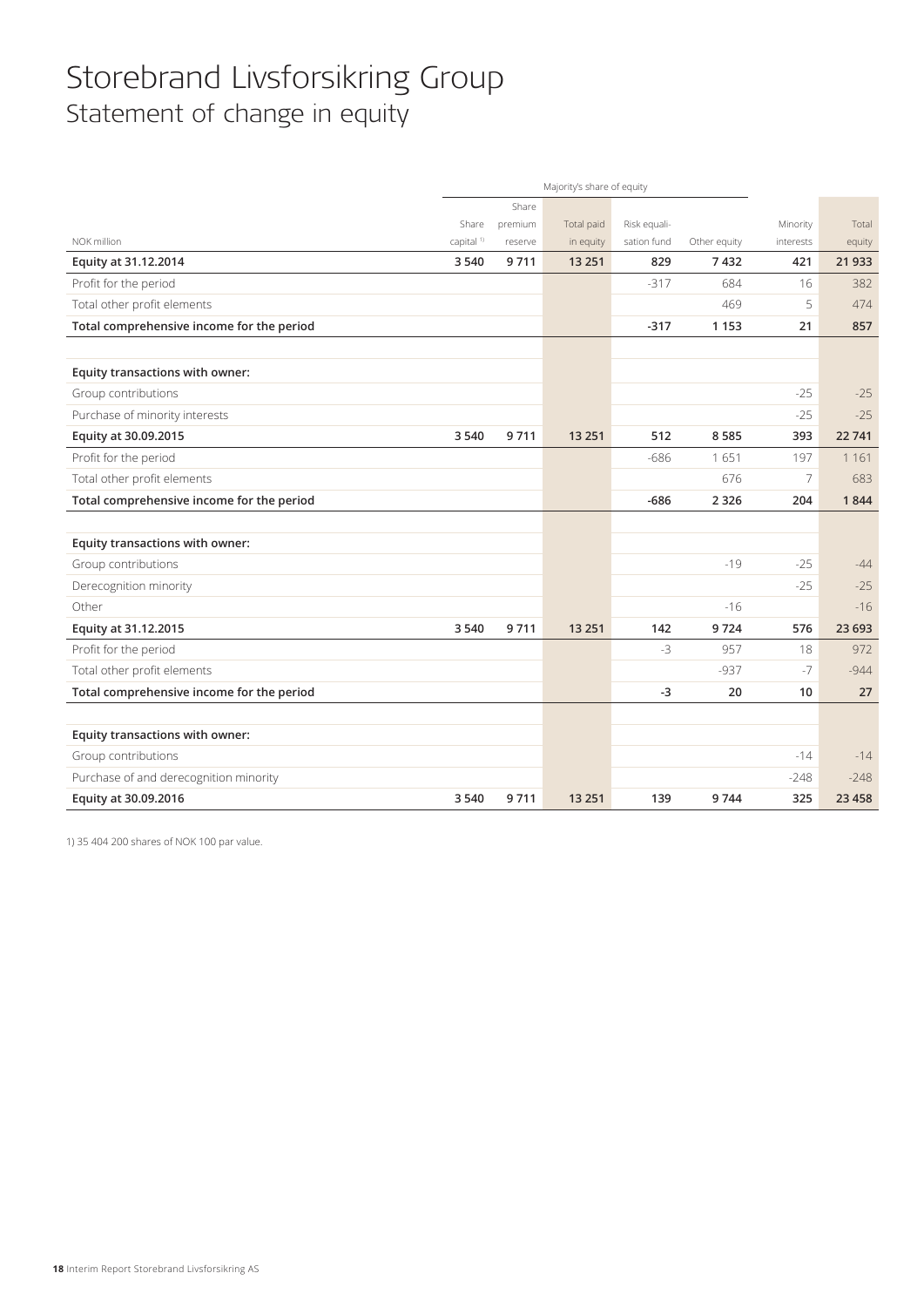### Storebrand Livsforsikring Statement of cash flow 1. January - 30. September

| Storebrand Livsforsikring<br>Group |          |                                                                   |         | Storebrand Livsforsikring AS |
|------------------------------------|----------|-------------------------------------------------------------------|---------|------------------------------|
| 2015                               | 2016     | NOK million                                                       | 2015    | 2016                         |
|                                    |          | Cash flow from operational activities                             |         |                              |
| 20 3 36                            | 20 0 94  | Net received - direct insurance                                   | 14823   | 15 2 27                      |
| $-14402$                           | $-13636$ | Net claims/benefits paid - direct insurance                       | $-7517$ | $-7742$                      |
| $-4313$                            | $-3786$  | Net receipts/payments - policy transfers                          | $-2701$ | $-3508$                      |
| $-1178$                            | $-1593$  | Net change insurance liabilities                                  | $-294$  | 853                          |
| 1 3 2 5                            | 1441     | Receipts - interest, commission and fees from customers           | 334     | 281                          |
| $-350$                             | $-419$   | Payments - interest, commission and fees to customers             | $-383$  | $-309$                       |
| $-1847$                            | $-1807$  | Net receipts/payments operations                                  | $-985$  | $-1059$                      |
| $-1771$                            | $-691$   | Net receipts/payments - other operational activities              | $-545$  | 84                           |
| $-2200$                            | $-398$   | Net cash flow from operational activities before financial assets | 2731    | 3828                         |
| 2 1 2 4                            | $-7717$  | Net receipts/payments - lendings to customers                     | $-6846$ | 2 1 2 4                      |
| $-2402$                            | 9419     | Net receipts/payments - financial assets                          | 6794    | $-6576$                      |
| 543                                | 1727     | Net receipts/payments - real estate activities                    |         |                              |
| $-292$                             | $-3265$  | Net change bank deposits insurance customers                      | $-2553$ | $-410$                       |
| $-27$                              | 164      | Net cash flow from operational activities from financial assets   | $-2605$ | $-4862$                      |
| $-2227$                            | $-234$   | Net cash flow from operational activities                         | 127     | $-1034$                      |
|                                    |          |                                                                   |         |                              |
|                                    |          | Cash flow from investment activities                              |         |                              |
| 106                                |          | Net payments - sale/purchase of subsidiaries                      |         |                              |
| $-117$                             | -43      | Net receipts/payments - sale/purchase of fixed assets             | $-4$    | $-39$                        |
| $-11$                              | $-43$    | Net cash flow from investment activities                          | $-4$    | $-39$                        |
|                                    |          |                                                                   |         |                              |
|                                    |          | Cash flow from financing activities                               |         |                              |
| 997                                |          | Payment of subordinated loan capital                              |         | 997                          |
| $-1000$                            |          | Repayment of subordinated loan capital                            |         | $-1000$                      |
| $-414$                             | $-316$   | Payments - interest on subordinated loan capital                  | $-316$  | $-414$                       |
| $-16$                              | $-14$    | Payment of dividend                                               |         |                              |
| -433                               | $-330$   | Net cash flow from financing activities                           | $-316$  | $-417$                       |
|                                    |          |                                                                   |         |                              |
| $-2671$                            |          | -607 Net cash flow for the period                                 | $-193$  | -1490                        |
| $-2644$                            | $-771$   | of which net cash flow for the period before financial assets     | 2411    | 3 3 7 1                      |
| $-2671$                            | $-607$   | Net movement in cash and cash equivalent assets                   | $-193$  | $-1490$                      |
| 4785                               | 2 4 1 1  | Cash and cash equivalents at start of the period                  | 1 2 3 4 | 2 3 3 6                      |
| 134                                | 185      | Currency translation differences                                  |         |                              |
| 2 2 4 8                            | 1989     | Cash and cash equivalent assets at the end of the period          | 1 0 4 1 | 846                          |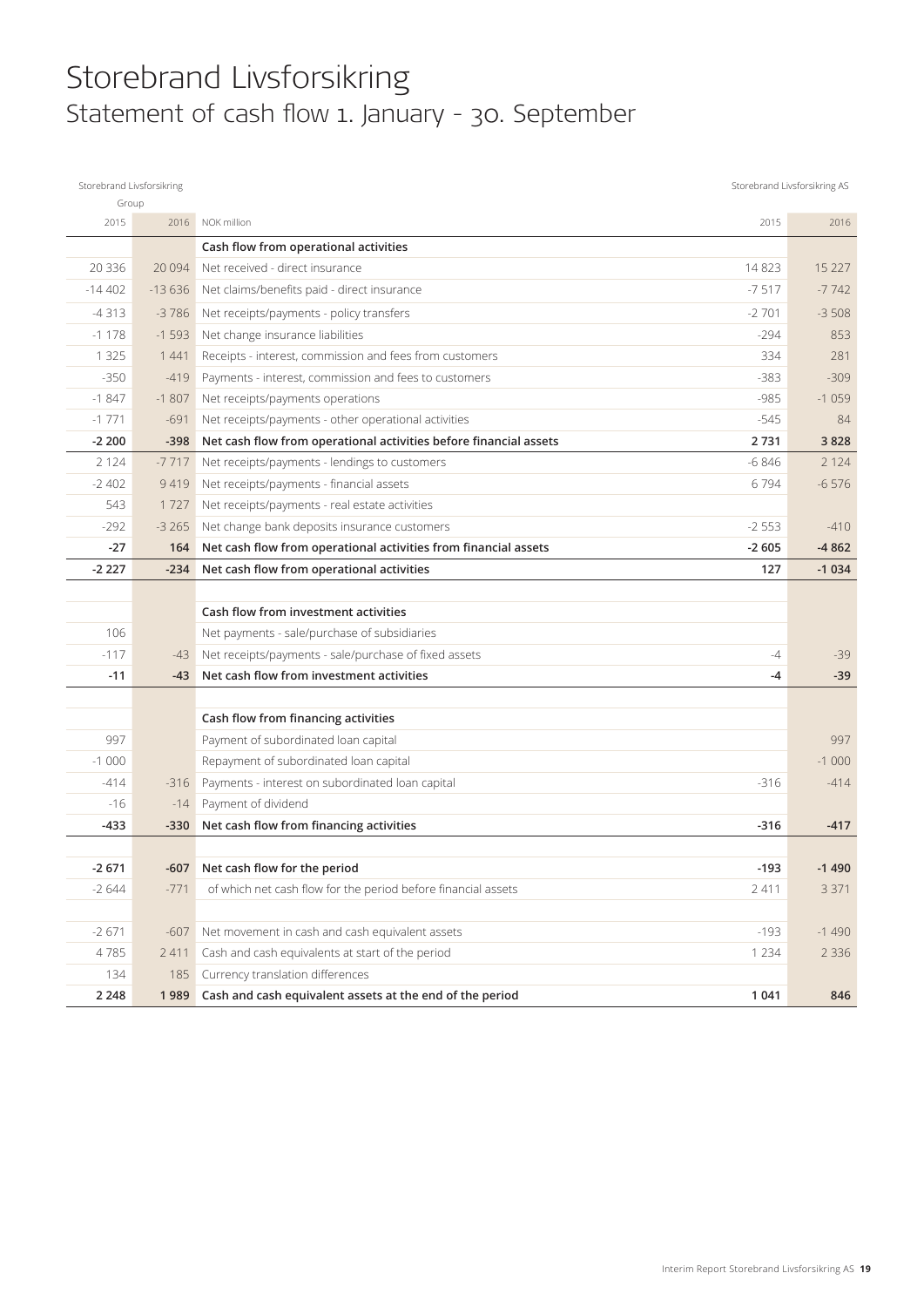### Storebrand Livsforsikring AS Statement of Comprehensive income

|                                                                                          | Q3                 |                 | $01.01 - 30.9$     |                    | Year     |
|------------------------------------------------------------------------------------------|--------------------|-----------------|--------------------|--------------------|----------|
| NOK million                                                                              | 2016               | 2015            | 2016               | 2015               | 2015     |
| <b>Technical account:</b>                                                                |                    |                 |                    |                    |          |
| Gross premiums written                                                                   | 3586               | 3658            | 13 060             | 12 9 55            | 16 2 35  |
| Reinsurance premiums ceded                                                               | $-1$               | $-17$           | $-29$              | $-23$              | $-26$    |
| Premium reserves transferred from other companies                                        | 235                | 260             | 552                | 939                | 1 1 5 5  |
| Premiums for own account                                                                 | 3820               | 3 9 0 1         | 13 5 83            | 13871              | 17 3 64  |
| Income from investments in subsidiaries, associated companies and joint-controlled       |                    |                 |                    |                    |          |
| companies                                                                                | 535                | 399             | 1575               | 1529               | 2 1 5 7  |
| of which from investment in real estate companies                                        | 560                | 770             | 1601               | 1 4 8 5            | 2 1 0 5  |
| Interest income and dividends etc. from financial assets                                 | 477                | 1578            | 2727               | 4 1 5 5            | 4 9 4 5  |
| Changes in investment value                                                              | 634                | $-922$          | 1707               | $-1859$            | $-1201$  |
| Realised gains and losses on investments                                                 | 881                | $-230$          | 1662               | 1 1 9 4            | 1768     |
| Total net income from investments in the collective portfolio                            | 2 5 2 6            | 826             | 7671               | 5019               | 7669     |
| Income from investments in subsidiaries, associated companies and joint-controlled       |                    |                 |                    |                    |          |
| companies                                                                                | 72                 | 37              | 195                | 152                | 223      |
| of which from investment in real estate companies                                        | 72                 | 79              | 195                | 115                | 223      |
| Interest income and dividends etc. from financial assets                                 | $-199$             | 121             | 5                  | $-85$              | 203      |
| Changes in investment value                                                              | 1 3 2 3            | $-1874$         | 560                | $-3221$            | $-2075$  |
| Realised gains and losses on investments                                                 | 345                | $-86$           | 920                | 2 9 5 2            | 3 3 1 5  |
| Total net income from investments in the investment selection portfolio                  | 1540               | $-1802$         | 1680               | $-202$             | 1666     |
| Other insurance related income                                                           | 116                | 99              | 334                | 281                | 388      |
| Gross claims paid                                                                        | $-2476$            | $-2334$         | $-7483$            | $-7090$            | $-9432$  |
| Claims paid - reinsurance                                                                | $\overline{2}$     | 2               | 8                  | 11                 | 17       |
| Gross change in claims reserve                                                           | $-60$              | 37              | $-418$             | $-142$             | $-144$   |
| Premium reserves etc. transferred to other companies                                     | $-607$             | $-335$          | $-3253$            | $-4448$            | $-4776$  |
| Claims for own account                                                                   | $-3140$            | $-2629$         | $-111146$          | $-11668$           | $-14335$ |
| To (from) premium reserve, gross                                                         | 186                | 322             | 588                | 3 1 2 8            | $-24$    |
| To/from additional statutory reserves                                                    | $-1$               | 16              | 141                | 251                | $-358$   |
| Change in value adjustment fund                                                          | 1 0 2 5            | 578             | 300                | 1 4 6 2            | 1 2 9 5  |
| Change in premium fund, deposit fund and the pension surplus fund                        | $-1$               | $-1$            | $-5$               | $-4$               | $-9$     |
| To/from technical reserves for non-life insurance business                               | $-33$              | $-37$           | $-60$              | -67                | $-40$    |
| Transfer of additional statutory reserves and value adjustment fund from other insurance |                    |                 |                    |                    |          |
| companies/pension funds                                                                  | 13                 | $-12$           | $\overline{4}$     | $-55$              | $-57$    |
| Changes in insurance obligations recognised in the Profit and Loss Account -             |                    |                 |                    |                    |          |
| contractual obligations                                                                  | $-3237$            | -697            | $-7441$            | $-8235$            | $-12056$ |
| Change in premium reserve                                                                | $-3237$            | $-697$          | $-7441$            | $-8235$            | $-12056$ |
| Changes in insurance obligations recognised in the Profit and Loss Account -             |                    | $-697$          |                    |                    | $-12056$ |
| investment portfolio separately<br>Profit on investment result                           | $-3237$            |                 | $-7441$            | $-8235$            | $-329$   |
|                                                                                          |                    |                 |                    |                    |          |
| Risk result allocated to insurance contracts                                             |                    |                 |                    |                    | $-53$    |
| Uanallocated profit<br>Funds allocated to insurance contracts                            | $-2065$<br>$-2065$ | 51              | $-3546$<br>$-3546$ | $-1949$<br>$-1949$ |          |
|                                                                                          |                    | 51              |                    |                    | $-382$   |
| Management expenses                                                                      | $-49$              | $-39$           | $-132$             | $-113$             | $-152$   |
| Selling expenses                                                                         | $-69$              | $-82$<br>$-205$ | $-206$<br>$-653$   | $-238$<br>$-707$   | $-361$   |
| Insurance-related administration expenses (incl. commissions for reinsurance received)   | $-251$             |                 |                    |                    | -974     |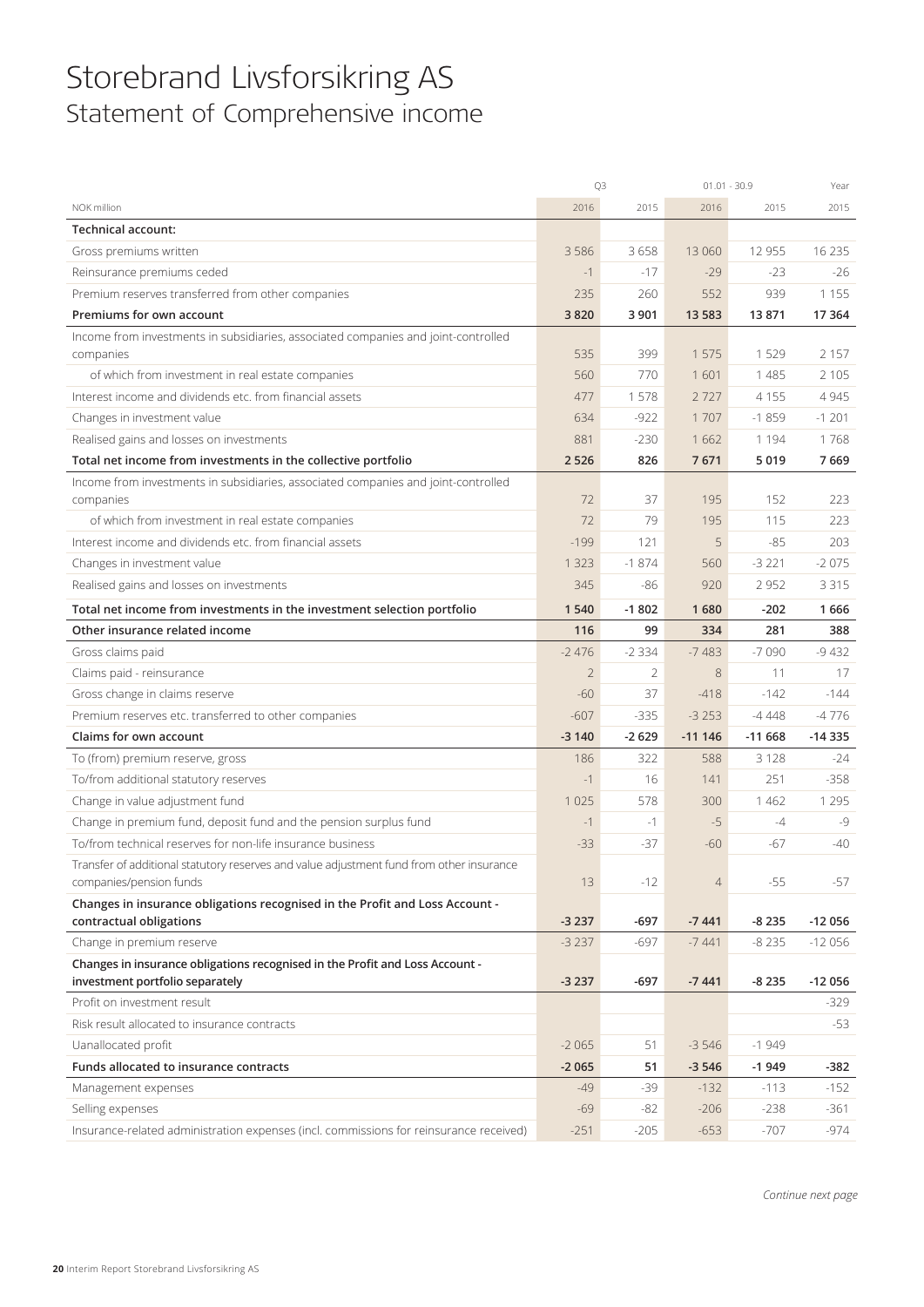### Storebrand Livsforsikring AS Statement of Comprehensive income continue

|                                                                                                 | Q3     |        | $01.01 - 30.9$ |         | Year    |
|-------------------------------------------------------------------------------------------------|--------|--------|----------------|---------|---------|
| NOK million                                                                                     | 2016   | 2015   | 2016           | 2015    | 2015    |
| Insurance-related operating expenses                                                            | $-369$ | $-325$ | $-991$         | $-1059$ | $-1488$ |
| Other insurance related expenses after reinsurance share                                        | $-110$ | $-107$ | $-383$         | $-309$  | -354    |
| Technical insurance profit                                                                      | 269    | 183    | 729            | 464     | $-723$  |
| Non-technical account                                                                           |        |        |                |         |         |
| Income from investments in subsidiaries, associated companies and joint-controlled<br>companies | $-275$ | 105    | $-635$         | 795     | 1 3 0 6 |
| of which from investment in real estate companies                                               |        | 40     |                | 60      | 105     |
| Interest income and dividends etc. from financial assets                                        | 82     | $-335$ | 238            | $-14$   | 522     |
| Changes in investment value                                                                     | 76     | 391    | 200            | 366     | $-116$  |
| Realised gains and losses on investments                                                        | 341    | $-18$  | 785            | 33      | $-297$  |
| Net income from investments in company portfolio                                                | 224    | 143    | 587            | 1 1 7 9 | 1415    |
| Other income                                                                                    | 6      | 8      | 18             | 23      | 32      |
| Management expenses                                                                             | $-4$   | $-3$   | $-11$          | $-10$   | $-13$   |
| Other costs                                                                                     | $-88$  | $-74$  | $-246$         | $-255$  | $-337$  |
| Total management expenses and other costs linked to the company portfolio                       | $-91$  | -78    | $-257$         | $-265$  | $-350$  |
| Profit or loss on non-technical account                                                         | 138    | 73     | 349            | 937     | 1098    |
| Profit before tax                                                                               | 407    | 256    | 1078           | 1402    | 374     |
| <b>Tax costs</b>                                                                                | $-95$  | $-115$ | $-88$          | $-238$  | 1814    |
|                                                                                                 |        |        |                |         |         |
| Profit before other comprehensive income                                                        | 313    | 141    | 990            | 1 1 6 4 | 2 1 8 9 |
| Change in actuarial assumptions                                                                 |        |        |                |         | $-145$  |
| Profit/loss cash flow hedging                                                                   | $-32$  | 90     | $-50$          | 23      | 27      |
| Tax on other profit elements not to be classified to profit/loss                                |        | $-24$  |                | $-5$    | 34      |
| Total other profit elements not to be classified to profit/loss                                 | $-32$  | 66     | $-50$          | 19      | $-84$   |
| Tax on other profit elements not to be classified to profit/loss                                |        |        |                | $-6$    | $-7$    |
| Total other profit elements not to be classified to profit/loss                                 |        |        |                | -6      | $-7$    |
| Total other profit elements                                                                     | $-32$  | 66     | $-50$          | 13      | $-91$   |
|                                                                                                 |        |        |                |         |         |
| <b>TOTAL COMPREHENSIVE INCOME</b>                                                               | 281    | 206    | 940            | 1 1 7 7 | 2098    |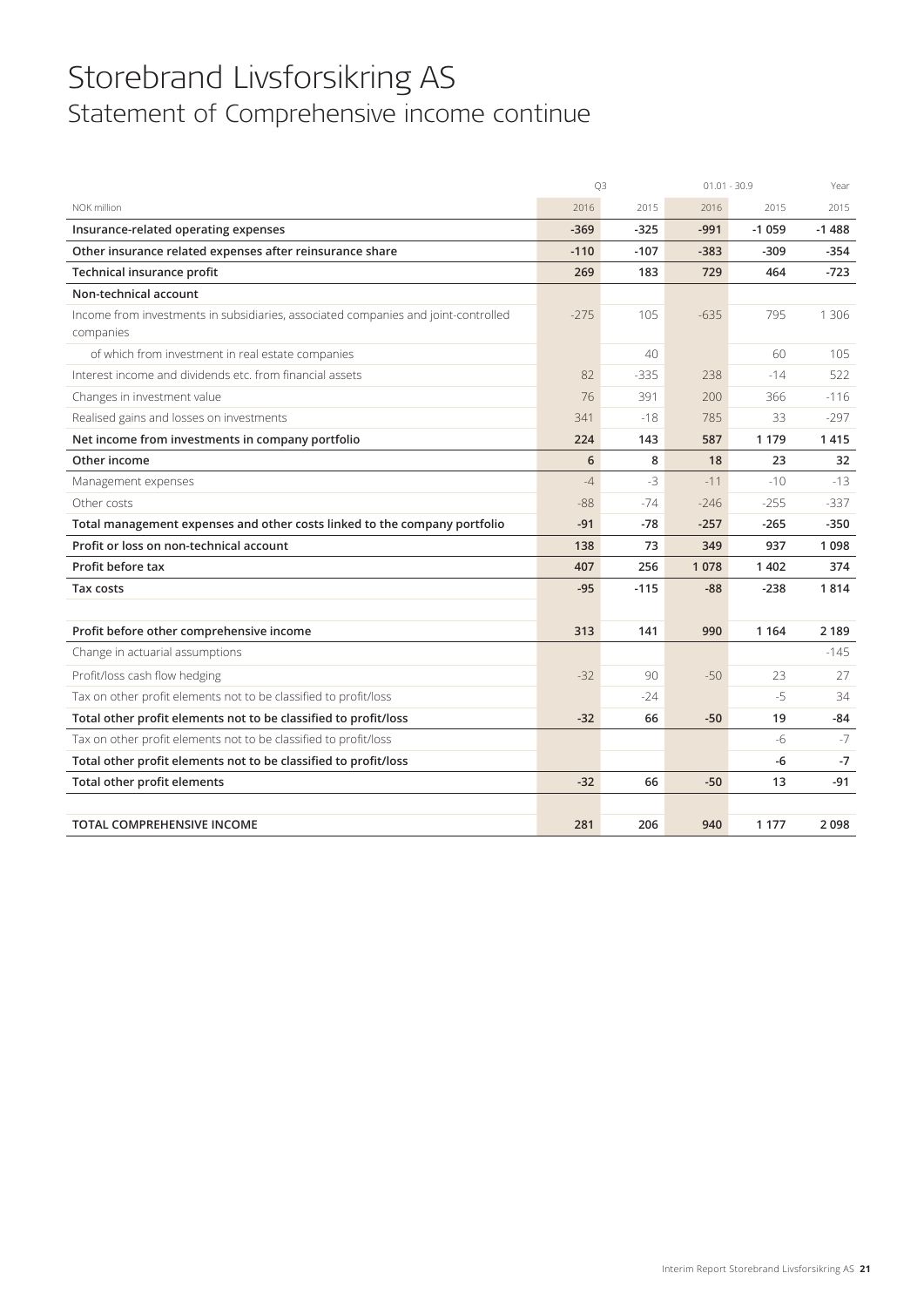### Storebrand Livsforsikring AS Statement of financial position

| NOK million                                                                             | 30.09.2016     | 30.09.2015     | 31.12.2015 |
|-----------------------------------------------------------------------------------------|----------------|----------------|------------|
| Assets                                                                                  |                |                |            |
| Assets in company portfolio                                                             |                |                |            |
| Other intangible assets                                                                 | 186            | 192            | 201        |
| Total intangible assets                                                                 | 186            | 192            | 201        |
| Equities and units in subsidiaries, associated companies and joint-controlled companies | 13 3 3 5       | 10 244         | 16 2 32    |
| of which investment in real estate companies                                            |                | 1 0 6 3        |            |
| Loans to and securities issued by subsidiaries, associated companies                    |                | 6929           |            |
| Lendings at amoritsed cost                                                              |                | $\overline{2}$ | 2          |
| Bonds at amortised cost                                                                 | 2766           | 1800           | 2674       |
| Deposits at amoritsed cost                                                              | 413            | 194            | 246        |
| Equities and other units at fair value                                                  | 74             | 61             | 64         |
| Bonds and other fixed-income securities at fair value                                   | 12 2 61        | 9761           | 9787       |
| Derivatives at fair value                                                               | 1 2 6 3        | 1 0 4 2        | 1 2 6 4    |
| <b>Total investments</b>                                                                | 30 1 14        | 30 033         | 30 268     |
| Receivables in connection with direct business transactions                             | 687            | 910            | 2 4 6 9    |
| Receivables in connection with reinsurance transactions                                 | $\overline{2}$ | $\mathbf{1}$   | 11         |
| Receivables with group company                                                          | 57             | 36             | 66         |
| Other receivables                                                                       | 2 5 9 1        | 857            | 129        |
| <b>Total receivables</b>                                                                | 3 3 3 7        | 1804           | 2677       |
| Tangible fixed assets                                                                   | 12             | 16             | 14         |
| Cash, bank                                                                              | 627            | 652            | 988        |
| Tax assets                                                                              | 272            |                | 360        |
| <b>Total other assets</b>                                                               | 912            | 668            | 1 3 6 3    |
| Other pre-paid costs and income earned and not received                                 | 32             | 22             | 12         |
| Total pre-paid costs and income earned and not received                                 | 32             | 22             | 12         |
| Total assets in company portfolio                                                       | 34 5 81        | 32719          | 34 5 20    |
|                                                                                         |                |                |            |
| Assets in customer portfolios                                                           |                |                |            |
| Equities and units in subsidiaries, associated companies and joint-controlled companies | 20 6 26        | 20764          | 22 149     |
| of which investment in real estate companies                                            | 19855          | 19 975         | 21 3 5 2   |
| Bonds held to maturity                                                                  | 15725          | 15730          | 15 648     |
| Bonds at amortised cost                                                                 | 76 189         | 69 942         | 73 434     |
| Lendings at amoritsed cost                                                              | 12864          | 2 5 5 6        | 6017       |
| Deposits at amoritsed cost                                                              | 4416           | 1648           | 2 0 0 2    |
| Equities and other units at fair value                                                  | 9889           | 11 938         | 12 2 2 6   |
| Bonds and other fixed-income securities at fair value                                   | 46 512         | 57 253         | 48 114     |
| Financial derivatives at fair value                                                     | 940            | 225            | 225        |
| Total investments in collective portfolio                                               | 187 161        | 180 056        | 179 815    |
| Reinsurance share of insurance obligations                                              | 105            | 113            | 112        |
| Equities and units in subsidiaries, associated companies and joint-controlled companies | 2 8 0 5        | 2 2 4 6        | 2424       |
| of which investment in real estate companies                                            | 2 8 0 5        | 2 2 4 6        | 2 4 2 4    |
| Deposits at amoritsed cost                                                              | 318            | 157            | 179        |
| Equities and other units at fair value                                                  | 35 5 62        | 28 860         | 32 041     |
| Bonds and other fixed-income securities at fair value                                   | 21762          | 19 188         | 19747      |
| Financial derivatives at fair value                                                     | 731            | 25             | 9          |
| Total investments in investment selection portfolio                                     | 61 179         | 50 476         | 54 400     |
| Total assets in customer portfolios                                                     | 248 446        | 230 645        | 234 326    |
| <b>TOTAL ASSETS</b>                                                                     | 283 026        | 263 364        | 268 846    |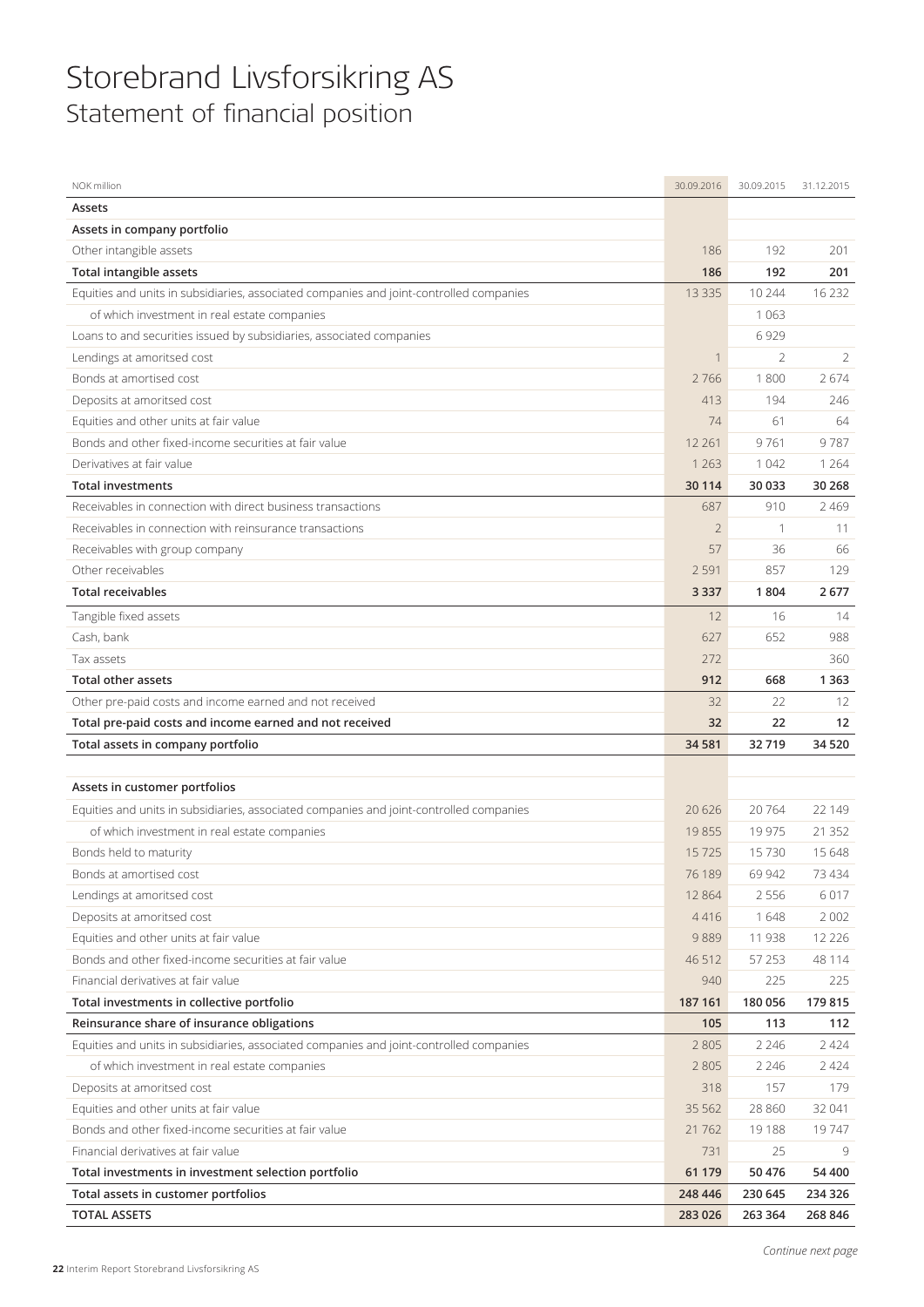### Storebrand Livsforsikring AS Statement of financial position continue

| NOK million                                                                     | 30.09.2016   | 30.09.2015   | 31.12.2015   |
|---------------------------------------------------------------------------------|--------------|--------------|--------------|
| <b>EQUITY AND LIABILITIES</b>                                                   |              |              |              |
| Share capital                                                                   | 3540         | 3 5 4 0      | 3 5 4 0      |
| Share premium                                                                   | 9711         | 9711         | 9711         |
| Total paid in equity                                                            | 13 2 51      | 13 251       | 13 2 51      |
| Risk equalisation fund                                                          | 139          | 512          | 142          |
| Other earned equity                                                             | 10784        | 8 5 5 4      | 9845         |
| <b>Total earned equity</b>                                                      | 10923        | 9066         | 9987         |
| Perpetual subordinated loan capital                                             | 2097         | 2096         | 2096         |
| Dated subordinated loan capital                                                 | 2992         | 3069         | 3 1 5 8      |
| Hybrid tier 1 capital                                                           | 1503         | 1 502        | 1 503        |
| Total subordinated loan capital and hybrid tier 1 capital                       | 6593         | 6 6 6 7      | 6756         |
| Premium reserves                                                                | 165 359      | 162 685      | 165 921      |
| Additional statutory reserves                                                   | 5 1 9 0      | 4524         | 5 1 6 0      |
| Market value adjustment reserve                                                 | 4 2 2 0      | 4352         | 4520         |
| Claims allocation                                                               | 1456         | 1 0 3 7      | 1 0 3 8      |
| Premium fund, deposit fund and the pension surplus fund                         | 2410         | 2 4 7 2      | 2713         |
| Unallocated profit to insurance contracts                                       | 3546         | 1949         |              |
| Other technical reserve                                                         | 709          | 683          | 655          |
| Total insurance obligations in life insurance - contractual obligations         | 182889       | 177 701      | 180 006      |
| Premium reserves                                                                | 61 3 28      | 50 070       | 53 894       |
| Claims allocation                                                               | $\mathbf{1}$ | $\mathbf{1}$ | $\mathbf{1}$ |
| Total insurance obligations in life insurance - investment portfolio separately | 61 329       | 50 071       | 53 894       |
| Pension liabilities etc.                                                        | 97           | 174          | 196          |
| Deferred tax                                                                    |              | 1730         |              |
| Other provisions for liabilities                                                |              | 36           | 76           |
| <b>Total provisions for liabilities</b>                                         | 97           | 1940         | 271          |
| Liabilities in connection with direct insurance                                 | 869          | 823          | 935          |
| Liabilities in connection with reinsurance                                      |              | $-2$         |              |
| Financial derivatives                                                           | 157          | 1609         | 1797         |
| Liabilities to group companies                                                  | 108          | $\mathbf{1}$ | 50           |
| Other liabilities                                                               | 6565         | 2094         | 1647         |
| <b>Total liabilities</b>                                                        | 7699         | 4523         | 4 4 2 9      |
| Other accrued expenses and received, unearned income                            | 245          | 146          | 251          |
| Total accrued expenses and received, unearned income                            | 245          | 146          | 251          |
| TOTAL EQUITY AND LIABILITIES                                                    | 283 026      | 263 364      | 268 846      |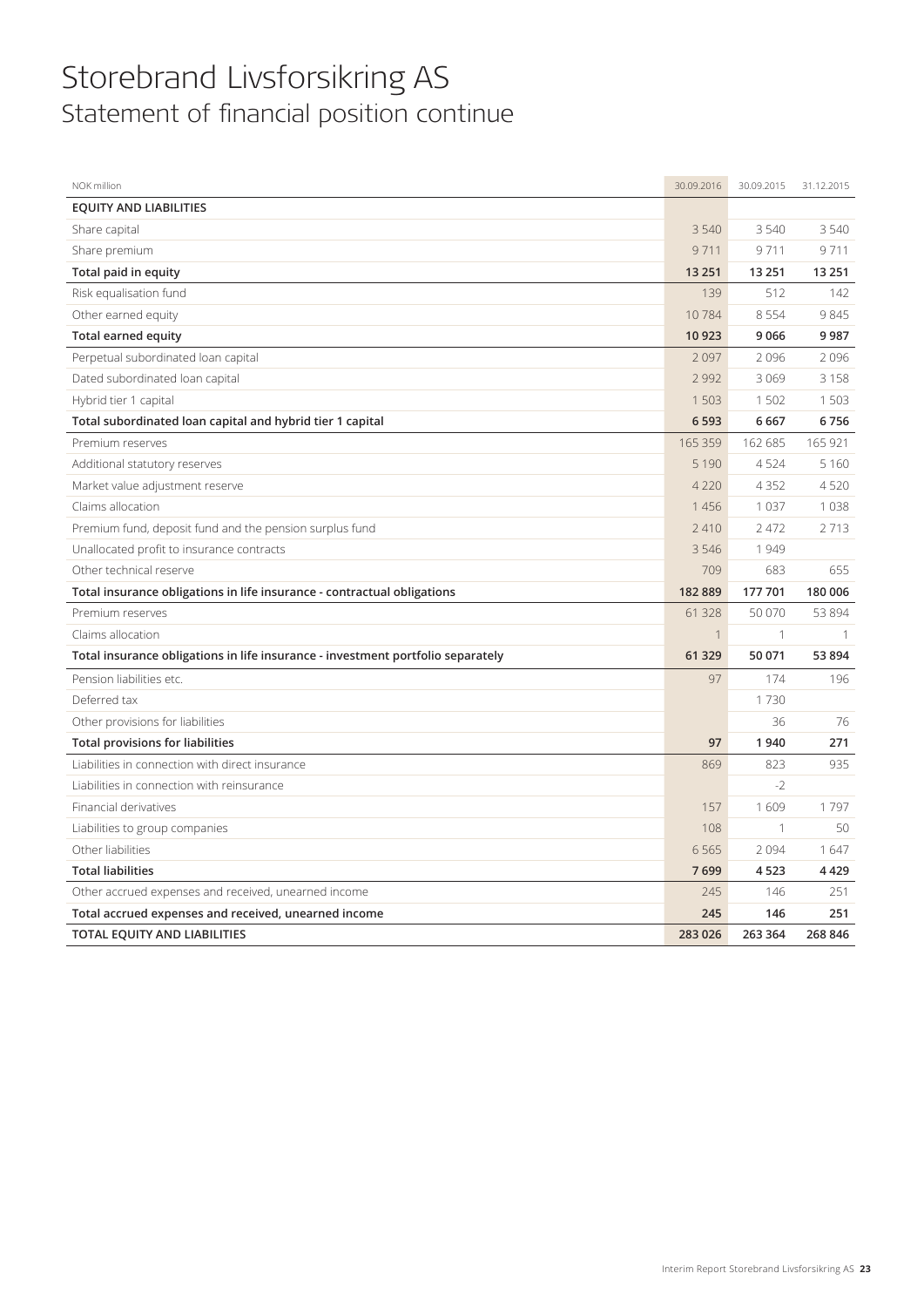## Storebrand Livsforsikring AS Statement of change in equity

|                                           |                             | Share           | Total          | Risk              |              |              |
|-------------------------------------------|-----------------------------|-----------------|----------------|-------------------|--------------|--------------|
| NOK million                               | Share capital <sup>1)</sup> | premium reserve | paid in equity | equalisation fund | Other equity | Total equity |
| Equity at 31.12.2014                      | 3 5 4 0                     | 9711            | 13 2 51        | 828               | 7061         | 21 140       |
| Profit for the period                     |                             |                 |                | $-317$            | 1480         | 1 1 6 4      |
| Total other profit elements               |                             |                 |                |                   | 13           | 13           |
| Total comprehensive income for the period |                             |                 |                | $-317$            | 1493         | 1 1 7 6      |
| Equity at 30.09.2015                      | 3 5 4 0                     | 9711            | 13 2 51        | 512               | 8 5 5 4      | 22 3 1 7     |
| Profit for the period                     |                             |                 |                | $-686$            | 2875         | 2 1 8 9      |
| Total other profit elements               |                             |                 |                |                   | $-91$        | $-91$        |
| Total comprehensive income for the period |                             |                 |                | $-686$            | 2785         | 2098         |
| Equity transactions with owner:           |                             |                 |                |                   |              |              |
| Other                                     |                             |                 |                |                   | $-1$         | $-1$         |
| Equity at 31.12.2015                      | 3 5 4 0                     | 9711            | 13 2 51        | 142               | 9845         | 23 2 38      |
| Profit for the period                     |                             |                 |                | $-3$              | 993          | 990          |
| Total other profit elements               |                             |                 |                |                   | $-50$        | $-50$        |
| Total comprehensive income for the period |                             |                 |                | $-3$              | 943          | 940          |
| Equity transactions with owner:           |                             |                 |                |                   |              |              |
| Other                                     |                             |                 |                |                   | $-3$         | $-3$         |
| Equity at 30.09.2016                      | 3540                        | 9711            | 13 2 51        | 139               | 10784        | 24 1 74      |
|                                           |                             |                 |                |                   |              |              |

1) 35 404 200 shares of NOK 100 par value.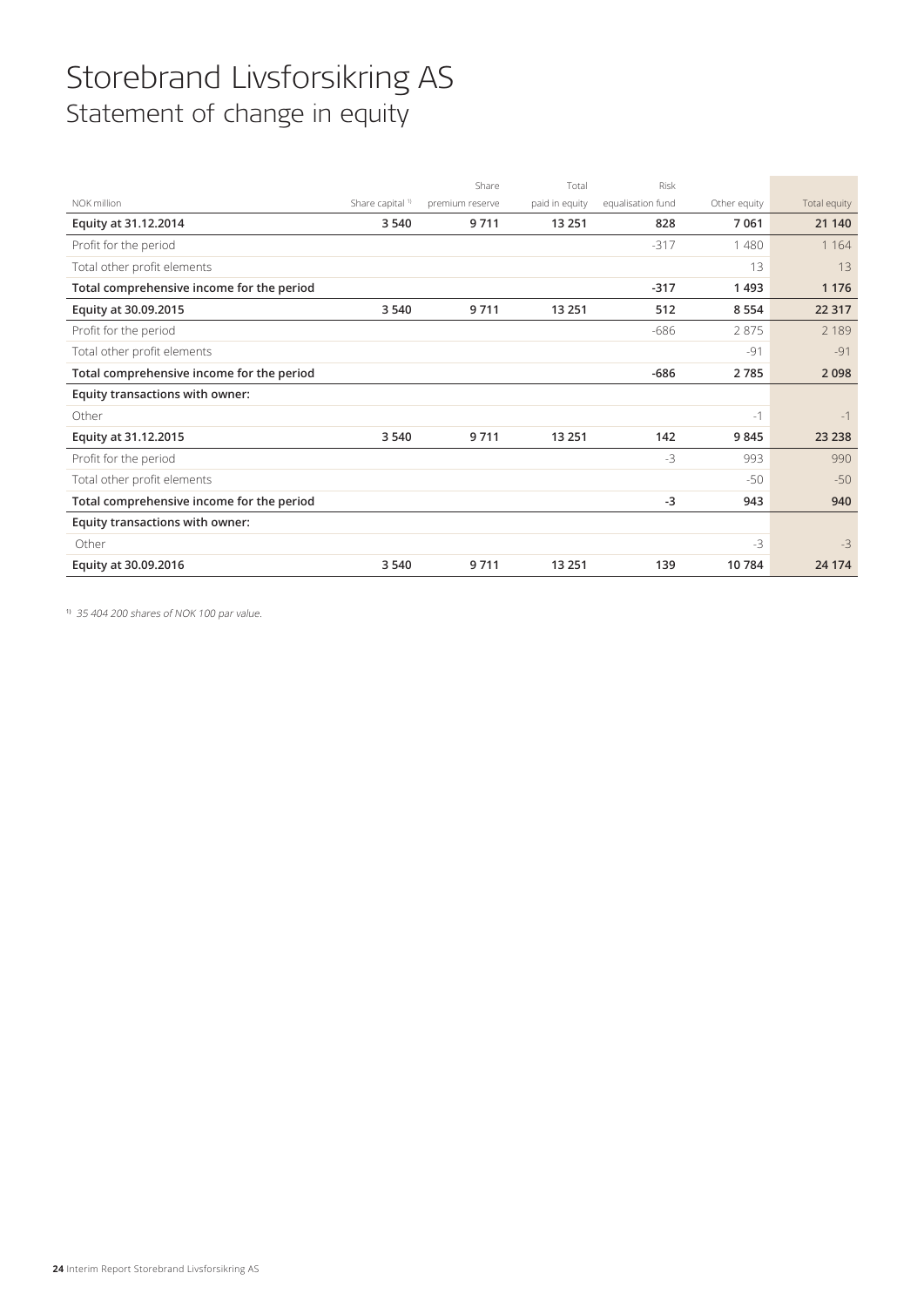### Notes to the interim accounts

#### Accounting policies **Note** 01

The Group's interim financial statements include Storebrand Livsforsikring AS, subsidiaries and associated companies. The financial statements are prepared in accordance with the "Regulation on the annual accounts etc. of insurance companies" for the parent company and the consolidated financial statements in accordance with IAS 34 Interim Financial Reporting. The interim financial statements do not contain all the information that is required in full annual financial statements.

A description of the accounting policies applied in the preparation of the financial statements is provided in the 2015 annual report, and the interim financial statements are prepared with respect to these accounting policies.

There is none new or amended accounting standards that entered into effect as at 1 January 2016 that have caused significant effects on Storebrand's interim financial statements.

### **Storebrand Livsforsikring AS**

With the exception of the handling of security reserves, the financial statements have been prepared in accordance with the accounting principles that were used in the annual financial statements for 2015. The new Annual Financial Statement Regulations that entered into force on 1 January 2016 entail that provisions for security reserves shall no longer be made in the company's financial statements. The change is handled as a change in accounting principle and security reserves are now included as equity in the company. Provisions are made for related deferred tax. Comparable figures have been restated.

### **STATEMENT OF COMPREHENSIVE INCOME**

### **Storebrand Livsforsikring AS - PARENT COMPANY**

|                                                               | 30 2015             |                        |                    |                     | 30.09.2015             |                    | Year 2015           |                        |                    |
|---------------------------------------------------------------|---------------------|------------------------|--------------------|---------------------|------------------------|--------------------|---------------------|------------------------|--------------------|
| NOK million                                                   | Reported<br>figures | Security<br>provisions | Revised<br>figures | Reported<br>figures | Security<br>provisions | Revised<br>figures | Reported<br>figures | Security<br>provisions | Revised<br>figures |
|                                                               |                     |                        |                    |                     |                        |                    |                     |                        |                    |
| To/from technical reserves for<br>non-life insurance business |                     |                        |                    | $-9$                | 9                      | $\Omega$           | $-4$                | $\overline{4}$         |                    |
| Profit before tax                                             | 256                 |                        | 256                | 1392                | 9                      | 1402               | 371                 | 4                      | 374                |
| Tax costs                                                     | $-115$              |                        | $-115$             | $-235$              | $-2$                   | $-238$             | 1815                | $-1$                   | 1814               |
| Profit before other compre-                                   |                     |                        |                    |                     |                        |                    |                     |                        |                    |
| hensive income                                                | 141                 |                        | 141                | 1 1 5 7             | 7                      | 1 1 6 4            | 2 1 8 6             | 3                      | 2 1 8 9            |

### **STATEMENT OF FINANCIAL POSITION**

#### **Storebrand Livsforsikring AS**

|                                         |          | 01.01.2015 | 30.09.2015 |          |            |         | 31.12.2015 |            |         |
|-----------------------------------------|----------|------------|------------|----------|------------|---------|------------|------------|---------|
|                                         | Reported | Security   | Revised    | Reported | Security   | Revised | Reported   | Security   | Revised |
|                                         | figures  | provisions | figures    | figures  | provisions | figures | figures    | provisions | figures |
| NOK million                             |          |            |            |          |            |         |            |            |         |
| Assets                                  |          |            |            |          |            |         |            |            |         |
| Tax assets                              |          |            |            |          |            |         | 400        | $-39$      | 360     |
| Reinsurance share of insurance          | 143      | $-19$      | 124        | 129      | $-16$      | 113     | 129        | $-18$      | 112     |
| obligations                             |          |            |            |          |            |         |            |            |         |
| <b>Total assets</b>                     | 257 537  | $-19$      | 257 518    | 263 380  | $-16$      | 263 364 | 268 903    | $-57$      | 268 846 |
| <b>Equity and liabilities</b>           |          |            |            |          |            |         |            |            |         |
| Other earned equity                     | 6946     | 115        | 7061       | 8 9 4 4  | 122        | 9066    | 7541       | 118        | 7659    |
| Total earned equity                     | 7774     | 115        | 7889       | 7 2 7 5  | 122        | 7 3 9 7 | 9869       | 118        | 9987    |
| Other technical reserve                 | 799      | $-173$     | 627        | 2 4 7 2  | $-179$     | 2 2 9 3 | 829        | $-175$     | 655     |
| Total insurance obligations in life     |          |            |            |          |            |         |            |            |         |
| insurance - contractual obligations     | 181 048  | $-173$     | 180 875    | 179 603  | $-179$     | 179 425 | 1 0 9 4    | $-175$     | 920     |
| Deferred tax                            | 1449     | 38         |            | 50 071   | 41         |         |            |            |         |
| <b>Total provisions for liabilities</b> | 1686     |            |            | 174      | 41         |         |            |            |         |
| Total equity and liabilities            | 257 537  | $-19$      | 257 518    | 263 380  | $-16$      | 263 364 | 268 903    | $-57$      | 268 846 |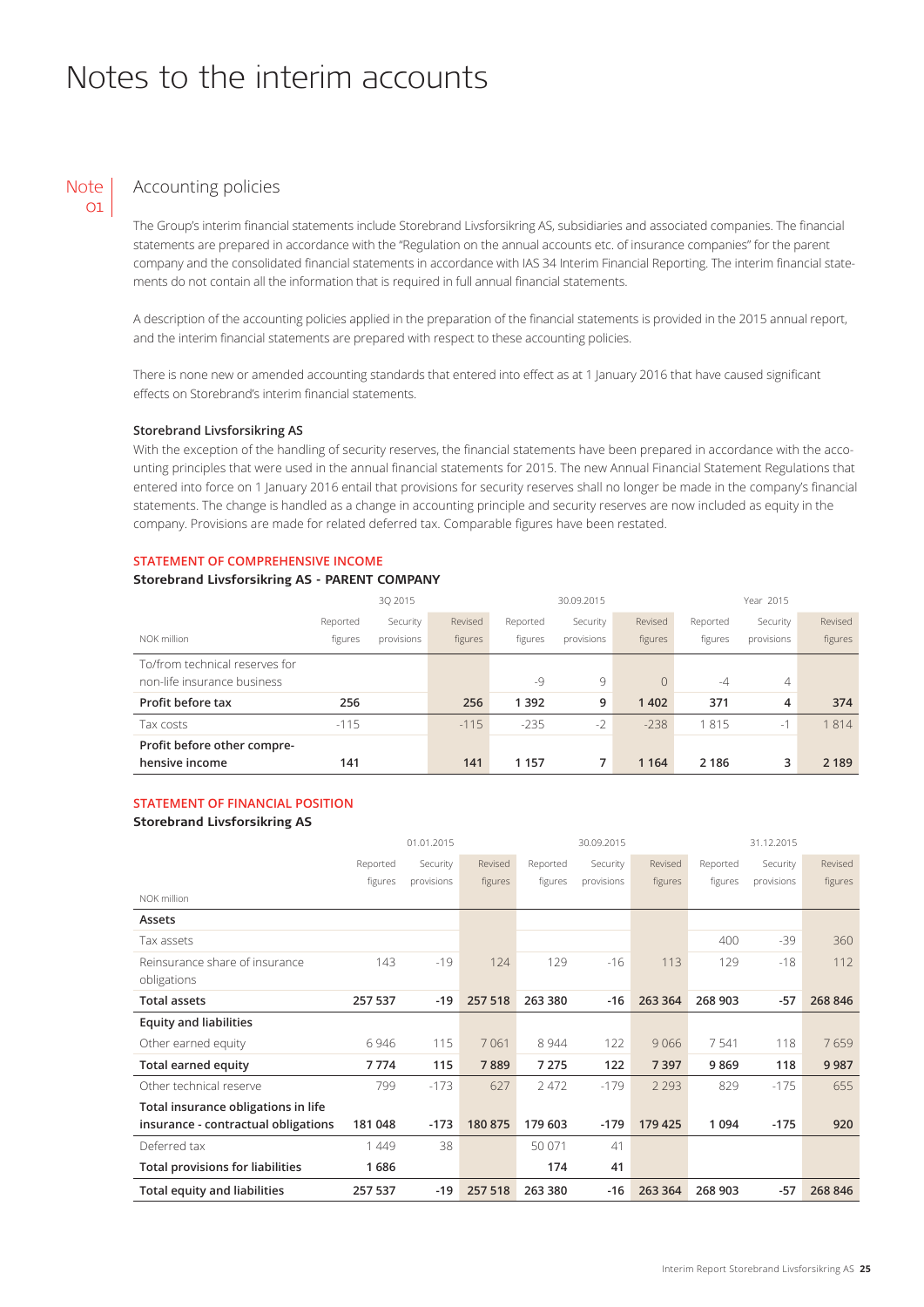### Note  $\Omega$

Note  $O<sup>2</sup>$ 

### Estimates

In preparing the Group's financial statements the management are required to make estimates, judgements and assumptions of uncertain amounts. The estimates and underlying assumptions are reviewed on an ongoing basis and are based on historical experience and expectations of future events and represent the management's best judgement at the time the financial statements were prepared.

Actual results may differ from these estimates.

A description of the most critical estimates and judgements that can affect recognised amounts appears in the 2015 annual financial statements in note 2, strengthening longevity reserves for Storebrand Life Insurance, in note 3, insurance risk, in note 7 and valuation of financial instruments and real estate at fair value is described in note 13 and in the interim financial statements note 10 Solvency II.

### Segments – result by business area

Storebrand´s operation include the business areas Savings, Insurance, Guaranted Pension and Other.

### **CHANGE TO PROFIT AND LOSS STATEMENT**

A change has been made to the alternative profit and loss statement in the 3rd quarter of 2016. The purpose of the change was to more clearly differentiate between the result elements from operations and result elements from finance. A new term, "operating profit", has been incorporated that is prior to the financial results from the company portfolios and risk results from the guaranteed life insurance activities.

In the new profit and loss statement, "financial items and risk result life & pension" includes the following lines from the statement that was used up until 30 June 2016:

-Risk result life and pensions

-Financial result

-Net profit sharing

### **SAVINGS**

Consists of products that include long-term saving for retirement with no explicit long-term interest rate guarantees. The segment includes fundbased insurance (Unit Linked and defined contribution pensions) to individuals and companies in Norway and Sweden. In addition, the segment also includes certain other subsidiaries.

### **INSURANCE**

Insurance is responsible for the group's insurance risk products. The segment provides personal risk products in the Norwegian and Swedish retail market and employee- and pension-related insurances in the Norwegian and Swedish corporate market

### **GUARANTEED PENSION**

Guaranteed pension consists of products that include long-term saving for retirement, where customers have a guaranteed return or performance of savings funds. The segment includes defined contribution pensions in Norway and Sweden, paid-up policies and individual capital and pension insurances.

### **OTHER**

Under the segment 'Other', the performance of the company's portfolios in Storebrand Livsforsikring and SPP are reported. It also includes results related to operations in subsidiaries including BenCo, which through Nordben and Euroben offer pension products to multi-national companies.

### **RECONCILIATION WITH THE OFFICIAL PROFIT AND LOSS ACCOUNTING**

Results in the segments are reconciled with the group results before amortization and write-downs of intangible assets. The group profit and loss account includes gross income and gross costs linked to both the insurance customers and owners. In addition are the savings element in premium income and in costs related to insurance. The various segments are to a large extent followed up in the follow-up of net profit margins, including follow-up of risk and administration results. The result lines that are used in segment reporting will therefore not be identical with the result lines in the group profit and loss account.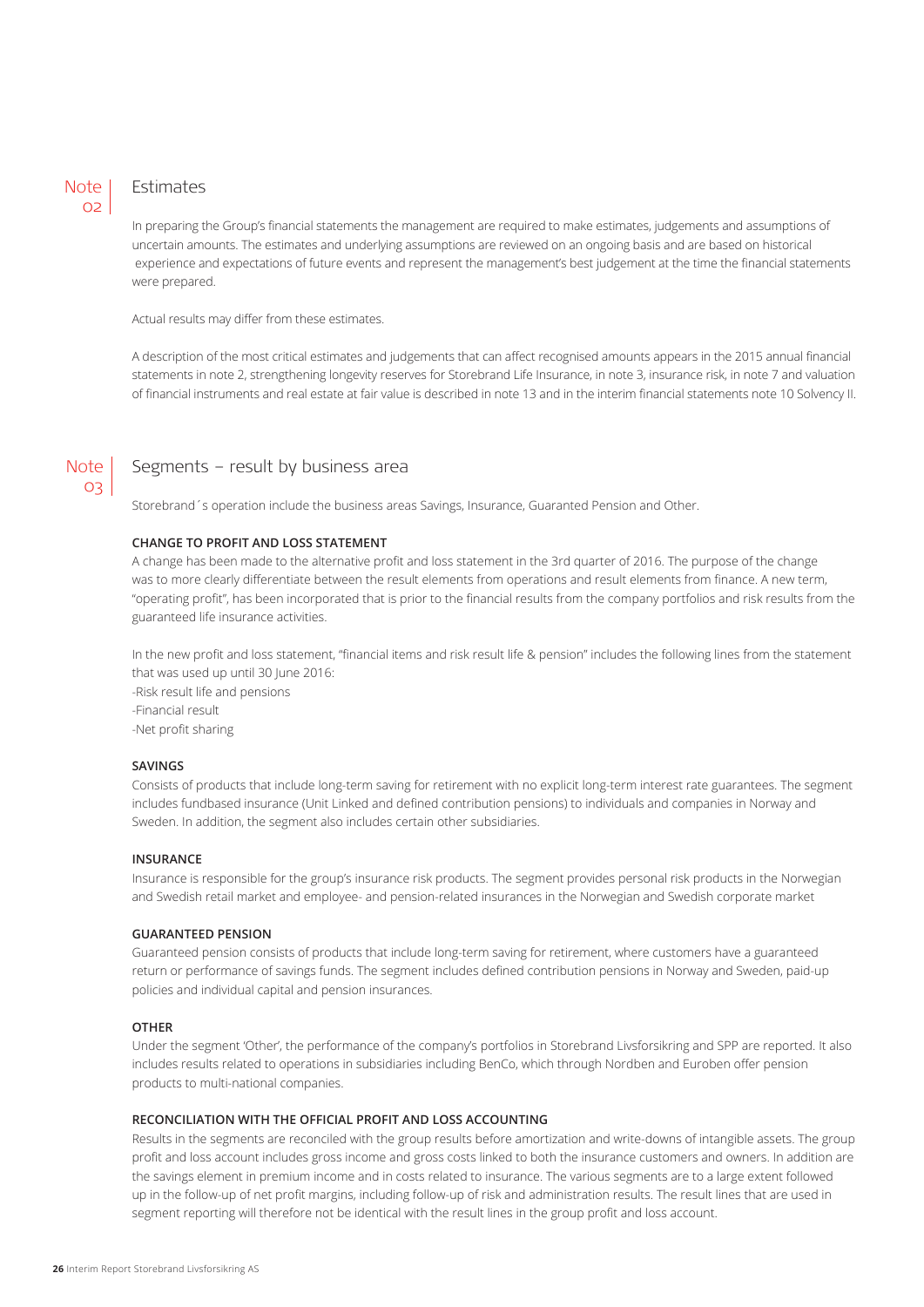### **RESULT BY BUSINESS AREA**

|                                                    | 30    |      |         | $01.01 - 30.09$ |           |
|----------------------------------------------------|-------|------|---------|-----------------|-----------|
| NOK million                                        | 2016  | 2015 | 2016    | 2015            | Year 2015 |
| Savings                                            | 100   | 140  | 298     | 331             | 395       |
| Insurance                                          | 140   | 101  | 308     | 397             | 379       |
| Guaranteed pension                                 | 126   | 20   | 378     | 439             | 329       |
| Other                                              | 149   | -68  | 395     | 31              | 241       |
| Profit before amortisation and provision longevity | 514   | 193  | 1 3 7 9 | 1 1 9 9         | 1 3 4 4   |
| Provision longevity                                |       | -96  |         | $-402$          | $-1764$   |
| Profit before amortisation                         | 514   | 96   | 1 3 7 9 | 797             | $-420$    |
| Amortisation intangible assets                     | $-99$ | -98  | $-305$  | $-284$          | $-386$    |
| Profit before tax                                  | 415   | $-2$ | 1075    | 513             | $-806$    |

### **SEGMENT INFORMATION AS AT 3Q**

|                                                    |        | Savings |        | Insurance |        | Guaranteed pension |
|----------------------------------------------------|--------|---------|--------|-----------|--------|--------------------|
| NOK million                                        | 2016   | 2015    | 2016   | 2015      | 2016   | 2015               |
| Fee and administration income                      | 347    | 372     |        |           | 403    | 428                |
| Insurance result                                   |        |         | 197    | 157       |        |                    |
| - Insurance premiums f.o.a.                        |        |         | 690    | 640       |        |                    |
| - Claims f.o.a.                                    |        |         | $-493$ | $-483$    |        |                    |
| Operational cost                                   | $-248$ | $-228$  | $-107$ | -89       | $-257$ | $-266$             |
| Operating profit                                   | 99     | 144     | 90     | 68        | 146    | 162                |
| Financial items and risk result life & pension     |        | $-4$    | 50     | 33        | $-20$  | $-142$             |
| - Risk result life & pensions                      |        | $-5$    |        |           | $-18$  | 20                 |
| - Financial result                                 |        |         | 50     | 33        |        |                    |
| - Net profit sharing                               |        |         |        |           | $-2$   | $-162$             |
| Profit before amortisation and provision longevity | 100    | 140     | 140    | 101       | 126    | 20                 |
| Provision longevity                                |        |         |        |           |        | -96                |
| Profit before amortisation                         | 100    | 140     | 140    | 101       | 126    | $-76$              |
| Amortisation of intangible assets                  |        |         |        |           |        |                    |
| Profit before tax                                  | 100    | 140     | 140    | 101       | 126    | -76                |

|                                                    |       | Other  | Storebrand Livsforsikring |        |
|----------------------------------------------------|-------|--------|---------------------------|--------|
|                                                    |       |        |                           | Group  |
| NOK million                                        | 2016  | 2015   | 2016                      | 2015   |
| Fee and administration income                      | 25    | 28     | 775                       | 828    |
| Insurance result                                   |       |        | 197                       | 157    |
| - Insurance premiums f.o.a.                        |       |        | 690                       | 640    |
| - Claims f.o.a.                                    |       |        | $-493$                    | $-483$ |
| Operational cost                                   | $-12$ | $-18$  | $-623$                    | $-600$ |
| Operating profit                                   | 13    | 10     | 348                       | 384    |
| Financial items and risk result life & pension     | 136   | $-79$  | 166                       | $-192$ |
| - Risk result life & pensions                      |       | 25     | $-17$                     | 40     |
| - Financial result                                 | 142   | $-101$ | 192                       | -68    |
| - Net profit sharing                               | $-6$  | $-2$   | $-8$                      | $-164$ |
| Profit before amortisation and provision longevity | 149   | $-68$  | 514                       | 193    |
| Provision longevity                                |       |        |                           | -96    |
| <b>Profit before amortisation</b>                  | 149   | $-68$  | 514                       | 96     |
| Amortisation of intangible assets                  |       |        | $-99$                     | -98    |
| Profit before tax                                  | 149   | $-68$  | 415                       | $-2$   |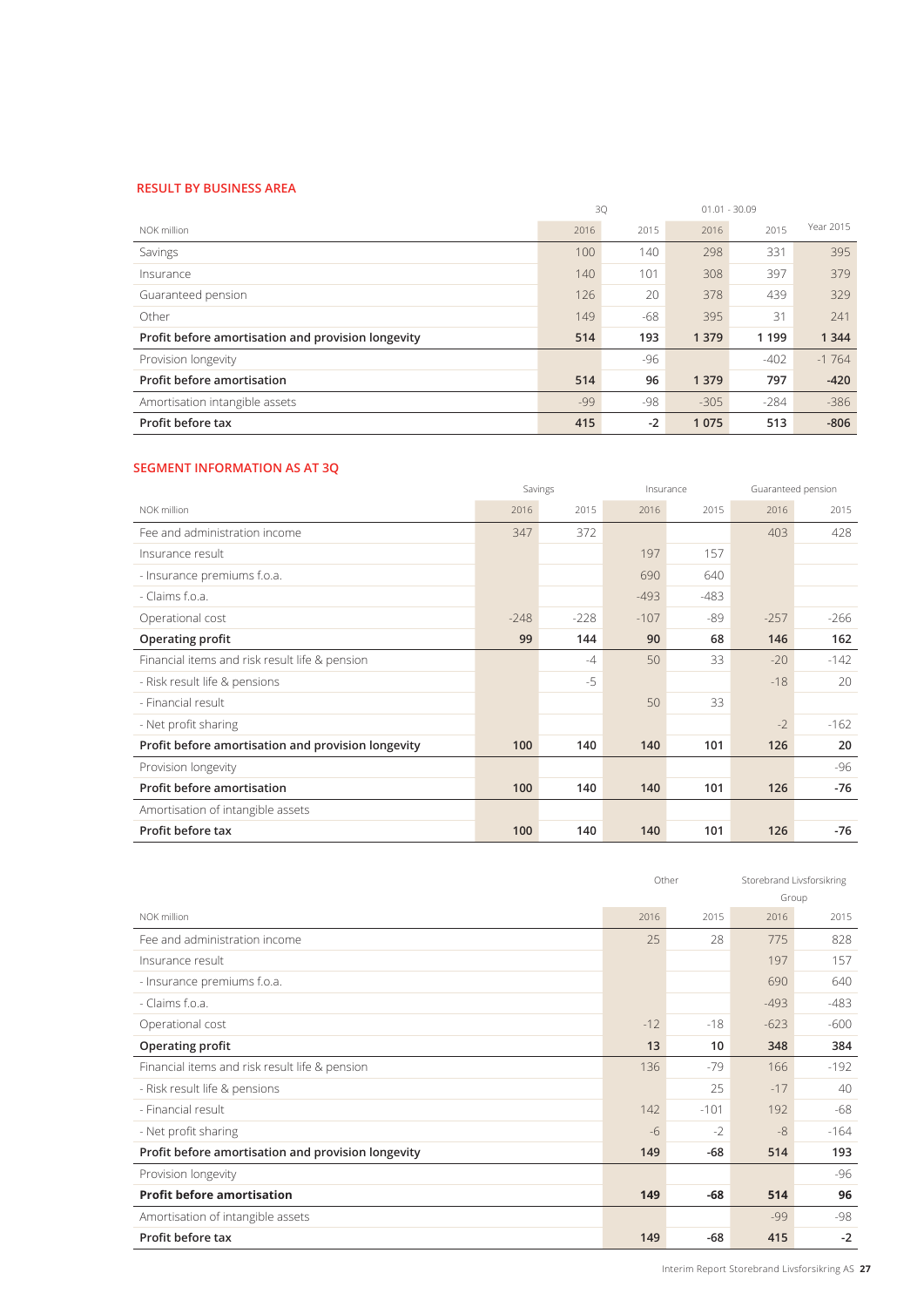### **SEGMENT INFORMATION AS AT 30.09**

|                                                    |                | Savings<br>Insurance |         |         | Guaranteed pension |         |  |
|----------------------------------------------------|----------------|----------------------|---------|---------|--------------------|---------|--|
| NOK million                                        | 2016           | 2015                 | 2016    | 2015    | 2016               | 2015    |  |
| Fee and administration income                      | 1 0 2 5        | 1 0 6 0              |         |         | 1 1 9 0            | 1 3 1 7 |  |
| Insurance result                                   |                |                      | 497     | 526     |                    |         |  |
| - Insurance premiums f.o.a.                        |                |                      | 2070    | 1993    |                    |         |  |
| - Claims f.o.a.                                    |                |                      | $-1573$ | $-1467$ |                    |         |  |
| Operational cost                                   | $-734$         | $-726$               | $-304$  | $-284$  | $-721$             | $-824$  |  |
| Operating profit                                   | 291            | 335                  | 193     | 242     | 469                | 493     |  |
| Financial items and risk result life & pension     | $\overline{7}$ | $-3$                 | 115     | 155     | $-91$              | $-55$   |  |
| - Risk result life & pensions                      | $\overline{7}$ | $-4$                 |         |         | $-24$              | 83      |  |
| - Financial result                                 |                |                      | 115     | 155     |                    |         |  |
| - Net profit sharing                               |                | 1                    |         |         | $-67$              | $-137$  |  |
| Profit before amortisation and provision longevity | 298            | 331                  | 308     | 397     | 378                | 439     |  |
| Provision longevity                                |                |                      |         |         |                    | $-402$  |  |
| <b>Profit before amortisation</b>                  | 298            | 331                  | 308     | 397     | 378                | 37      |  |
| Amortisation of intangible assets                  |                |                      |         |         |                    |         |  |
| Profit before tax                                  | 298            | 331                  | 308     | 397     | 378                | 37      |  |

|                                                    |       | Other | Storebrand Livsforsikring |         |
|----------------------------------------------------|-------|-------|---------------------------|---------|
|                                                    |       |       |                           | Group   |
| NOK million                                        | 2016  | 2015  | 2016                      | 2015    |
| Fee and administration income                      | 69    | 91    | 2 2 8 4                   | 2469    |
| Insurance result                                   |       |       | 497                       | 526     |
| - Insurance premiums f.o.a.                        |       |       | 2070                      | 1993    |
| - Claims f.o.a.                                    |       |       | $-1573$                   | $-1467$ |
| Operational cost                                   | $-35$ | $-50$ | $-1794$                   | $-1884$ |
| <b>Operating profit</b>                            | 33    | 41    | 987                       | 1 1 1 1 |
| Financial items and risk result life & pension     | 362   | $-10$ | 392                       | 87      |
| - Risk result life & pensions                      | 18    | 25    | 1                         | 103     |
| - Financial result                                 | 352   | $-29$ | 467                       | 126     |
| - Net profit sharing                               | $-9$  | $-5$  | $-76$                     | $-142$  |
| Profit before amortisation and provision longevity | 395   | 31    | 1 3 7 9                   | 1 1 9 9 |
| Provision longevity                                |       |       |                           | $-402$  |
| Profit before amortisation                         | 395   | 31    | 1 3 7 9                   | 797     |
| Amortisation of intangible assets                  |       |       | $-305$                    | $-284$  |
| Profit before tax                                  | 395   | 31    | 1 0 7 5                   | 513     |

### Note  $O(4)$

### Financial market risk and insurance risk

Risks are described in the annual report for 2015 in note 7 (Insurance risk), note 8 (Financial market risk), note 9 (Liquidity risk), note 10 (Lending and counterparty risk), note 11 (Credit exposure), note 12 (Concentration of risk).

Market risk means changes in the value of assets as a result of unexpected volatility or changes in prices on the financial markets. It also refers to the risk that the value of the insurance liability develops differently to that of the assets.

The most significant market risks for Storebrand are share market risk, credit risk, property price risk, interest rate risk and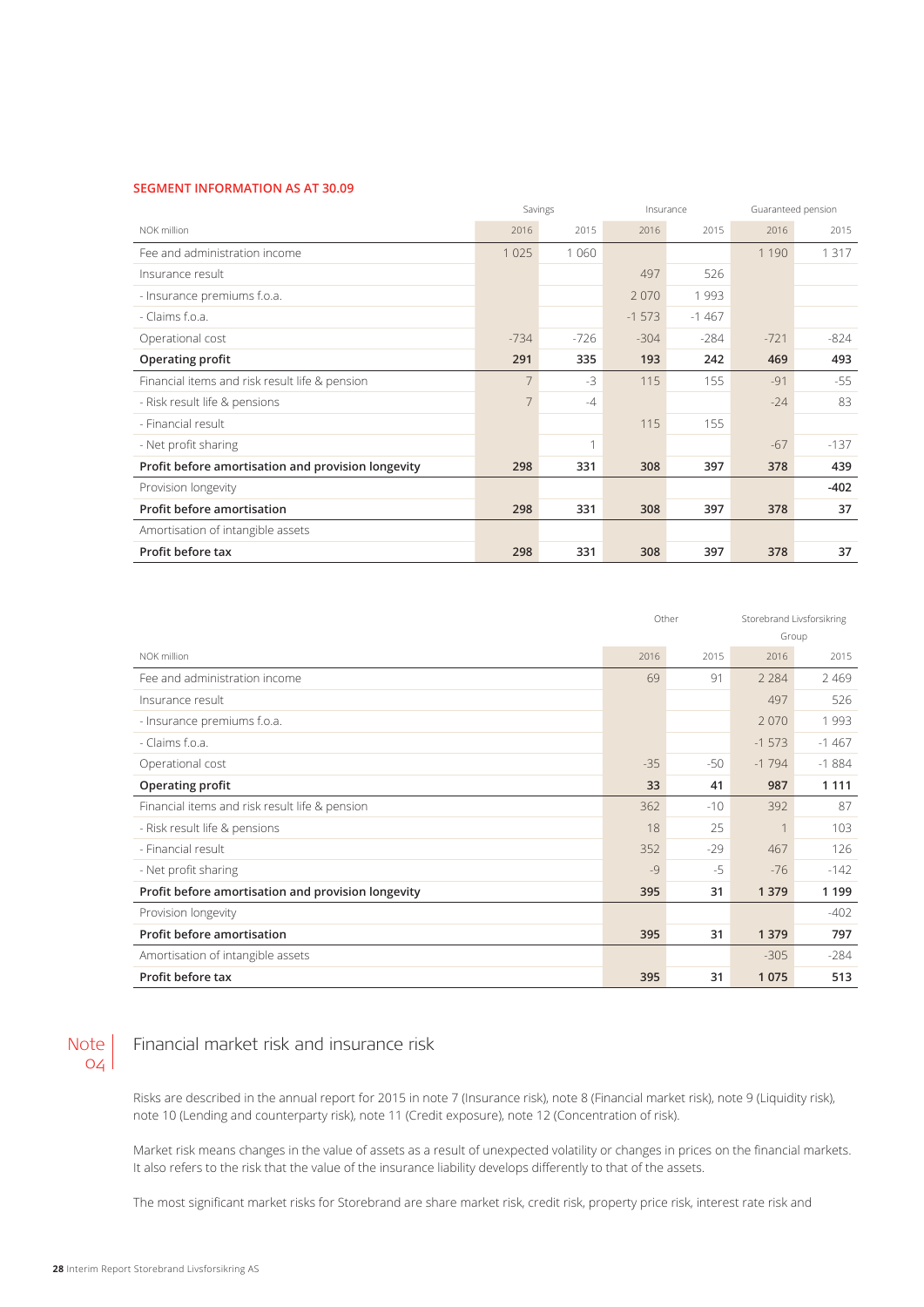exchange rate risk. For the life insurance companies, the financial assets are invested in a variety of sub-portfolios. Market risk affects Storebrand's income and profit differently in the different portfolios. There are three main types of sub-portfolio: company portfolios, customer portfolios without a guarantee and customer portfolios with a guarantee.

The market risk in the company portfolios and the subsidiaries that are not life insurance companies or included in the customer portfolios has a direct impact on Storebrand's profit.

The market risk in customer portfolios without a guarantee is at the customers' risk and expense, meaning Storebrand is not directly affected by changes in value. Nevertheless, changes in value do affect Storebrand's profit indirectly. Income is based largely on the size of the reserves, while the costs tend to be fixed. Lower returns on the financial market than expected will therefore have a negative effect on Storebrand's income and profit.

For customer portfolios with a guarantee, the net risk for Storebrand will be lower than the gross market risk. The extent of measures to reduce risk depends on several factors, the most important being the size and flexibility of the customer buffers and level and duration of the return guarantee. If the investment return is not sufficiently high to meet the guaranteed interest rate, the shortfall will be met by using customer buffers in the form of risk capital built up from previous years' surpluses. Risk capital primarily consists of unrealised gains, additional statutory reserves and conditional bonuses. The owner is responsible for meeting any shortfall that cannot be covered. For guaranteed customer portfolios, the risk is affected by changes in the interest rate level. Falling interest rates are positive for the investment return in the short term due to price appreciation for bonds, but negative in the long term because it reduces the probability of achieving a return higher than the guarantee.

The stock market was turbulent during the first half year, with significant price falls both early in the year and in June. The stock market was positive during the third quarter. The global index increased 5 per cent during the third quarter, which gives an overall increase of 4 per cent for the year to date. The credit market has experienced an almost identical trend to the stock market and the credit spreads have been slightly reduced in both the third quarter and since the start of the year.

Interest rates showed a mixed development during the third quarter, with a slight increase in Norway and slight decrease in Sweden. The interest rate increase in Norway must be viewed in connection with the central bank of Norway (Norges Bank) having signalled that interest rates may have reached their lowest point. Interest rates have fallen since the start of the year. The 10-year interest swap rate has fallen by approximately 0.3 per cent in Norway and 1 per cent in Sweden to nearly record low levels. Shortterm interest rates have also fallen, driven by new interest rate cuts and other stimulus measures by the central banks. Due to the majority of the interest rate investments in the Norwegian customer portfolios being held at amortised cost, the fall in interest rates has a limited effect on expected returns in the short term. However, with the present interest rates, new bond investments provide a lower return than the average interest rate guarantee.

The Norwegian krone has strengthened against most other currencies in both the third quarter and since the start of the year. A high degree of currency hedging in the portfolio means that the exchange rate fluctuations have had a modest effect on results and risk.

The interest rate sensitivity (duration) of the investments has increased somewhat during the year in both Norway and Sweden. Other than this, there have been minor changes in investment allocations.

Guaranteed portfolios in both Norway and Sweden have had good returns in the third quarter and so far during the year due to good stock markets, price appreciation for bonds and good returns on property investments. In Norway, the return is more than adequate in relation to what has been used as the basis for the plan for the strengthening of reserves. The interest rate increase in Norway in the third quarter has resulted in a decrease in the excess value of bonds that are assessed at amortised cost, but the excess value is still greater than it was at the start of the year. In Sweden, the increase in value of the insurance liabilities has been somewhat higher than the increase in value of assets due to the fall in interest rates. This has primarily manifested itself in the form of reduced customer buffers (conditional bonuses).

Insurance risk is the risk of higher than expected payments and/or unfavourable changes in the value of an insurance liability due to the actual development differing from what was expected when premiums or provisions were calculated. Most of the Group's insurance risk is related to life insurance. Longevity is the greatest risk, since longer life expectancy entails that guaranteed benefits must be paid for a longer period of time. There is also risk related to disability and death. Insurance risk remains largely unchanged throughout the year.

Note | Liquidty risk 05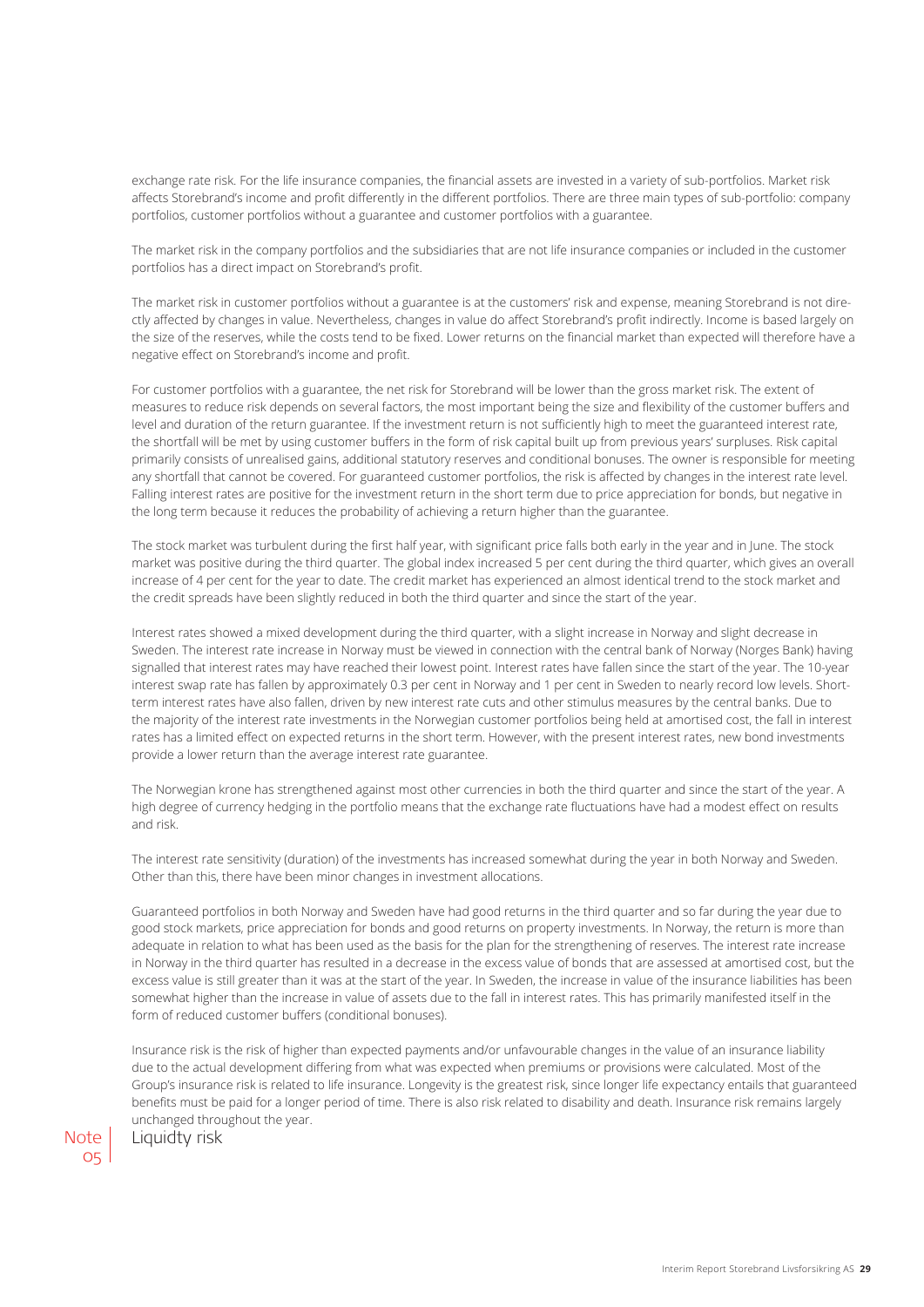### **SPECIFICATION OF SUBORDINATED LOAN CAPITAL**

|                                                                      | Nominal | Currency   | Interest rate | Call date | Book value |
|----------------------------------------------------------------------|---------|------------|---------------|-----------|------------|
| NOK million                                                          | value   |            |               |           |            |
| Issuer                                                               |         |            |               |           |            |
| Hybrid tier 1 capital                                                |         |            |               |           |            |
| Storebrand Livsforsikring AS                                         | 1500    | <b>NOK</b> | Variable      | 2018      | 1 503      |
|                                                                      |         |            |               |           |            |
| Perpetual subordinated loan capital                                  |         |            |               |           |            |
| Storebrand Livsforsikring AS                                         | 1 0 0 0 | <b>NOK</b> | Variable      | 2020      | 999        |
| Storebrand Livsforsikring AS                                         | 1 1 0 0 | <b>NOK</b> | Variable      | 2024      | 1098       |
| SPP Pension & Försäkring AB                                          | 700     | <b>SEK</b> | Variable      | 2019      | 651        |
|                                                                      |         |            |               |           |            |
| Dated subordinated loan capital                                      |         |            |               |           |            |
| Storebrand Livsforsikring AS                                         | 300     | <b>EUR</b> | Fixed         | 2023      | 2992       |
| Total subordinated loan capital and hybrid tier 1 capital 30.09.2016 |         |            |               |           | 7 2 4 4    |
| Total subordinated loan capital and hybrid tier 1 capital 31.12.2015 |         |            |               |           | 7489       |

### Note | 06

### Valuation of financial instruments and real estate

The Group categorises financial instruments on three different levels. Criteria for the categorisation and processes associated with valuing are described in more detail in note 13 in the financial statements for 2015.

The levels express the differing degrees of liquidity and different measurement methods used. The company has established valuation models to gather information from a wide range of well-informed sources with a view to minimising the uncertainty of valuations.

### **FINANCIAL ASSETS AND LIABILITIES AT AMORTISED COST**

|                                           | Fair value | Fair value | Book value | Book value |
|-------------------------------------------|------------|------------|------------|------------|
| NOK million                               | 30.09.16   | 31.12.15   | 30.09.16   | 31.12.15   |
| <b>Financial assets</b>                   |            |            |            |            |
| Lending to customers                      | 12 8 61    | 6 0 1 6    | 12865      | 6019       |
| Bonds held to maturity                    | 18076      | 17.578     | 15725      | 15 648     |
| Bonds classified as loans and receivables | 88 167     | 84758      | 78 955     | 76 107     |
| <b>Financial liabilities</b>              |            |            |            |            |
| Subordinated loan capital                 | 7 2 5 7    | 7432       | 7 2 4 4    | 7324       |

**VALUATION OF FINANCIAL INSTRUMENTS AND REAL ESTATE AT FAIR VALUE**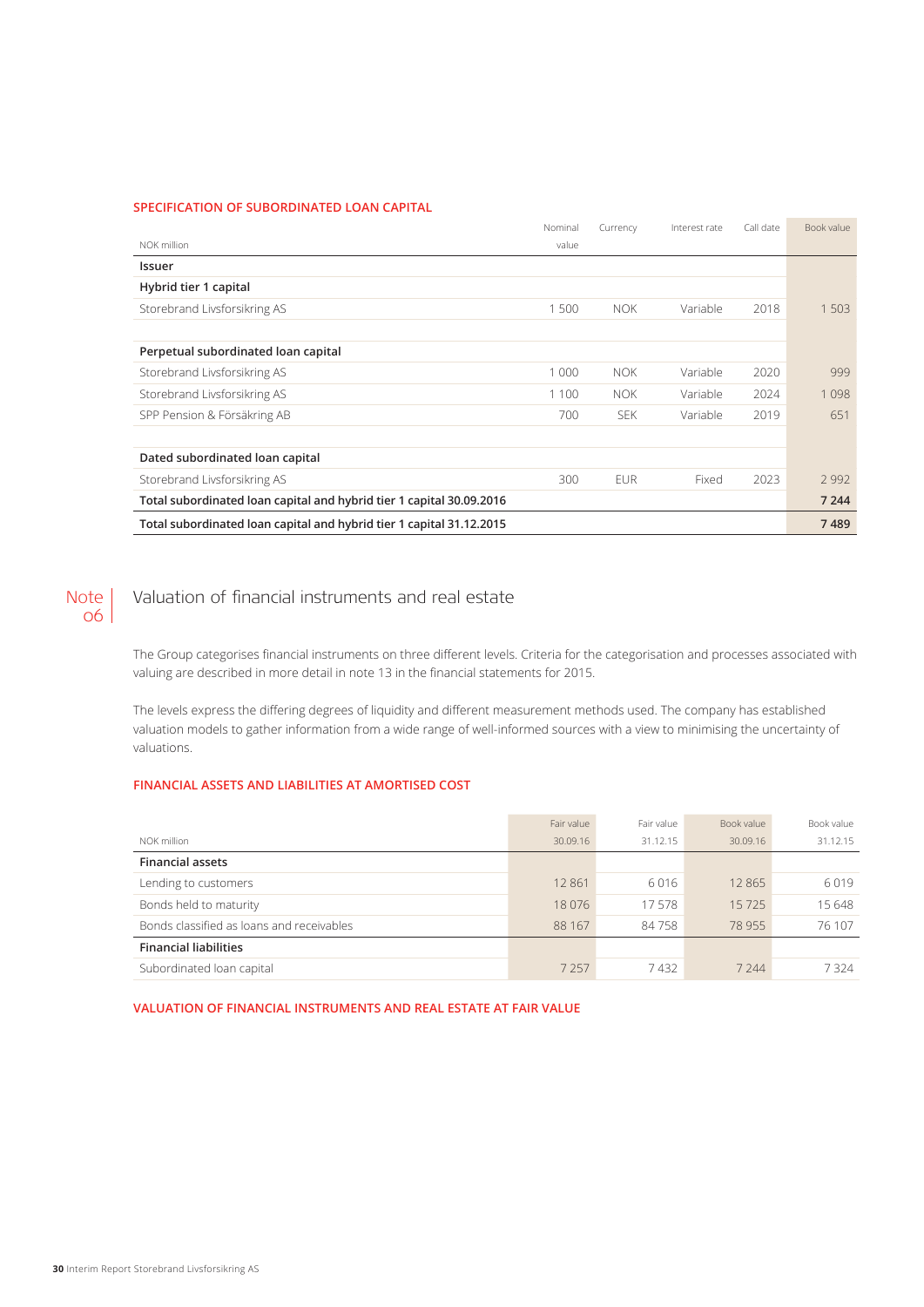### **STOREBRAND LIVSFORSIKRING GROUP**

|                                               |               | Observable  | Non-observable |          |            |
|-----------------------------------------------|---------------|-------------|----------------|----------|------------|
|                                               | Quoted prices | assumptions | assumptions    | Total    | Total      |
| NOK million                                   | (level 1)     | (level 2)   | (level 3)      | 30.09.16 | 31.12.2015 |
| Assets                                        |               |             |                |          |            |
| <b>Equities and units</b>                     |               |             |                |          |            |
| - Equities                                    | 17678         | 555         | 1 1 0 4        | 19 3 37  | 20 651     |
| - Fund units                                  | 234           | 92 116      | 7899           | 100 249  | 103 550    |
| - Real estate fund                            |               |             | 195            | 195      | 362        |
| Total equities and units                      | 17912         | 92 671      | 9 1 9 8        | 119 781  |            |
| Total equities and units 31.12.15             | 17890         | 94 444      | 12 2 2 8       |          | 124 563    |
| <b>Total lending</b>                          |               |             | 871            | 871      |            |
| Bonds and other fixed income securities       |               |             |                |          |            |
| - Government and government guaranteed bonds  | 26 5 9 9      | 20747       |                | 47 346   | 50 1 20    |
| - Credit bonds                                | 6             | 19861       | 269            | 20 13 6  | 25783      |
| - Mortgage and asset backed bonds             |               | 39750       |                | 39750    | 44 41 5    |
| - Supranational and agency                    | 37            | 4525        |                | 4563     | 5 5 0 1    |
| - Bond funds                                  | 709           | 61 4 32     |                | 62 140   | 58 437     |
| Total bonds and other fixed income securities | 27 351        | 146 315     | 269            | 173 935  |            |
| Total bonds and other fixed income securities |               |             |                |          |            |
| 31.12.15                                      | 28 4 05       | 155 494     | 358            |          | 184 257    |
| Derivatives:                                  |               |             |                |          |            |
| - Interest rate derivatives                   |               | 5 5 4 3     |                | 5 5 4 3  | 1775       |
| - Currency derivatives                        |               | 1498        |                | 1498     | $-544$     |
| <b>Total derivatives</b>                      |               | 7 0 41      |                | 7 0 41   |            |
| - derivatives with a positive market value    |               | 8 0 6 0     |                | 8 0 6 0  |            |
| - derivatives with a negative market value    |               | $-1019$     |                | $-1019$  |            |
| Total derivatives 31.12.15                    |               | 1 2 3 2     |                |          | 1 2 3 2    |
| Real estate:                                  |               |             |                |          |            |
| - real estate at fair value                   |               |             | 23 623         | 23 6 23  | 24 415     |
| - real estate for own use                     |               |             | 2853           | 2853     | 2887       |
| <b>Total real estate</b>                      |               |             | 26 477         | 26 477   |            |
| Total real estate 31.12.15                    |               |             | 27 302         |          | 27 302     |

There are no significant movement between level 1 and level 2 in this quarter or at 3Q 2016.

### **MOVEMENT LEVEL 3**

|                                                |          |            | Real estate |         |              |             | Real estate |
|------------------------------------------------|----------|------------|-------------|---------|--------------|-------------|-------------|
| NOK million                                    | Equities | Fund units | fund        | Lending | Credit bonds | Real estate | for own use |
| Book value 01.01                               | 2 4 6 4  | 9399       | 362         |         | 361          | 24 417      | 2887        |
| Net profit/loss                                | -76      | $-625$     | $-59$       | 21      | $-14$        | 38          | 3           |
| Supply/disposal                                | $-191$   | 664        |             | 850     | $-5$         | 415         | 11          |
| Sales/overdue/settlement                       | $-1031$  | $-1121$    | $-108$      |         |              | $-2863$     |             |
| To quoted prices and observable<br>assumptions |          | $-131$     |             |         | $-42$        |             |             |
| Translation differences                        | $-61$    | $-287$     |             |         | $-31$        | $-450$      | $-150$      |
| Other                                          |          |            |             |         |              | 2066        | 102         |
| Book value 30.09.16                            | 1 1 0 4  | 7899       | 195         | 871     | 269          | 23 623      | 2853        |

**SENSITIVITY ASSESSMENTS**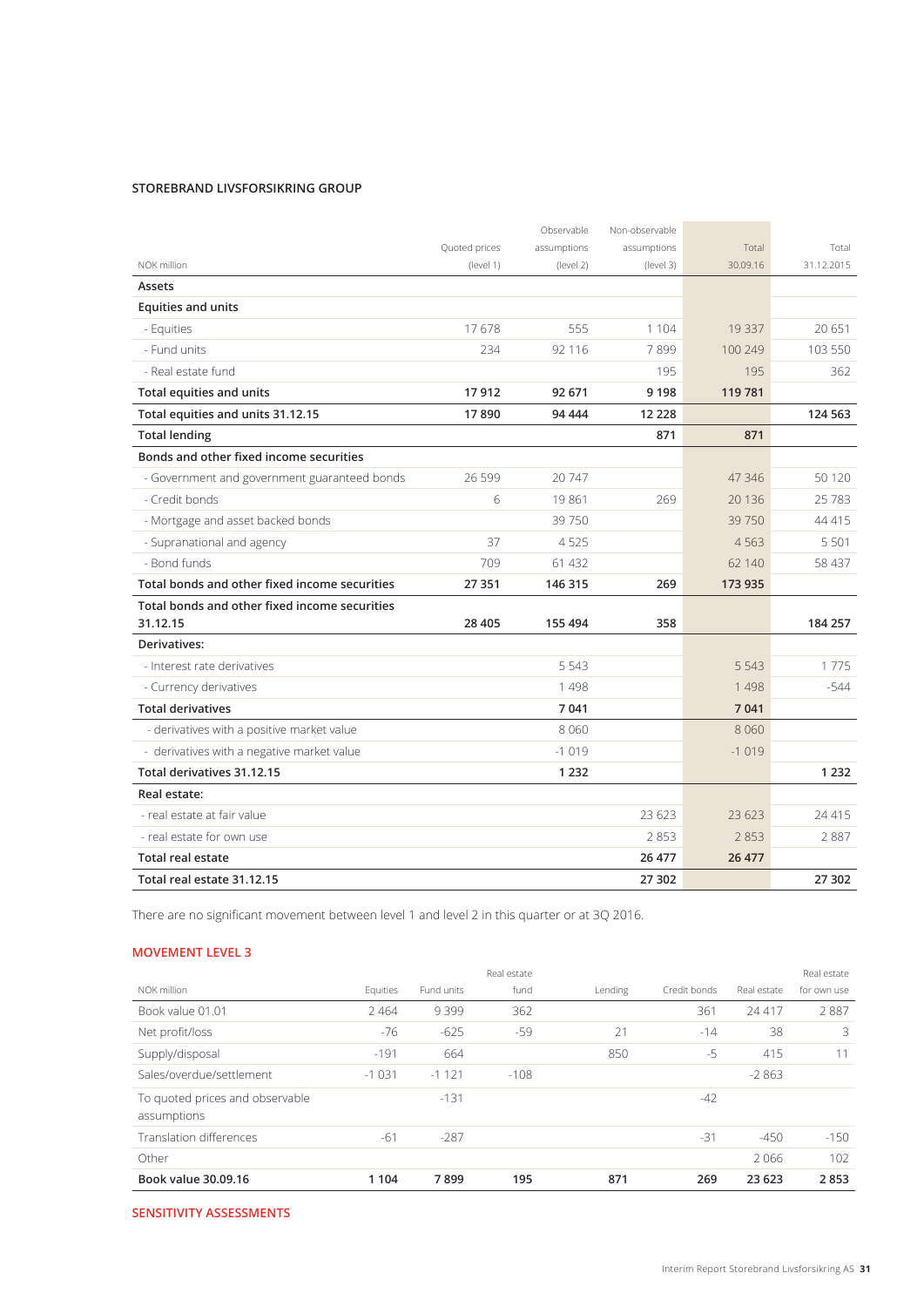Sensitivity assessments of investments on level 3 are described in note 13 in the 2015 annual financial statements. There are no significant change in sensitivity in this quarter or year to date.

### **STOREBRAND LIVSFORSIKRING AS**

|                                               |               | Observable  | Non-observable |          |            |
|-----------------------------------------------|---------------|-------------|----------------|----------|------------|
|                                               | Quoted prices | assumptions | assumptions    | Total    | Total      |
| NOK million                                   | (level 1)     | (level 2)   | (level 3)      | 30.09.16 | 31.12.2015 |
| Assets                                        |               |             |                |          |            |
| <b>Equities and units</b>                     |               |             |                |          |            |
| - Equities                                    | 14796         | 173         | 680            | 15 648   | 14114      |
| - Fund units                                  |               | 24 041      | 5642           | 29 683   | 29 855     |
| - Real estate fund                            |               |             | 195            | 195      | 362        |
| Total equities and units                      | 14796         | 24 214      | 6516           | 45 5 26  |            |
| Total equities and units 31.12.15             | 12 209        | 26 23 6     | 9742           |          | 44 3 30    |
| Bonds and other fixed income securities       |               |             |                |          |            |
| - Government and government guaranteed bonds  | 14 3 6 7      | 199         |                | 14566    | 13 2 15    |
| - Credit bonds                                |               | 6 0 6 5     | 52             | 6 1 1 7  | 8908       |
| - Mortgage and asset backed bonds             |               | 9010        |                | 9010     | 10 623     |
| - Supranational and agency                    |               | 453         |                | 453      | 511        |
| - Bond funds                                  |               | 50 390      |                | 50 390   | 44 3 9 0   |
| Total bonds and other fixed income securities | 14 3 67       | 66 117      | 52             | 80 536   |            |
| Total bonds and other fixed income securities |               |             |                |          |            |
| 31.12.15                                      | 13 2 15       | 64 3 5 6    | 77             |          | 77 647     |
| Derivatives:                                  |               |             |                |          |            |
| - Interest rate derivatives                   |               | 1 1 9 4     |                | 1 1 9 4  | 178        |
| - Currency derivatives                        |               | 1583        |                | 1 5 8 3  | $-476$     |
| <b>Total derivatives</b>                      |               | 2777        |                | 2777     |            |
| - derivatives with a positive market value    |               | 2934        |                | 2 9 3 4  |            |
| - derivatives with a negative market value    |               | $-157$      |                | $-157$   |            |
| Total derivatives 31.12.15                    |               | $-298$      |                |          | $-298$     |

### **MOVEMENT LEVEL 3**

|                          |          |            | Real        |              |
|--------------------------|----------|------------|-------------|--------------|
| NOK million              | Equities | Fund units | estate fund | Credit bonds |
| Book value 01.01         | 1780     | 6822       | 362         | 80           |
| Net profit/loss          | -84      | $-697$     | -59         | $-14$        |
| Supply/disposal          | 4        | 710        |             |              |
| Sales/overdue/settlement | $-1021$  | $-1193$    | $-108$      | $-14$        |
| Book value 30.09.16      | 680      | 5 6 4 2    | 195         | 52           |

Note |  $07<sup>1</sup>$ 

### Pension scheme for own employees

In 2014, the defined benefit pension scheme for employees at Storebrand in Norway was changed after the decision was made to transition to a defined contribution pension scheme. These pension liabilities were largely derecognised in 2014. Reference is made to the specific information regarding this in the notes to the financial statements for 2014 and 2015.

In connection with new rules for disability pensions in the Norwegian Occupational Pensions Act, Storebrand has altered the disability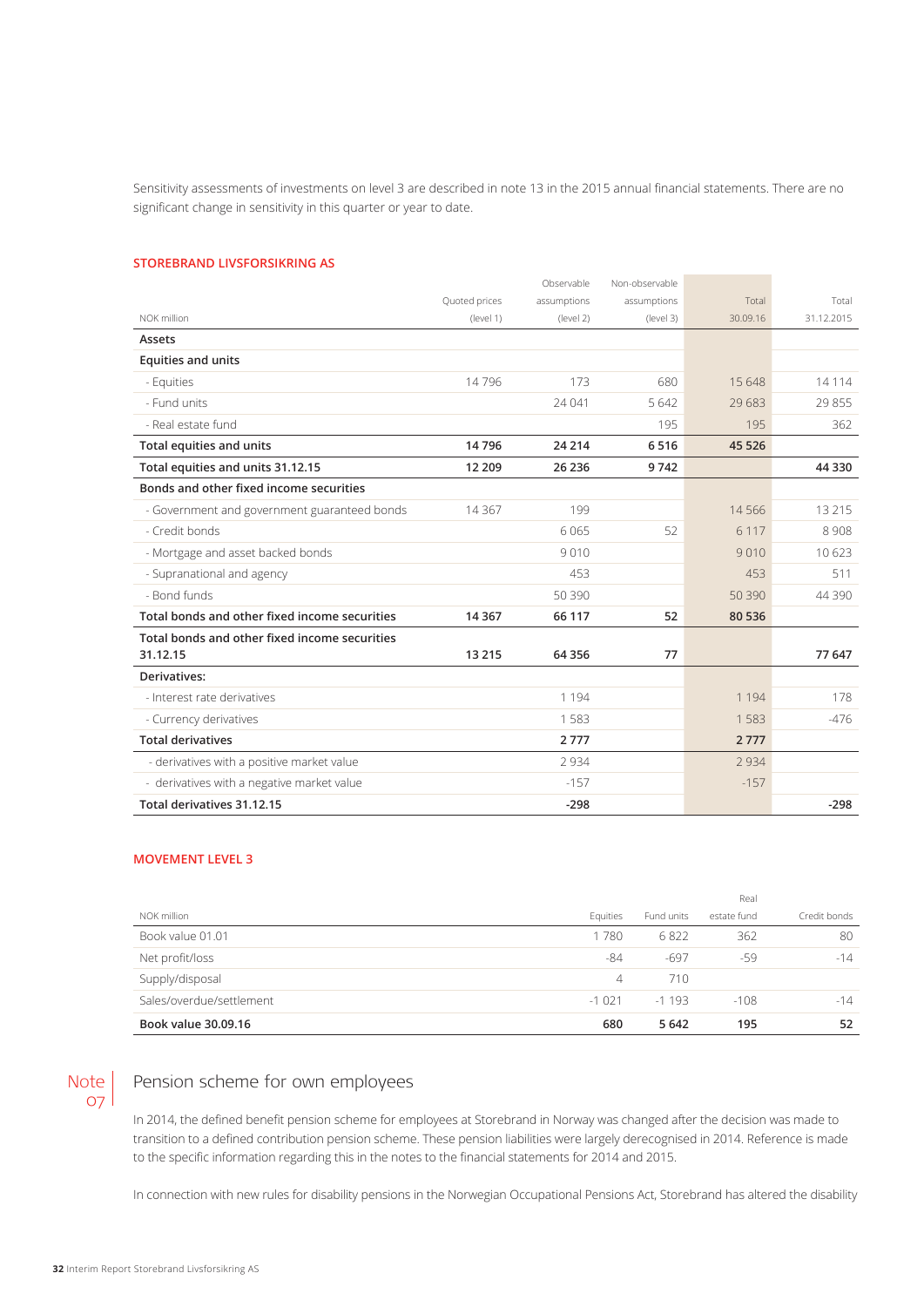pension scheme for own employees in Norway effective from 1 June 2016. The survivor coverage associated with the pension scheme came to an end from the same date. Allocated liabilities relating to this previous coverage have been recognised as income in the financial statements for the second and third quarter of 2016. For the Storebrand Livsforsikring Group this constitutes a net positive effect on equity of NOK 88 million before tax, of which NOK 23 million in third quarter. In total NOK 99 million is recognised in the income statement as reduced costs.

#### Tax **Note** 08

The income tax expense has been estimated based on an expected effective tax rate per legal entity for 2016. There will be uncertainty associated with these estimates. The tax rate for the group will vary from quarter to quarter depending on the individual legal entities' contribution to earnings. The net income tax expense for the quarter and year reflects effects that each give a higher or lower effective tax rate.

In the first half year, tax-free sales of properties were carried out where previously allocations have been made for deferred tax. Consideration was made of the reversal of deferred tax in its entirety as of 30 June. In addition, previous estimates for the 2015 tax year were updated in accordance with the submitted tax assessment documents and received tax assessment. These effects do not, in themselves, have any impact on the income tax expense for the third quarter, but are reflected in the income tax cost for the year to date.

### Note 09

### Contigent liabilities

|                                                               | Storebrand Livsforsikring |          | Storebrand        |          |
|---------------------------------------------------------------|---------------------------|----------|-------------------|----------|
|                                                               | Group                     |          | Livsforsikring AS |          |
| NOK million                                                   | 30.09.16                  | 31.12.15 | 30.09.16          | 31.12.15 |
| Uncalled residual liabilities concerning Limitied Partnership | 2985                      | 4 2 6 4  | 2 3 1 0           | 3487     |
| Total contigent liabilities                                   | 2 9 8 5                   | 4 2 6 4  | 2 3 1 0           | 3487     |

Storebrand Group companies are engaged in extensive activities in Norway and abroad and may become a party in legal disputes.

#### Solvency II Note  $10<sup>1</sup>$

Storebrand Livsforsikring is an insurance company with capital requirements in accordance with Solvency II.

Solvency II entered into force on 1 January 2016. In accordance with the Solvency II regulations, the first complete Solvency II annual report for 2016 will be reported to the financial markets in the first 6 months of 2017.

The calculations below are for Storebrand Livsforsikring AS when Storebrand Livsforsikring Group no longer entitled to report solvency. The requirement on consolidated level only applies Storebrand Group.

The solvency capital requirement and minimum capital requirement are calculated in accordance with Section 8 and 22 of the Solvency II Regulations using the standard method and include the effect of the transitional arrangement for shares pursuant to Section 58 of the Solvency II Regulations.

The models used as a basis for the calculation of capital requirements and solvency capital are based on a number of requirements and assumptions that are partly specified in the regulations and partly interpreted by Storebrand based on the regulations. The most important assumptions and estimates in the calculation relate to the risk-reducing capacity of deferred tax, future margins and reserve developments, as well as modelling of future developments in the financial markets. The assumptions and estimates are reviewed on an ongoing basis and are based on historical experience and expectations of future events and represent the management's best judgment at the time the financial statement were prepared. Changes to the regulations, methods and interpretations may be made that could affect the Solvency II margin in the future.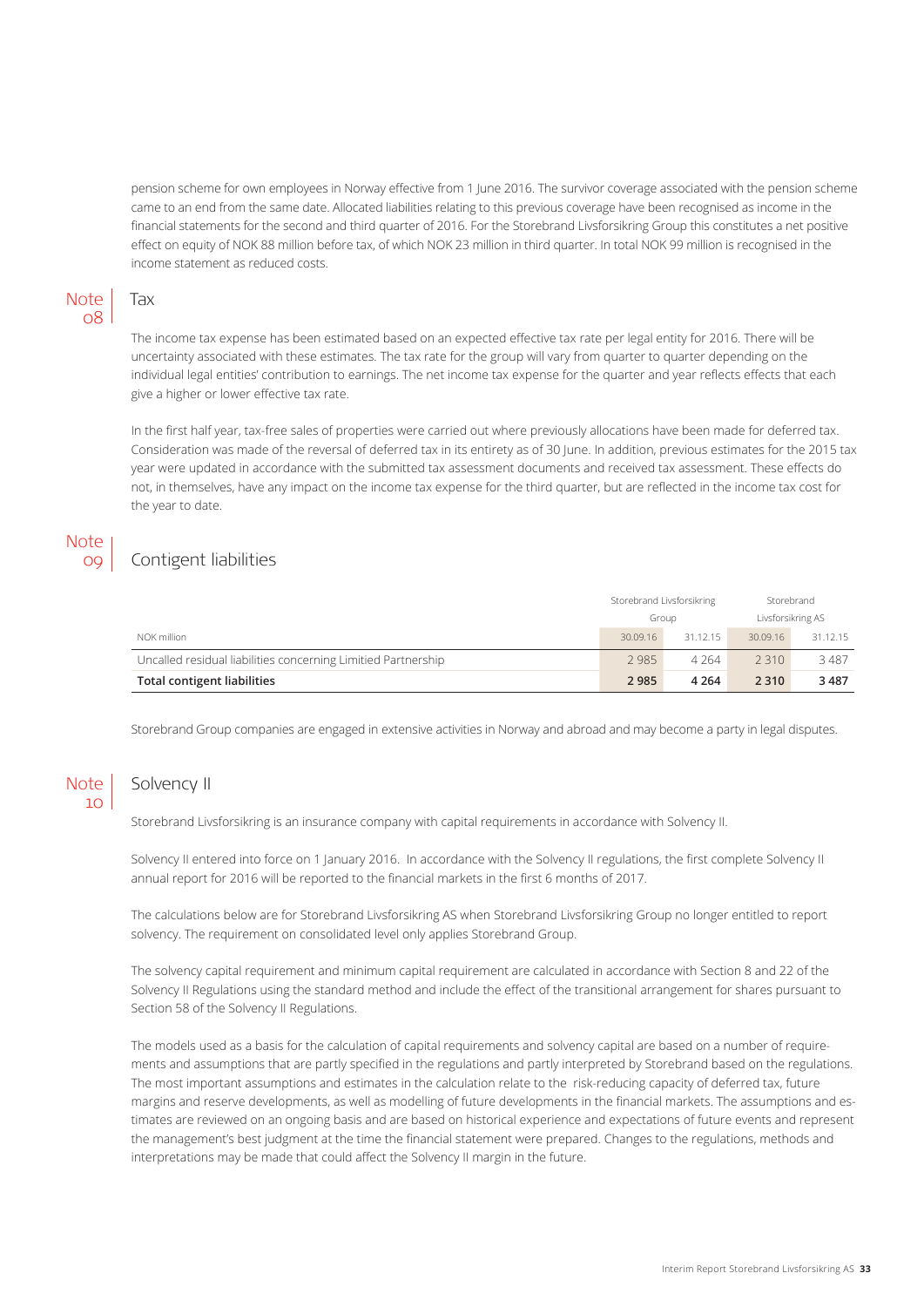The solvency capital largely appears as net assets in the Solvency II balance sheet with the addition of eligible subordinated loans and deducted for own shares and ineligible minority interests. The solvency capital is therefore significantly different to book equity in the financial statements. Technical insurance reserves are calculated in accordance with the standard method and include the effect of the transitional arrangement pursuant to Section 56 (1) - (6) of the Solvency II Regulations. The transitional arrangement entails that the increase in the value of the technical insurance reserves is phased in gradually over a period of 16 years. The composition of solvency capital appears in the table below.

The solvency capital is divided into three capital groups in accordance with Section 6 of the Solvency II Regulations. Group 1 capital consists of paid-in capital and reconciliation reserve . It also includes perpetual subordinated loans (perpetual hybrid Tier 1 capital) with up to 20 per cent of Group 1 capital.

Other subordinated loans (time limited) and risk equalisation reserve are categorised as Group 2 capital. Group 2 capital can cover up to 50 per cent of the solvency capital requirement and up to 20 per cent of the minimum capital requirement. Eligible minority interests and deferred tax assets are categorised as Group 3 capital. Group 3 capital can cover up to 15 per cent of the solvency capital requirement. Group 3 capital cannot be used to cover the minimum capital requirement.

Subordinated loans issued prior to 17 January 2015 are covered by a transitional arrangement that will continue until 2026 and during this period these loans will qualify as Group 1 capital despite them not fully satisfying the requirements for viable capital in the Solvency II regulations.

### **SOLVENCY CAPITAL**

|                                                   |         |           | 30.09.16        |         |         |
|---------------------------------------------------|---------|-----------|-----------------|---------|---------|
|                                                   |         | Group 1   |                 |         |         |
| NOK million                                       | Total   | unlimited | Group 1 limited | Group 2 | Group 3 |
| Share capital                                     | 3 5 4 0 | 3 5 4 0   |                 |         |         |
| Share premium                                     | 9711    | 9711      |                 |         |         |
| Reconciliation reserve                            | 20.072  | 20 072    |                 |         |         |
| Of which effect of the transitional arrangement   | 8 2 1 6 | 8 2 1 6   |                 |         |         |
| Subordinated loans                                | 6652    |           | 2 5 6 5         | 4087    |         |
| Deferred tax assets                               |         |           |                 |         |         |
| Risk equalisation reserve                         | 139     |           |                 | 139     |         |
| Total solvency capital                            | 40 114  | 41 539    | 2565            | 4 2 2 6 |         |
|                                                   |         |           |                 |         |         |
| Total solvency capital available to cover minimum |         |           |                 |         |         |
| capital requirement                               | 37 275  | 33 3 23   | 2565            | 1 3 8 7 |         |

The capital requirement in Solvency II appears as the total of changes in solvency capital calculated under different types of stress, less diversification. The largest part of the capital requirement appears from financial market stress and particularly relates to changes in interest rates and falls in the equity markets, as well as increased credit spreads. There is also the insurance risk, for which the most important capital requirement comes from stress relating to the transfer of existing customers within defined contribution pensions. The solvency capital requirement appears in the table below.

### **SOLVENCY CAPITAL REQUIREMENT AND -MARGIN**

| NOK million  | 30.9.16 |
|--------------|---------|
| Market       | 20758   |
| Counterparty | 362     |

<sup>1)</sup> Profit earned that is included as equity in the financial statements must be replaced by the reconciliation reserve in the solvency balance. The reconciliation reserve also includes profit earned, but based on the valuation of assets and liabilities in the solvency balance. The reconciliation reserve will also include the present value of future *profits. The value of future profits is implicitly included as a consequence of the valuation of the insurance liability.*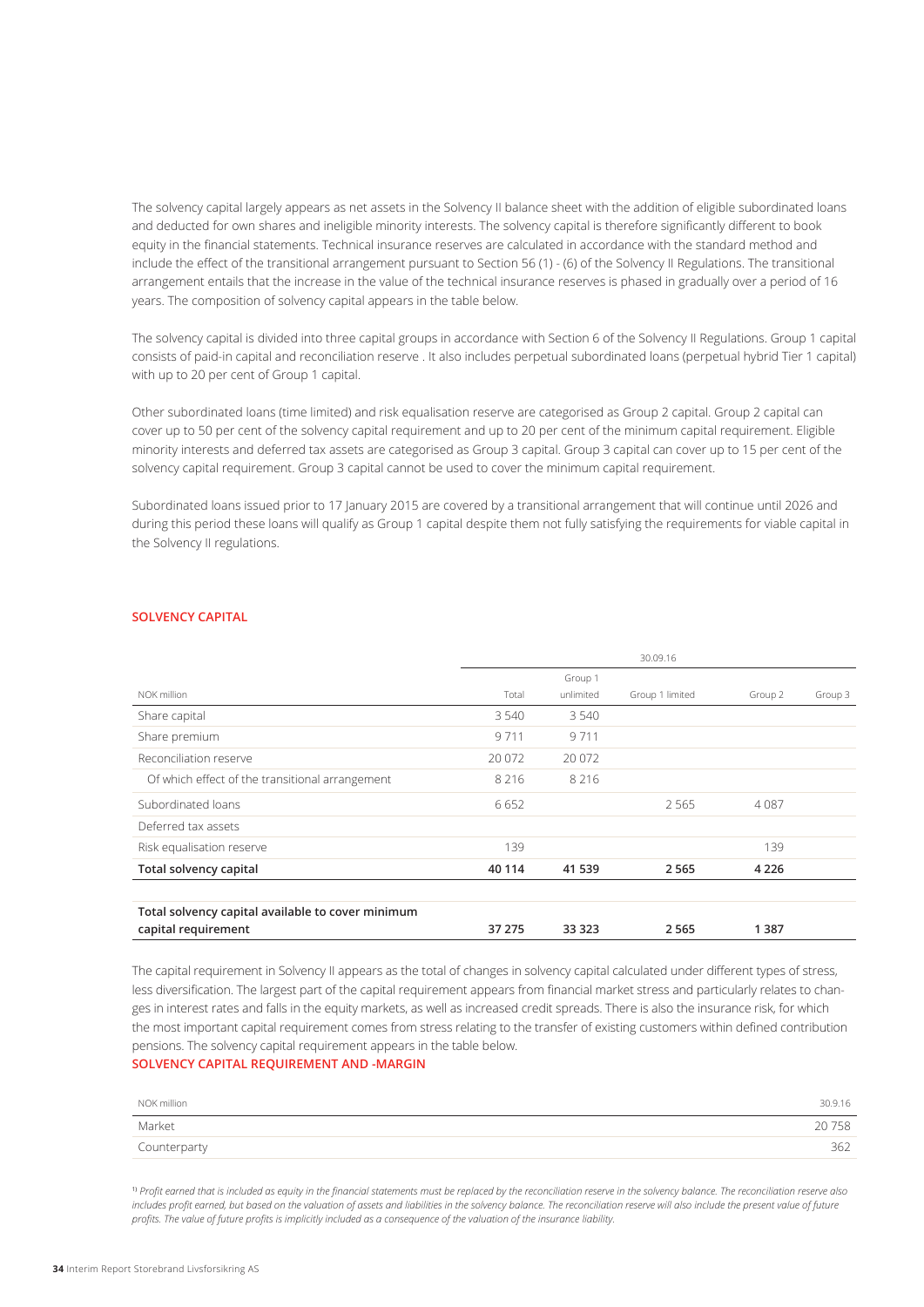| NOK million                 | 30.9.16 |
|-----------------------------|---------|
| Life                        | 5 2 9 7 |
| Health                      | 546     |
| Operational                 | 966     |
| Diversification             | $-4022$ |
| Loss-absorbing tax effect   | $-4588$ |
| Total solvency requirement  | 19 318  |
| Solvencymargin              | 207,7%  |
| Minimum capital requirement | 6 9 0 4 |
| Minimum margin              | 539,9%  |

#### Information about related parties Note 11

Storebrand conducts transactions with related parties as part of its normal business activities. These transactions take place on commercial terms. The terms for transactions with management and related parties are stipulated in notes 24 and 46 in the 2015 annual report.

Storebrand Life Insurance has not carried out any material transactions other than normal business transactions with related parties at the close of the 1st half year, other than Storebrand Livsforsikring AS having acquired mortgages from the sister company Storebrand Bank ASA . The mortgages were transferred on commercial terms. The portfolio of loans that have been transferred year to date totalled NOK 6.8 billion, of which 3.1 billion in 3rd quarter.



### Dividends from subsidiaries

During the 1st quarter, Storebrand Livsforsikring AS received dividends from Storebrand Holding AB of SEK 2,080 million. The equity value of Storebrand Holding is correspondingly written down in the financial statements of Storebrand Livsforsikring AS. These items are presented on a net basis on the line for income from investments in subsidiaries. As of third quarter Storebrand Livsforsikring received 84 million in dividends that are substantially related to BenCo. In the third quarter, impairment losses in Storebrand Livsforsikring on the share in BenCo by 46 million.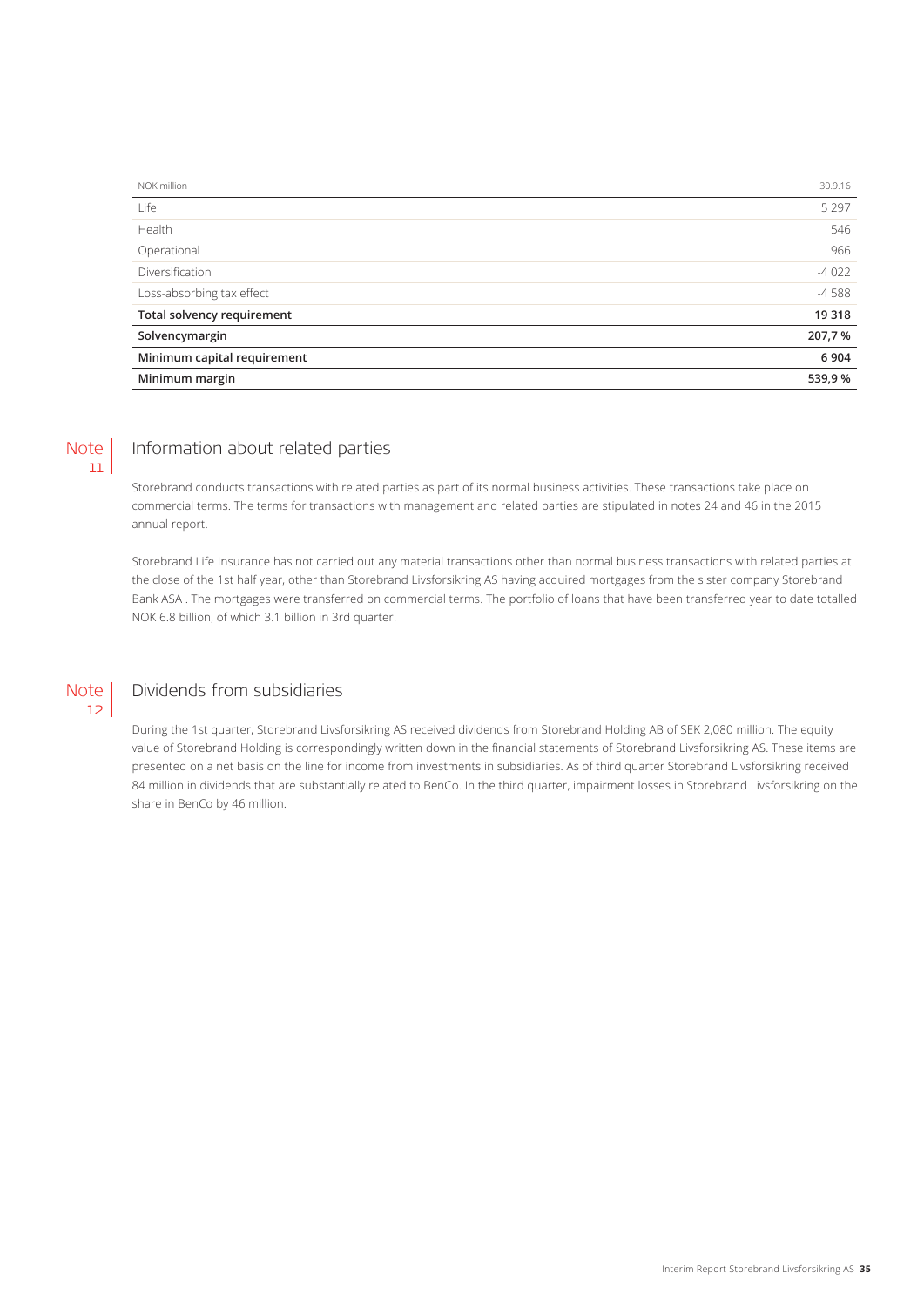# Deloitte.

Deloitte AS Dronning Eufemias gate 14 Postboks 221 Sentrum NO-0103 Oslo Norway Tlf: +47 23 27 90 00 Faks: +47 23 27 90 01 www.deloitte.no

Translation from the original Norwegian version

To the Board of Directors of Storebrand Livsforsikring AS

### REPORT ON REVIEW OF INTERIM FINANCIAL INFORMATION

We have reviewed the consolidated statement of financial position of Storebrand Livsforsikring AS (the Group) as of 30 September 2016, and the related statement of comprehensive income, the statement of changes in equity, the statement of cash flow for the nine-month period then ended and selected explanatory notes. Management is responsible for the preparation and presentation of this interim financial information in accordance with International Accounting Standard 34 "Interim Financial Reporting" as adopted by EU. Our responsibility is to express a conclusion on this interim financial information based on our review.

### Scope of Review

We conducted our review in accordance with International Standard on Review Engagements 2410, "Review of Interim Financial Information Performed by the Independent Auditor of the Entity". A review of interim financial information consists of making inquiries, primarily of persons responsible for financial and accounting matters, and applying analytical and other review procedures. A review is substantially less in scope than an audit conducted in accordance with International Standards on Auditing and consequently does not enable us to obtain assurance that we would become aware of all significant matters that might be identified in an audit. Accordingly, we do not express an audit opinion.

### Conclusion

Based on our review, nothing has come to our attention that causes us to believe that the interim financial information for the Group is not prepared, in all material respects, in accordance with International Accounting Standard 34 "Interim Financial Reporting" as adopted by EU.

Oslo, 25 October 2016 Deloitte AS

Henrik Woxholt State Authorized Public Accountant (Norway)

Translation has been made for information purposes only